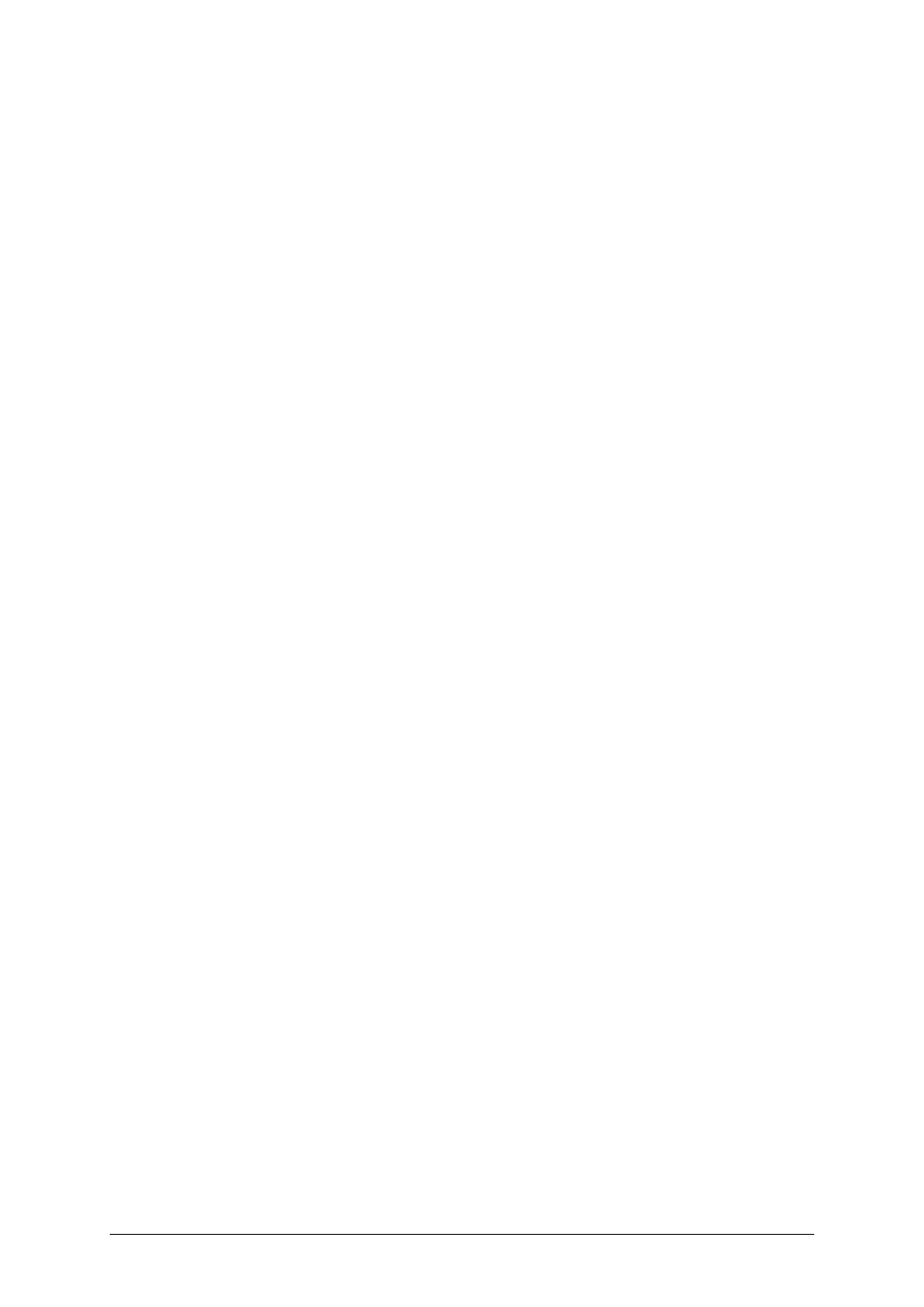| 1.          |     |  |
|-------------|-----|--|
| 2.          |     |  |
|             |     |  |
| 3.          |     |  |
|             |     |  |
| 4.          |     |  |
| 5.          |     |  |
| 6.          |     |  |
| 7.          |     |  |
| 8.          |     |  |
| 9.          |     |  |
| 10.         |     |  |
|             |     |  |
| 11.         |     |  |
| 12.         |     |  |
| 13.         |     |  |
|             |     |  |
| 14.         | . 7 |  |
| 15.         |     |  |
|             |     |  |
| 16.         |     |  |
|             |     |  |
| 17.         |     |  |
| <b>LIEN</b> | 10  |  |
| 18.         |     |  |
| 19.         |     |  |

# **CONTENTS**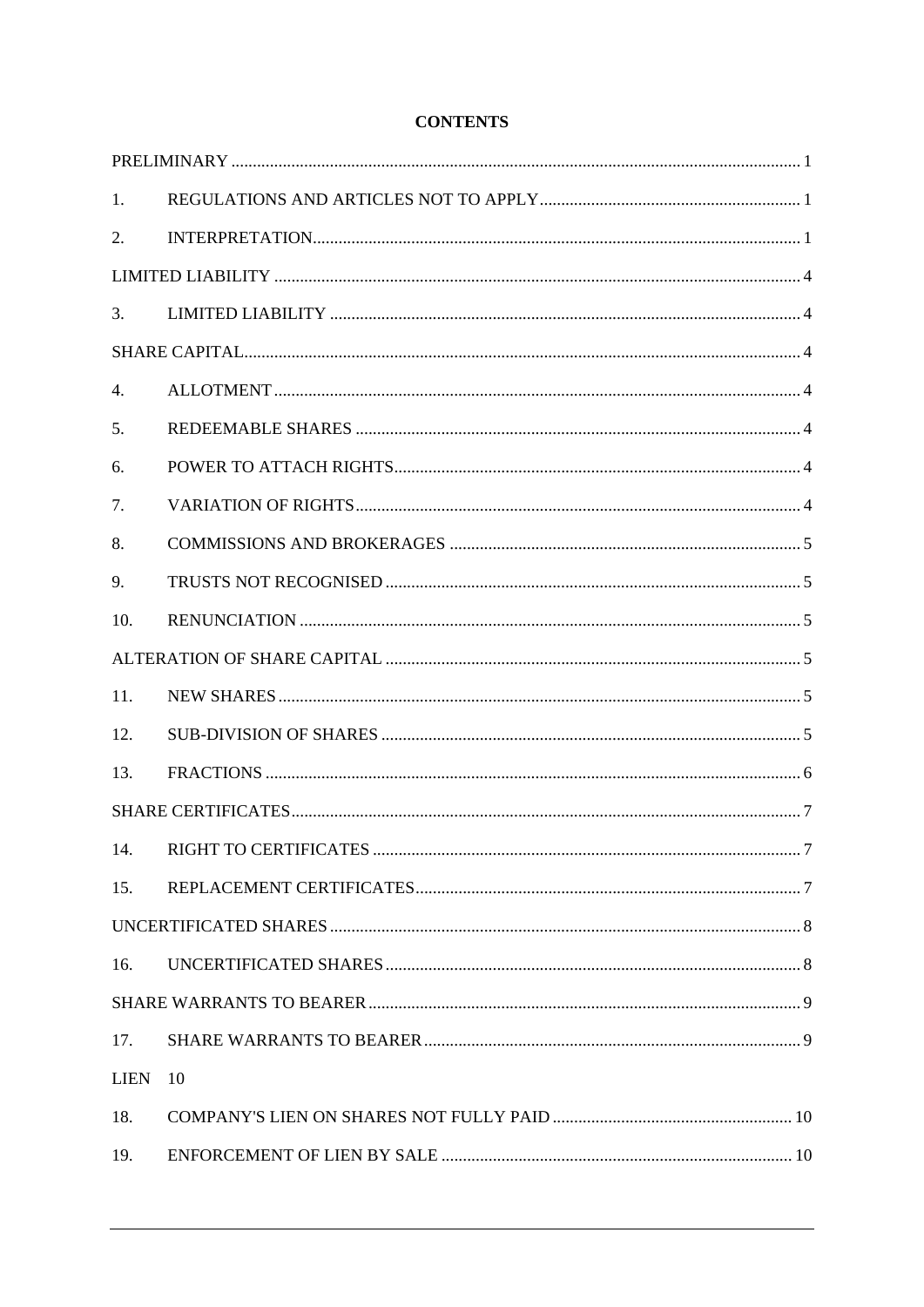| 20. |                                                                   |  |
|-----|-------------------------------------------------------------------|--|
|     |                                                                   |  |
| 21. |                                                                   |  |
| 22. |                                                                   |  |
| 23. | INTEREST ON CALLS; COSTS, CHARGES AND EXPENSES FOR NON-PAYMENT 12 |  |
| 24. |                                                                   |  |
| 25. |                                                                   |  |
|     |                                                                   |  |
| 26. |                                                                   |  |
| 27. |                                                                   |  |
| 28. |                                                                   |  |
| 29. |                                                                   |  |
| 30. |                                                                   |  |
| 31. |                                                                   |  |
|     |                                                                   |  |
| 32. |                                                                   |  |
| 33. |                                                                   |  |
|     |                                                                   |  |
| 34. |                                                                   |  |
| 35. |                                                                   |  |
| 36. |                                                                   |  |
| 37. |                                                                   |  |
|     |                                                                   |  |
| 38. |                                                                   |  |
| 39. |                                                                   |  |
| 40. |                                                                   |  |
|     |                                                                   |  |
| 41. |                                                                   |  |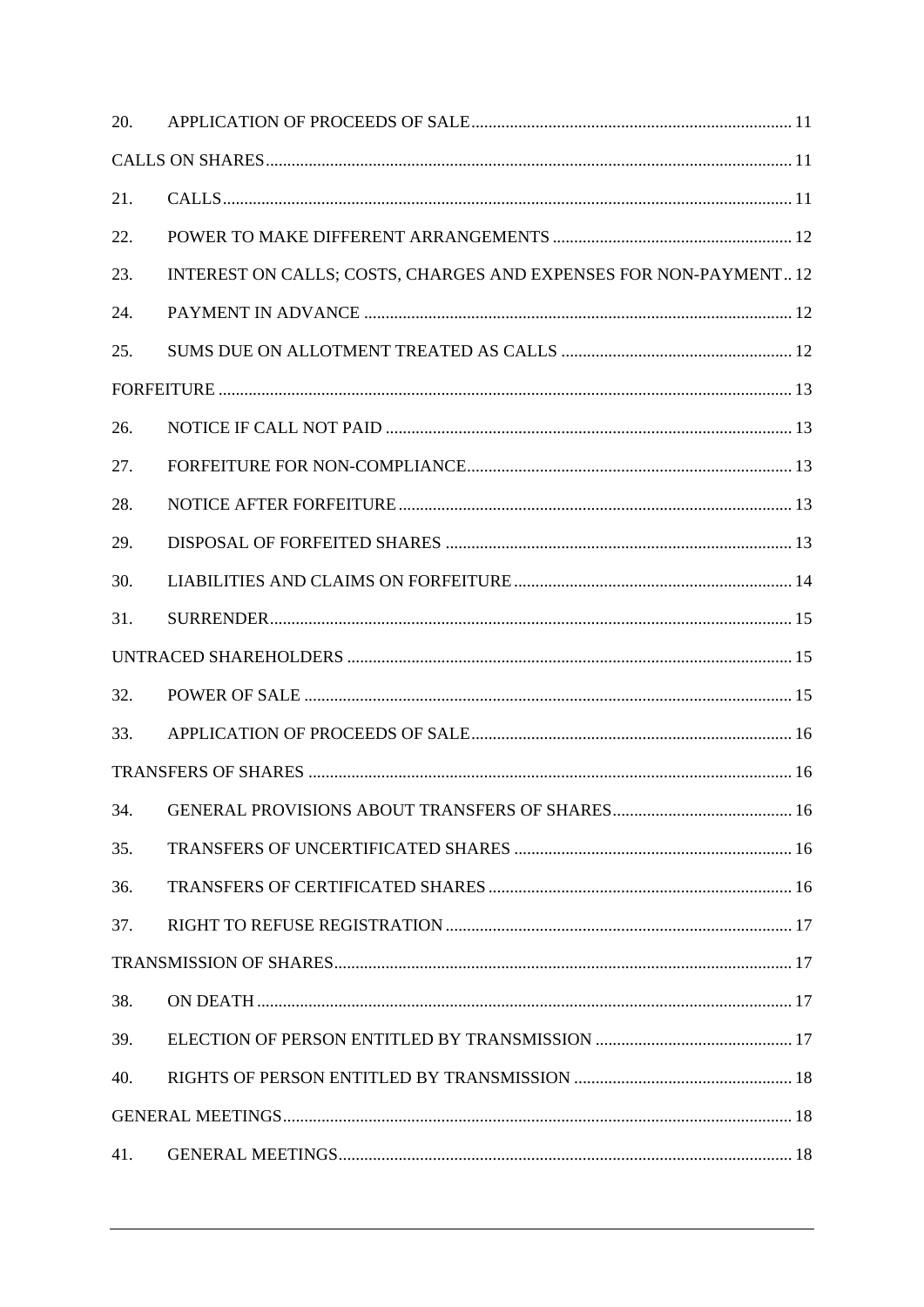| 42. |                                                         |  |
|-----|---------------------------------------------------------|--|
| 43. |                                                         |  |
|     |                                                         |  |
| 44. |                                                         |  |
| 45. |                                                         |  |
| 46. |                                                         |  |
| 47. |                                                         |  |
| 48. |                                                         |  |
| 49. |                                                         |  |
| 50. |                                                         |  |
| 51. | ATTENDANCE AND PARTICIPATION AT DIFFERENT PLACES AND BY |  |
| 52. |                                                         |  |
|     |                                                         |  |
| 53. |                                                         |  |
| 54. |                                                         |  |
| 55. |                                                         |  |
| 56. |                                                         |  |
| 57. |                                                         |  |
| 58. |                                                         |  |
| 59. | WHEN VOTES BY PROXY VALID THOUGH AUTHORITY REVOKED  25  |  |
| 60. |                                                         |  |
| 61. |                                                         |  |
| 62. |                                                         |  |
| 63. |                                                         |  |
|     |                                                         |  |
| 64. |                                                         |  |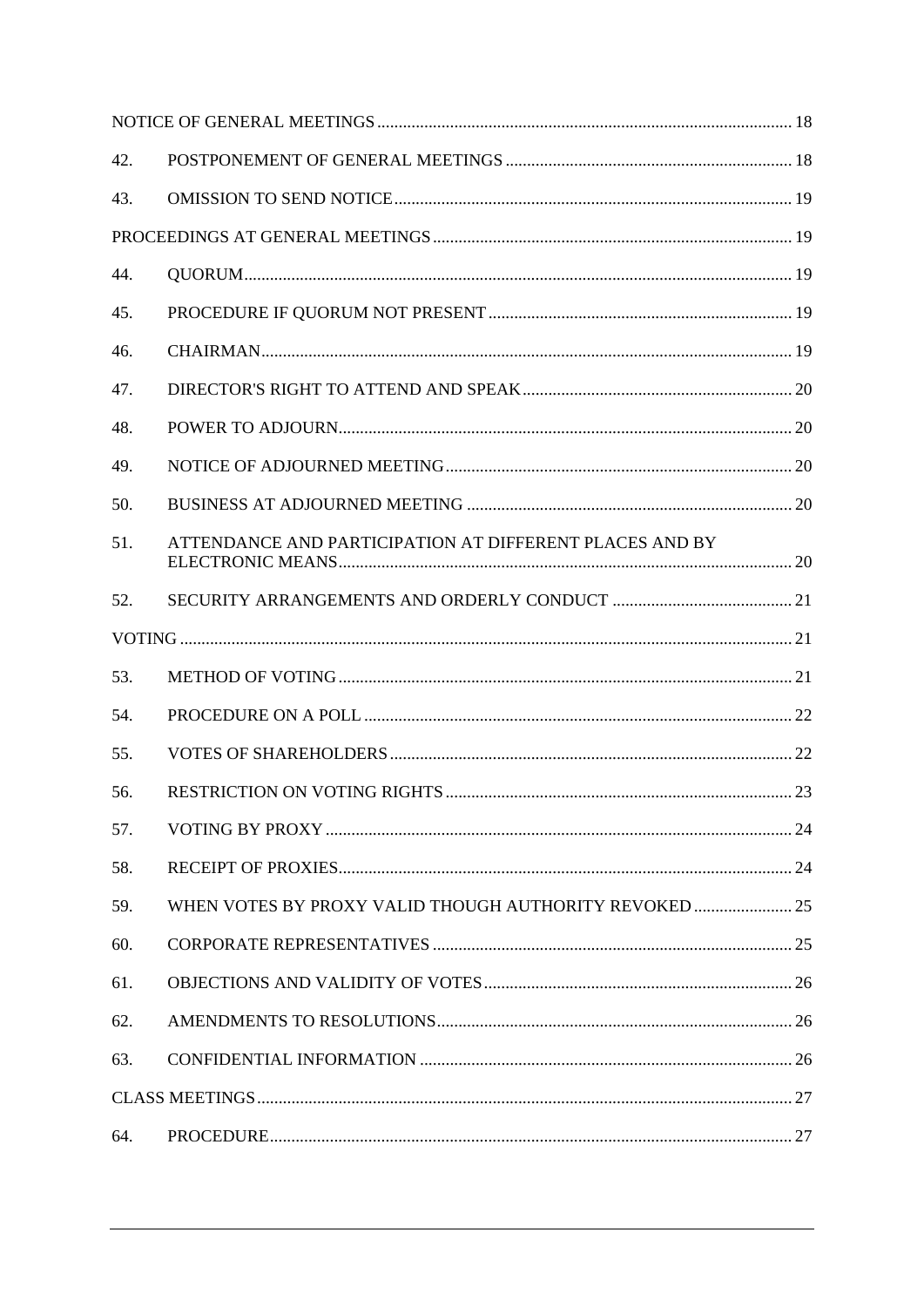| 65. |                                                                  |  |
|-----|------------------------------------------------------------------|--|
| 66. |                                                                  |  |
| 67. |                                                                  |  |
| 68. |                                                                  |  |
| 69. |                                                                  |  |
| 70. |                                                                  |  |
|     |                                                                  |  |
| 71. |                                                                  |  |
|     |                                                                  |  |
| 72. |                                                                  |  |
| 73. |                                                                  |  |
| 74. |                                                                  |  |
| 75. |                                                                  |  |
| 76. |                                                                  |  |
|     |                                                                  |  |
| 77. |                                                                  |  |
| 78. | POWERS OF DIRECTORS IF LESS THAN MINIMUM REQUIRED NUMBER 31      |  |
| 79. |                                                                  |  |
| 80. |                                                                  |  |
| 81. | PROVISION FOR EMPLOYEES ON CESSATION OR TRANSFER OF BUSINESS  32 |  |
| 82. |                                                                  |  |
| 83. |                                                                  |  |
| 84. |                                                                  |  |
| 85. |                                                                  |  |
|     |                                                                  |  |
| 86. |                                                                  |  |
| 87. |                                                                  |  |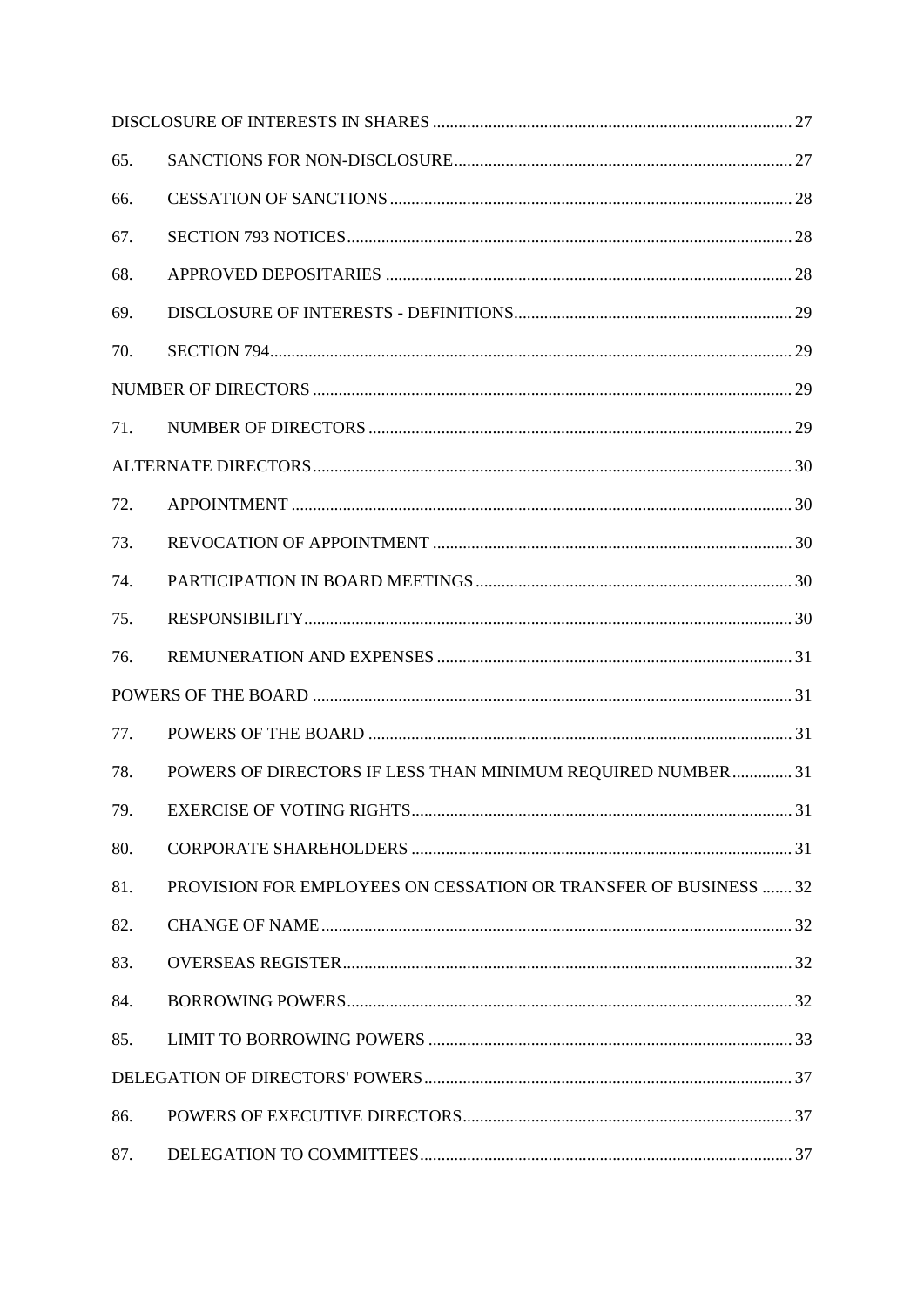| 88.  |  |
|------|--|
| 89.  |  |
| 90.  |  |
|      |  |
| 91.  |  |
| 92.  |  |
| 93.  |  |
| 94.  |  |
| 95.  |  |
| 96.  |  |
| 97.  |  |
| 98.  |  |
| 99.  |  |
|      |  |
| 100. |  |
| 101. |  |
|      |  |
| 102. |  |
| 103. |  |
|      |  |
| 104. |  |
|      |  |
| 105. |  |
|      |  |
| 106. |  |
| 107. |  |
| 108. |  |
|      |  |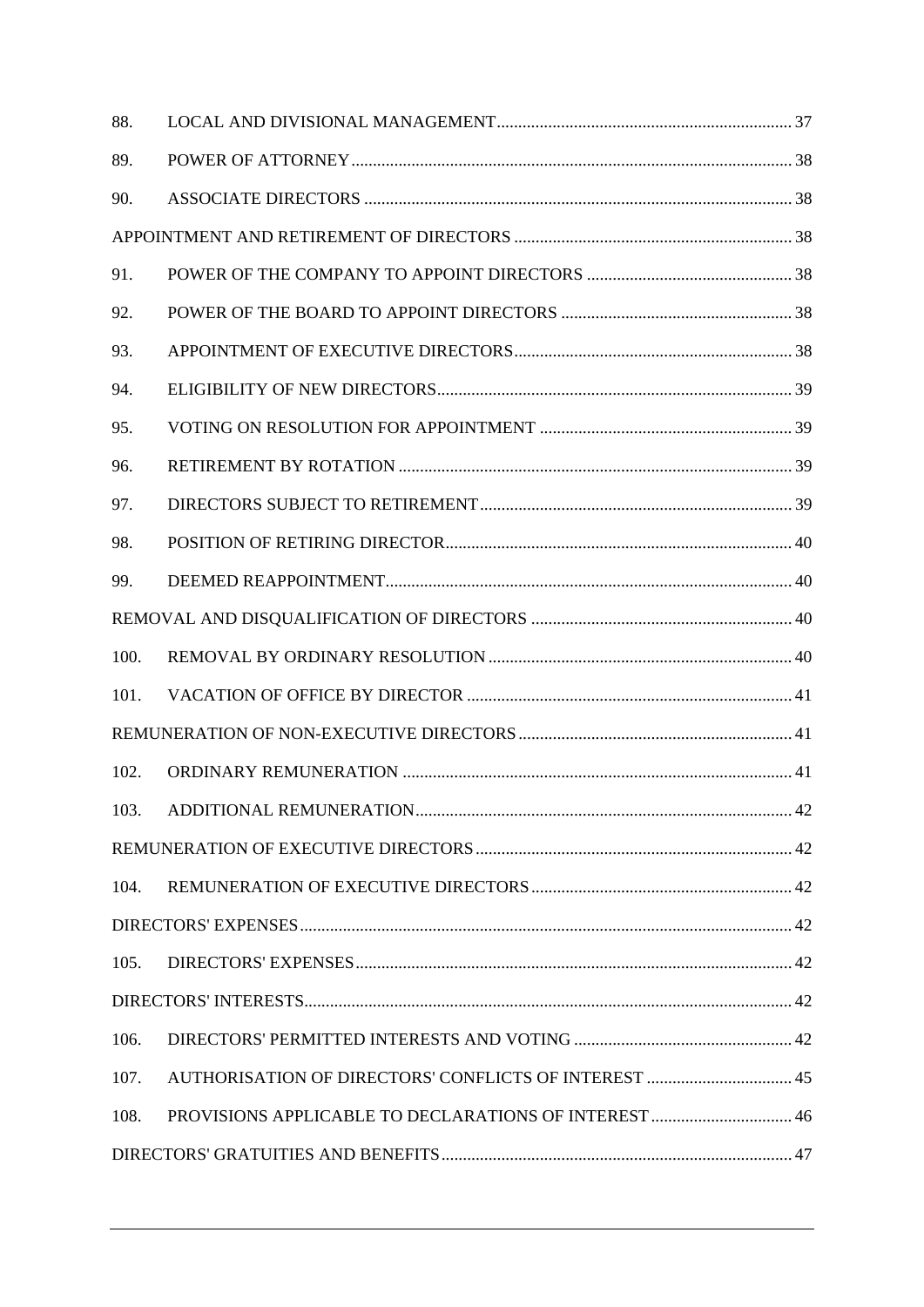| 109. |                                                      |  |
|------|------------------------------------------------------|--|
|      |                                                      |  |
| 110. |                                                      |  |
| 111. |                                                      |  |
| 112. |                                                      |  |
| 113. |                                                      |  |
| 114. |                                                      |  |
| 115. |                                                      |  |
| 116. |                                                      |  |
| 117. | VALIDITY OF PROCEEDINGS OF THE BOARD OR COMMITTEE 49 |  |
|      |                                                      |  |
| 118. |                                                      |  |
|      |                                                      |  |
| 119. |                                                      |  |
|      |                                                      |  |
| 120. |                                                      |  |
|      |                                                      |  |
| 121. |                                                      |  |
| 122. |                                                      |  |
| 123. |                                                      |  |
|      |                                                      |  |
| 124. |                                                      |  |
|      |                                                      |  |
| 125. |                                                      |  |
| 126. |                                                      |  |
| 127. |                                                      |  |
| 128. |                                                      |  |
|      |                                                      |  |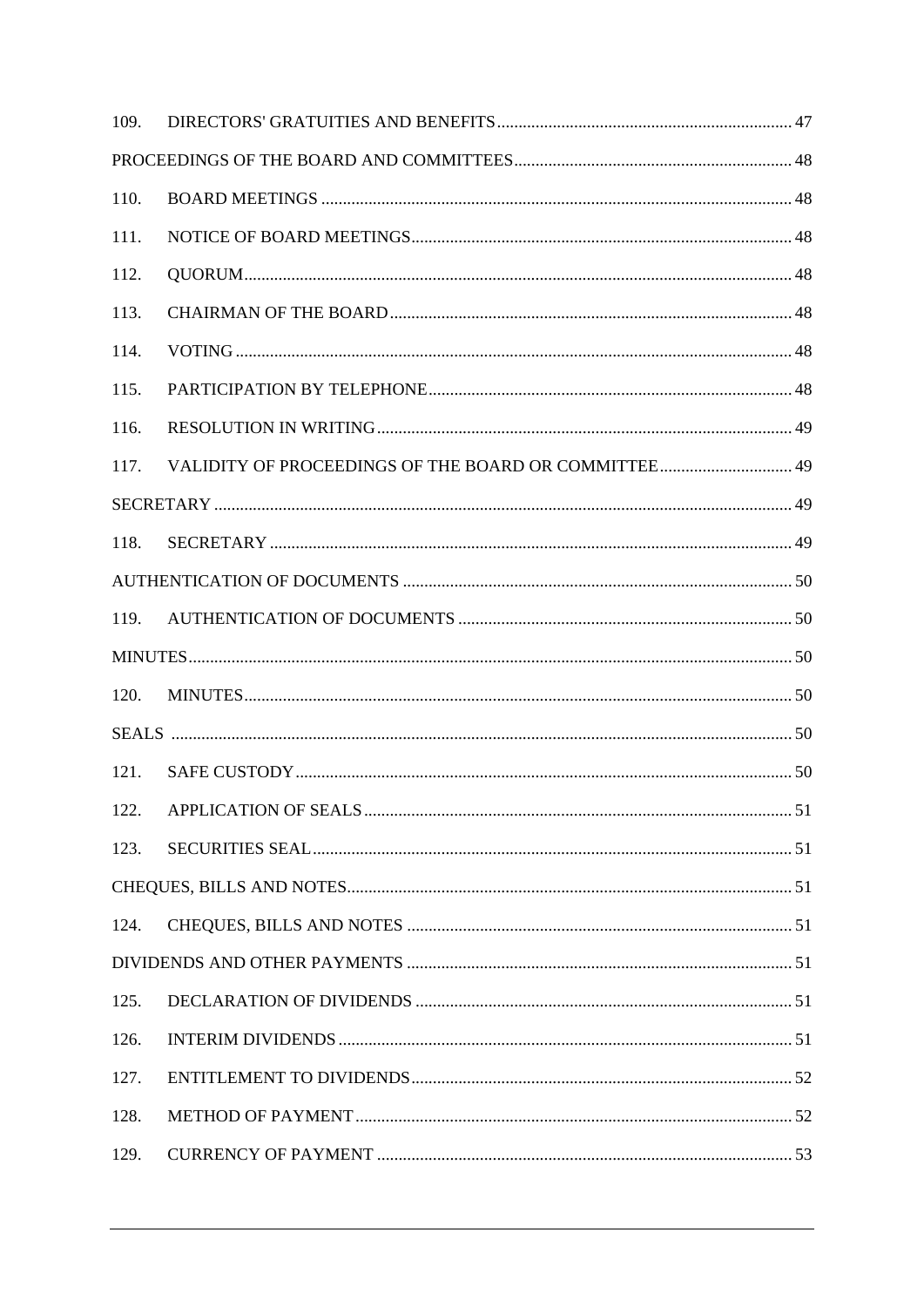| 130. |                                                                   |  |
|------|-------------------------------------------------------------------|--|
| 131. |                                                                   |  |
| 132. |                                                                   |  |
| 133. |                                                                   |  |
| 134. |                                                                   |  |
|      |                                                                   |  |
| 135. |                                                                   |  |
| 136. |                                                                   |  |
|      |                                                                   |  |
| 137. | AUTHORITY TO CAPITALISE AND APPROPRIATION OF CAPITALISED SUMS  57 |  |
|      |                                                                   |  |
| 138. |                                                                   |  |
|      |                                                                   |  |
| 139. |                                                                   |  |
| 140. |                                                                   |  |
| 141. |                                                                   |  |
|      |                                                                   |  |
| 142. |                                                                   |  |
| 143. | SERVICE OF NOTICES, DOCUMENTS OR OTHER INFORMATION ON             |  |
| 144. |                                                                   |  |
| 145. |                                                                   |  |
| 146. |                                                                   |  |
| 147. |                                                                   |  |
| 148. | NOTICE IN CASE OF DEATH, BANKRUPTCY OR MENTAL DISORDER 62         |  |
| 149. |                                                                   |  |
|      |                                                                   |  |
| 150. |                                                                   |  |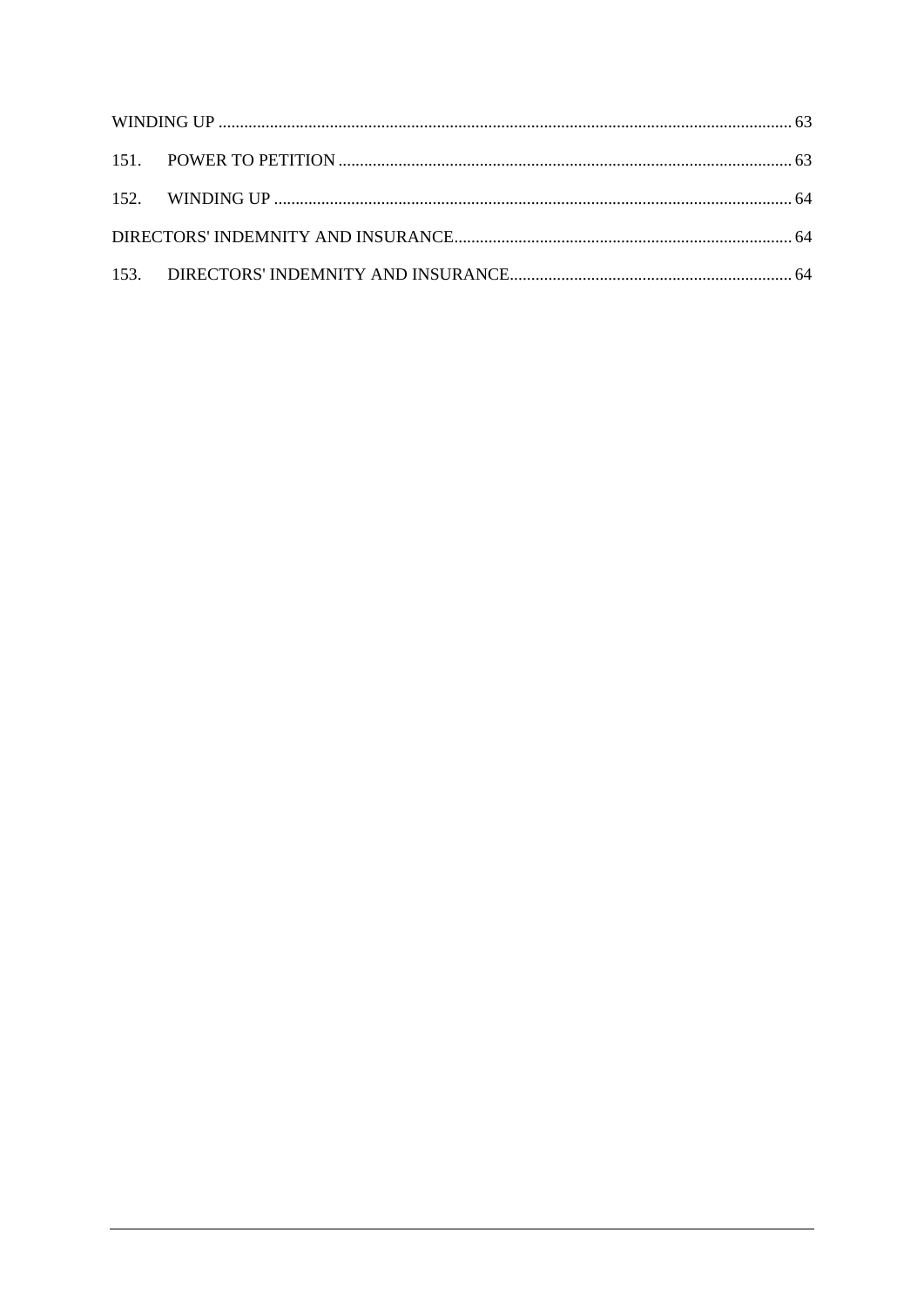#### **ARTICLES OF ASSOCIATION**

**of** 

#### **MS INTERNATIONAL PLC**

Adopted by a special resolution passed on 9<sup>th</sup> August 2010

## **PRELIMINARY**

#### **1. Regulations and articles not to apply**

No regulations or articles set out in any statute, or in any statutory instrument or other subordinate legislation made under any statute, concerning companies shall apply as regulations or articles of the Company.

#### **2. Interpretation**

2.1 In these articles, unless the context requires otherwise:

**"Act"** means the Companies Act 2006.

**"address"** includes a number or address used for the purposes of sending or receiving notices, documents or information by electronic means and/or by means of a website.

**"appointor"** means, in relation to an alternate director, the director who has appointed him as his alternate.

**"approved depositary"** means a custodian or other person (or a nominee for such custodian or other person) appointed pursuant to an arrangement with the Company or otherwise:

- (a) to hold shares or any rights or interests in any shares; and
- (b) to issue securities, documents of title or other documents which evidence the entitlement of the holder of them to or to receive such shares, rights or interests held by the approved depositary,

provided and to the extent that such arrangements have been approved by the board for the purpose of these articles. The trustees (acting in their capacity as such) of any employees' shares scheme established by the Company or any other scheme or arrangements principally for the benefit of employees of the Company and/or its subsidiaries which has been approved by the Company in general meeting shall, unless the board decides otherwise, be treated as an approved depositary; as shall the managers (acting in their capacity as such) of any investment or savings plan which the board has approved.

**"articles"** means these articles of association or such other articles of association of the Company for the time being in force.

**"auditors"** means the auditors for the time being of the Company.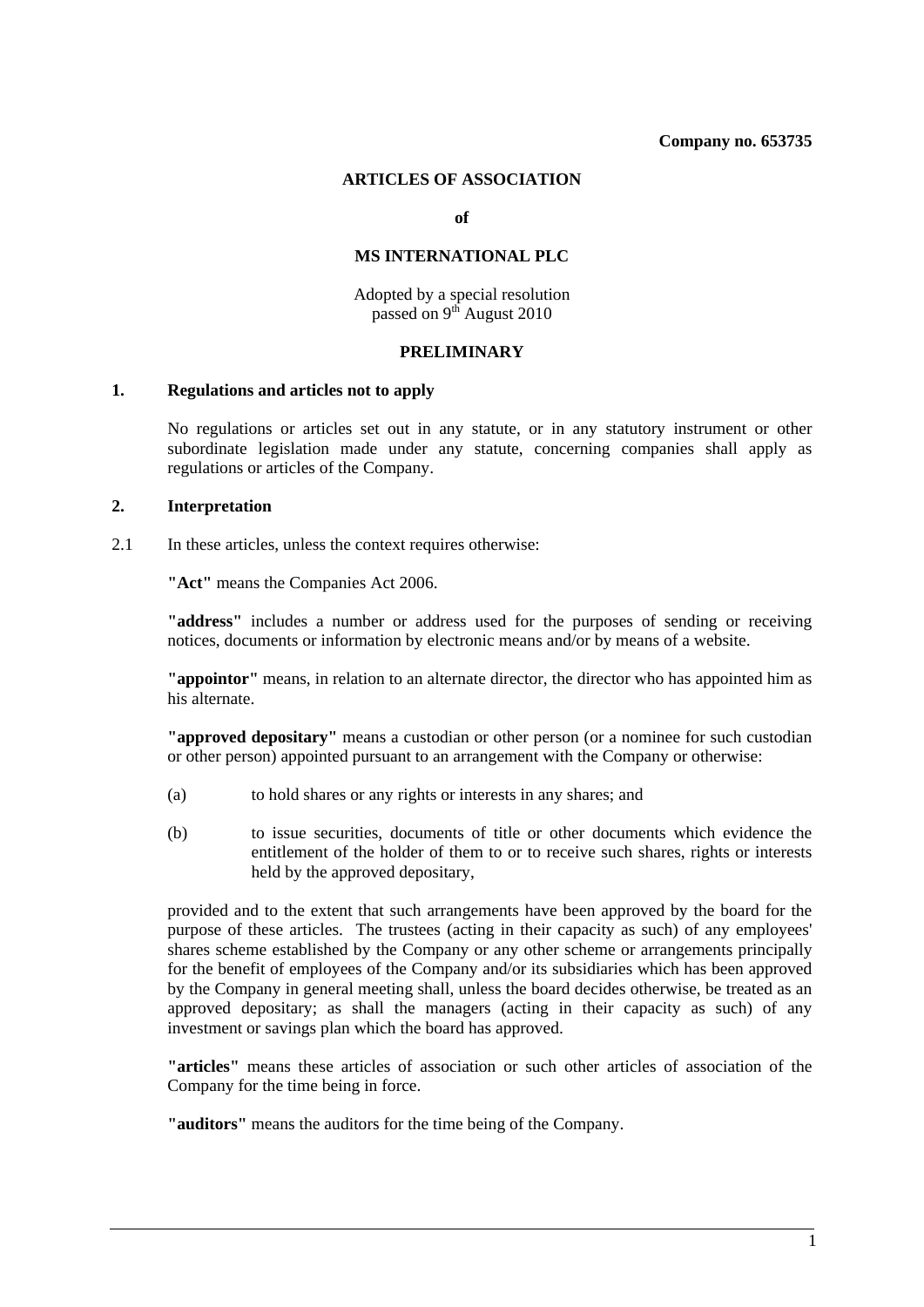**"board"** means the board of directors for the time being of the Company or the directors present or deemed to be present at a duly convened meeting of the directors or any committee at which a quorum is present.

**"cash memorandum account"** means an account so designated by the Operator of the relevant system concerned.

**"certificated share"** means a share that is not an uncertificated share, and references in these articles to a share being held in certificated form shall be construed accordingly.

**"clear days"** in relation to a period of notice means that period excluding the day when the notice is given or deemed to be given and the day for which it is given or on which it is to take effect.

**"committee"** means a committee of the board.

**"Companies Acts"** means every statute for the time being in force concerning companies (including any statutory instrument or other subordinate legislation made under any such statute), so far as it applies to the Company.

**"Company"** means MS International plc

**"company"** includes any body corporate (not being a corporation sole) or association of persons, whether or not a company within the meaning of the Companies Acts, other than the Company.

**"director"** means a director for the time being of the Company.

**"dividend"** includes bonus and any other distribution whether in cash or in specie.

**"electronic form"** and **"electronic means"** have the meanings given to them by section 1168 of the Act.

**"hard copy"** and **"hard copy form"** have the meanings given to them by section 1168 of the Act.

**"holder"** means, in relation to any share, the person whose name is entered in the register as the holder of that share and includes two or more joint holders of that share.

**"office"** means the registered office for the time being of the Company.

**"Operator"** means a person approved under the uncertificated securities rules as an operator of a relevant system.

**"paid up"** means paid up or credited as paid up.

**"recognised investment exchange"** means a recognised investment exchange within the meaning of the Financial Services and Markets Act 2000 or any other stock exchange outside the United Kingdom on which the Company's shares are normally traded.

**"recognised person"** means a person to whom the Company is not required to send or supply a share certificate in accordance with the provisions of the Companies Acts.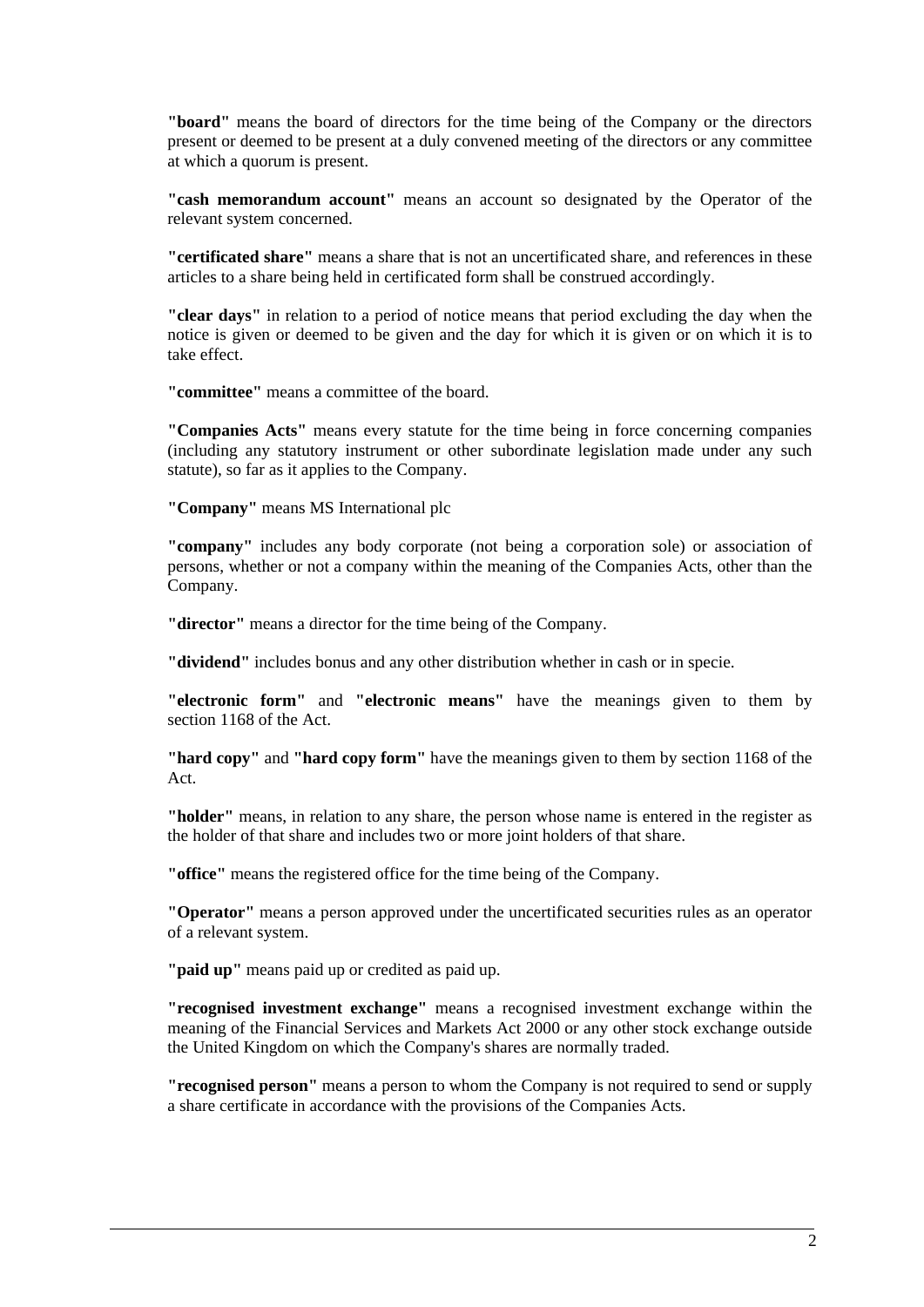**"register"** means the register of members of the Company to be kept pursuant to the Companies Acts.

**"relevant system"** means a relevant system (as defined in the uncertificated securities rules) in which the Operator of the relevant system has permitted the shares or securities of the Company (or the relevant shares or securities) to be transferred.

**"seal"** means the common seal of the Company or any official or securities seal that the Company may have or may be permitted to have under the Companies Acts.

**"secretary"** means the secretary for the time being of the Company and includes any assistant or deputy secretary and any person appointed by the board to perform the duties of the secretary.

**"share"** means a share in the Company.

**"shareholder"** means a person who is a holder of a share.

**"uncertificated securities rules"** means any provision of the Companies Acts relating to the holding, evidencing of title to or transfer of uncertificated shares, and any legislation, rules or other arrangements made under or by virtue of such provision.

**"uncertificated share"** means a share which is recorded in the register as being held in uncertificated form and title to which may, by virtue of the uncertificated securities rules, be transferred by means of a relevant system, and references in these articles to a share being held in uncertificated form shall be construed accordingly.

**"working day"** means a day that is not a Saturday or Sunday, Christmas Day, Good Friday or any day that is a bank holiday under the Banking and Financial Dealings Act 1971 (c80) in England and Wales.

**"written"** and **"in writing"** includes any method of representing or reproducing words in a legible and non-transitory form whether sent or supplied in electronic form or otherwise.

- 2.2 References in these articles to a document being **"signed"** or to **"signature"** include references to its being executed under hand or under seal or by any other method and, in the case of a communication in electronic form, such references are to its being authenticated as specified by the Companies Acts.
- 2.3 Unless the context requires otherwise, any word or expression contained in these articles and not defined above shall have the same meaning as in the Companies Acts as in force on the date when these articles become binding on the Company.
- 2.4 Where these articles refer to a person entitled to a share by law, this means a person who has been noted in the register as being entitled to a share as a result of the death or bankruptcy of a shareholder or some other event giving rise to the transmission of the share by operation of law.
- 2.5 Words which refer to the singular number only include the plural number, and vice versa.
- 2.6 Words which refer to one gender only include the other genders.
- 2.7 Words which refer to persons or people include companies.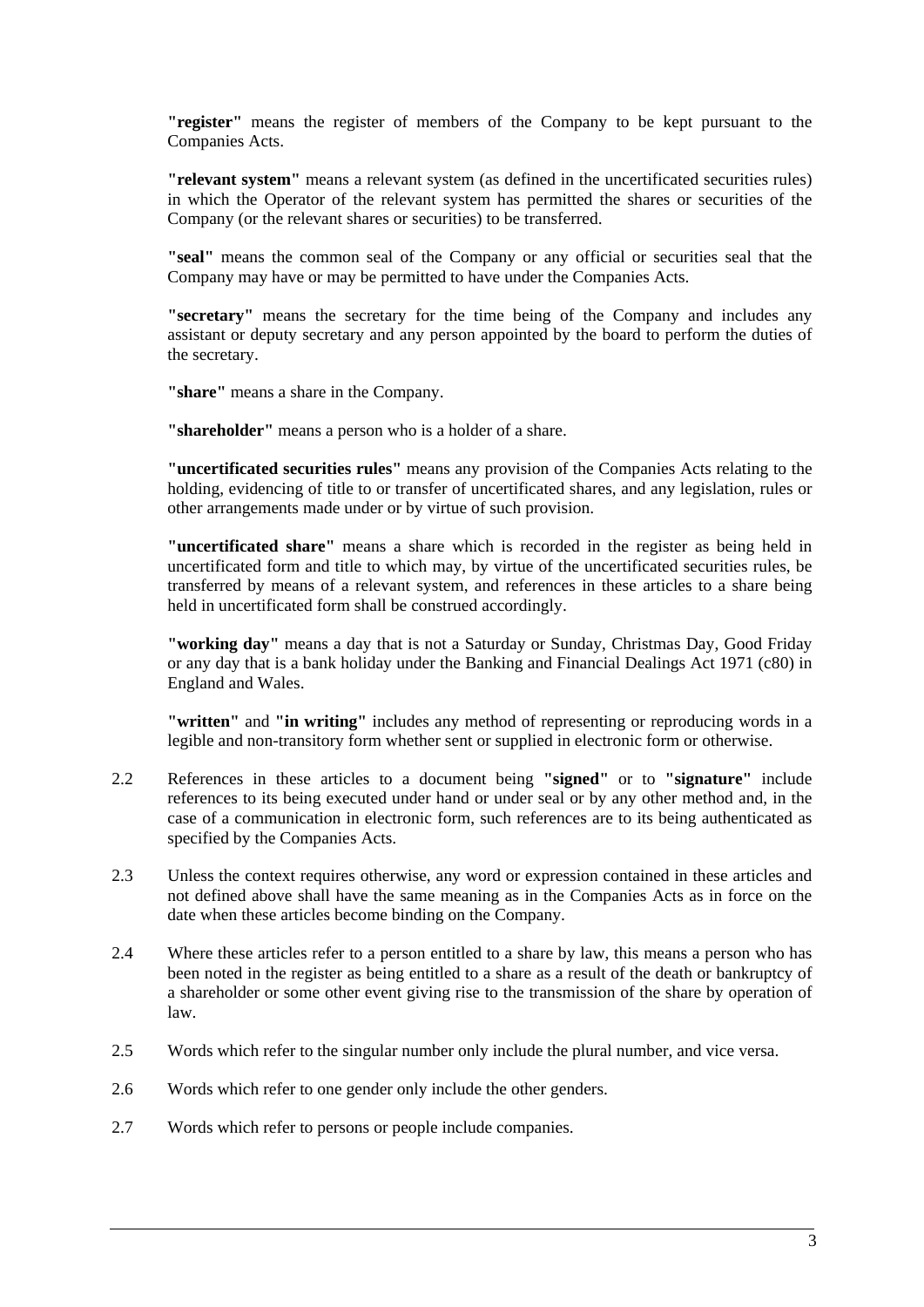- 2.8 Where these articles refer to months or years, these are calendar months or years.
- 2.9 Any headings in these articles are included for convenience only, and shall not affect the meaning of these articles.

## **LIMITED LIABILITY**

#### **3. Limited liability**

The liability of the members of the Company is limited to the amount, if any, unpaid on the shares held by them.

## **SHARE CAPITAL**

#### **4. Allotment**

Subject to the provisions of the Companies Acts and these articles, the board shall have unconditional authority to allot (with or without conferring rights of renunciation), grant options over, offer or otherwise deal with or dispose of any shares or rights to subscribe for or convert any security into shares to such persons (including directors) at such times and generally on such terms and conditions as the board may determine.

#### **5. Redeemable shares**

The Company may issue shares which are to be redeemed, or are liable to be redeemed at the option of the Company or the holder. The terms, conditions and manner of redemption of any such shares may be determined by the board before the shares are allotted, or otherwise shall be set out in the articles.

#### **6. Power to attach rights**

Subject to the articles, but without prejudice to the rights attached to any existing share, the Company may issue shares with such rights or restrictions as may be determined by ordinary resolution.

#### **7. Variation of rights**

- 7.1 Subject to the provisions of the Companies Acts, all or any of the rights or privileges attached to any class of shares may be varied or abrogated in such manner (if any) as may be provided by such rights, or, in the absence of any such provision, either with the consent in writing of the holders of at least three-fourths of the nominal amount of the shares of that class (excluding any shares of that class held as treasury shares) or with the sanction of a special resolution passed at a separate meeting of the holders of the shares of that class validly held in accordance with the provisions of these articles, but not otherwise.
- 7.2 The rights attached to any class of shares shall not, unless otherwise expressly provided in the rights attaching to such shares, be deemed to be varied or abrogated by the creation or issue of shares ranking pari passu with or subsequent to them or by the purchase or redemption by the Company of any of its own shares.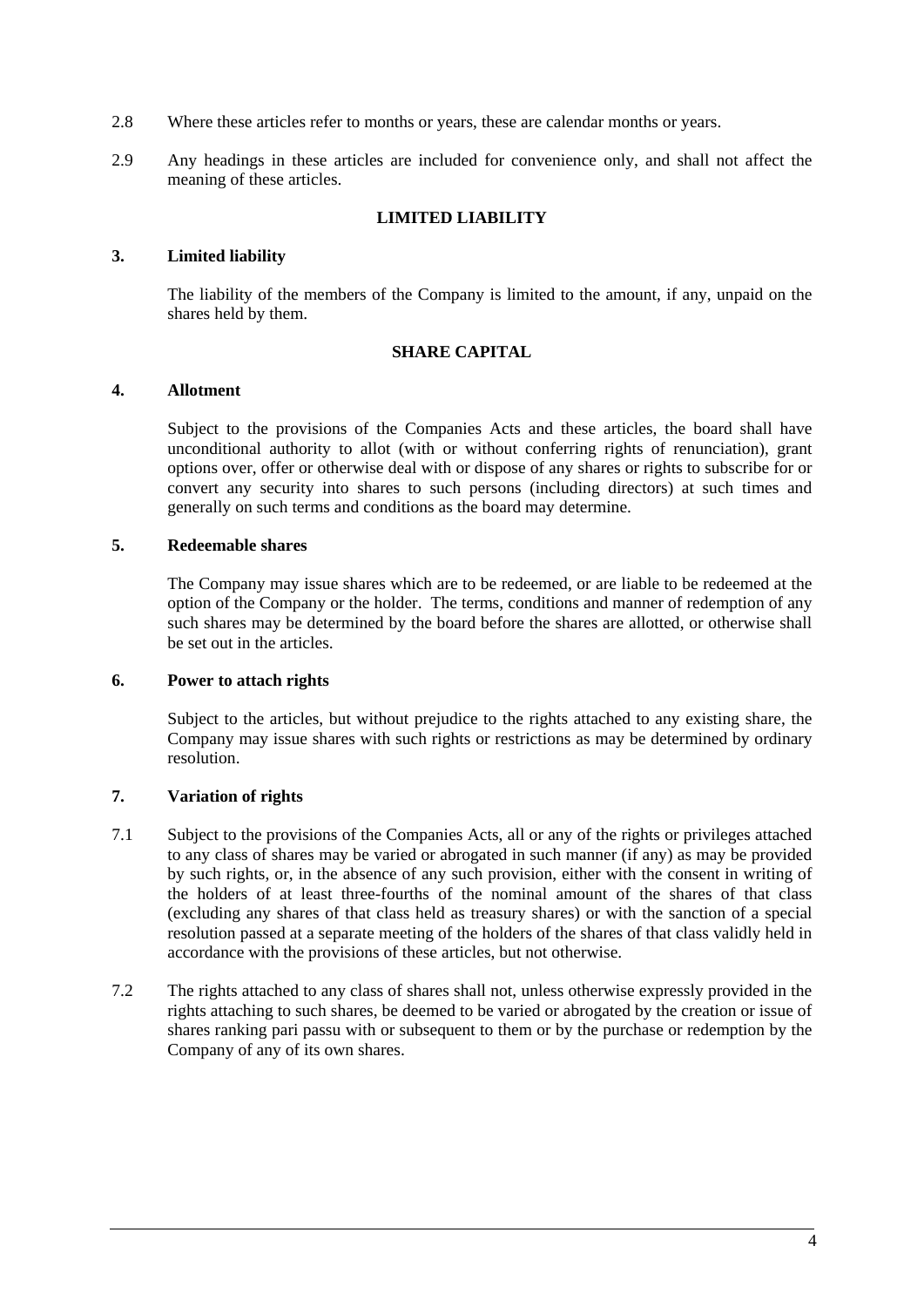#### **8. Commissions and brokerages**

- 8.1 The Company may exercise all the powers conferred or permitted by the Companies Acts to pay commissions or brokerages to any person who:
	- 8.1.1 subscribes, or agrees to subscribe, (whether absolutely or conditionally) for shares; or
	- 8.1.2 procures, or agrees to procure, subscriptions (whether absolute or conditional) for shares.
- 8.2 Such commission or brokerage may be satisfied by the payment of cash or the allotment of fully or partly paid shares or by the grant of an option to call for an allotment of shares or by any combination of such methods.

#### **9. Trusts not recognised**

Unless ordered by a court of competent jurisdiction or required by law, the Company shall not recognise any person as holding any share upon any trust and shall not be bound by or be otherwise compelled to recognise (even if it has notice of it) any equitable, contingent, future, partial or other claim to or interest in any share other than an absolute right in the holder to the whole of the share.

## **10. Renunciation**

Subject to the provisions of the Companies Acts and these articles, the board may, at any time after the allotment of shares but before any person has been entered in the register as the holder, recognise a renunciation of those shares by the allottee in favour of some other person and may accord to any allottee of a share a right to effect such renunciation on, and subject to, such terms and conditions as the board considers fit to impose.

#### **ALTERATION OF SHARE CAPITAL**

#### **11. New shares**

Subject to any special rights or restrictions attached to them by their terms of issue, all new shares shall be subject to the provisions of these articles with reference to allotment, payment of calls, forfeiture, lien, transfer, transmission and otherwise.

## **12. Sub-division of shares**

A resolution authorising the Company to sub-divide its shares may also determine that, as between the shares resulting from such sub-division, any of them may have any preference or other advantage or deferred or qualified rights or be subject to any restriction as compared with the others.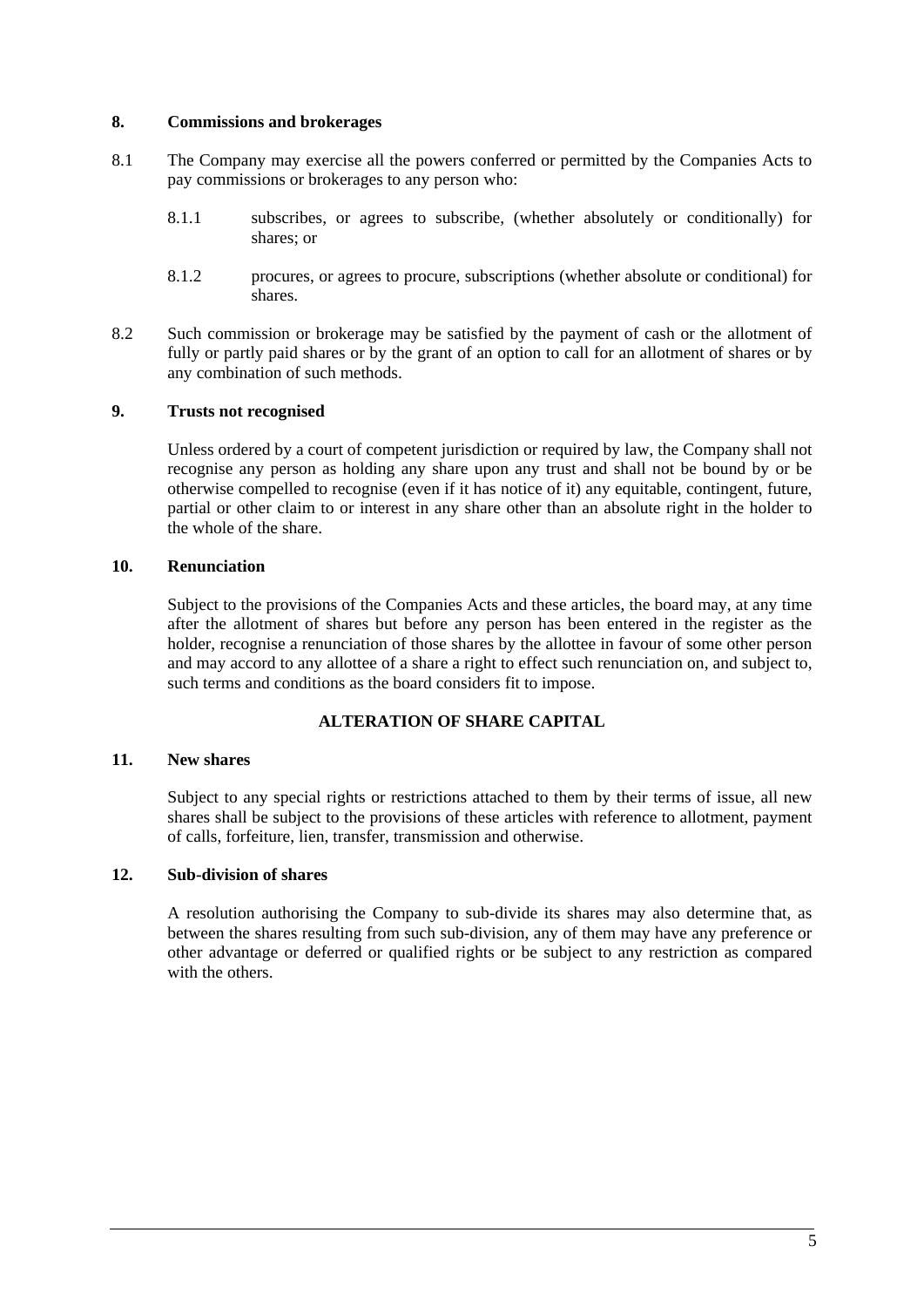## **13. Fractions**

Subject to any direction by the Company in general meeting, whenever, as the result of any consolidation or consolidation and division of shares, any shareholders would become entitled to fractions of shares, the board may deal with such fractions as it shall determine. In particular, the board may:

- 13.1 arrange for the sale, for the best price reasonably obtainable, of the shares representing the fractions to any person (including the Company) and distribute the net proceeds of the sale in due proportions amongst those shareholders; except that any amount otherwise due to a shareholder, being less than £3, or such other sum as the board may from time to time determine, may be retained for the benefit of the Company or distributed to an organisation which is a charity for the purposes of the law of England and Wales, Scotland or Northern Ireland. For this purpose, the board may:
	- 13.1.1 if the shares are held in certificated form, authorise any person to sign a transfer of the shares sold to the purchaser of them or to his nominee; or
	- 13.1.2 if the shares are held in uncertificated form, exercise any of the Company's powers under article 16.4 to give effect to the sale,

and, in each case, authorise a person to enter the name of the purchaser or his nominee in the register as the holder of the shares which have been sold. The purchaser shall not be bound to see to the application of the purchase monies, and title to the shares shall not be affected by any irregularity in or invalidity of the proceedings relating to the sale. After the name of the purchaser or his nominee has been entered in the register in respect of such shares, the validity of the sale shall not be impeached by any person and the remedy of any person aggrieved by the sale shall be in damages only and against the Company exclusively; or

- 13.2 subject to the provisions of the Companies Acts, allot to each such shareholder, credited as fully paid by way of capitalisation, the minimum number of new shares required to round up his holding following the consolidation to a whole number (such allotment being deemed to have been effected immediately before consolidation). For such purpose, the board may:
	- 13.2.1 capitalise a sum equal to the aggregate nominal amount of the new shares to be allotted on that basis out of any profits of the Company (whether or not they are available for distribution) which are not required for paying a preferential dividend, or any sum standing to the credit of any other reserve of the Company (including any share premium account, capital redemption reserve or other undistributable reserve); and
	- 13.2.2 appropriate and apply such sum in paying up in full the appropriate number of new shares for allotment and distribution to such shareholders on that basis.

A board resolution capitalising any part of any profits or reserve in accordance with this article 13.2 shall have the same effect as if such capitalisation had been authorised by ordinary resolution of the Company in accordance with these articles and, in relation to any such capitalisation, the board may exercise all the powers conferred on it by these articles without the need for such ordinary resolution.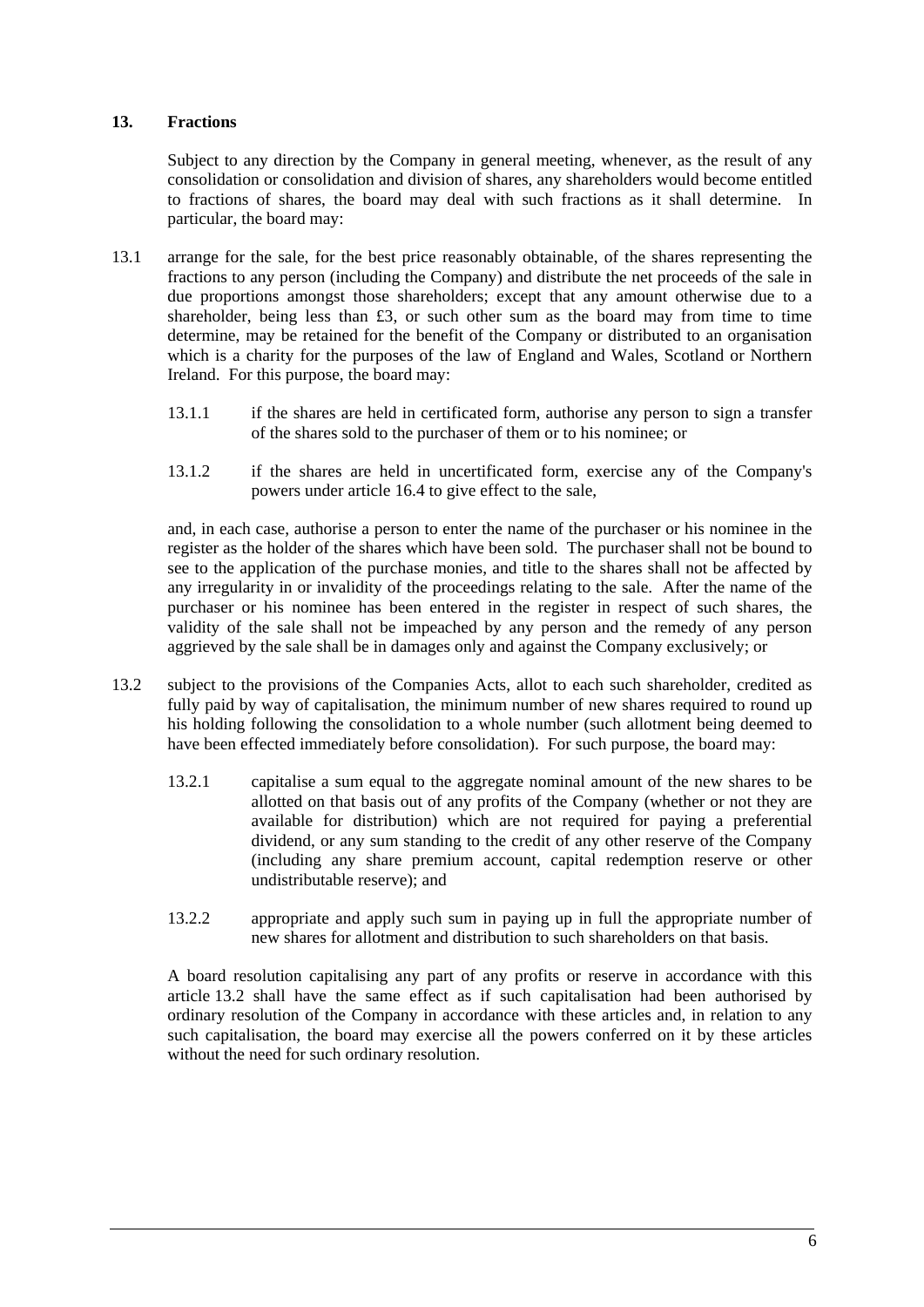## **SHARE CERTIFICATES**

#### **14. Right to certificates**

- 14.1 Subject to these articles and unless the terms of allotment of the shares provide otherwise, every person, upon becoming the holder of any shares in certificated form, shall be entitled, without charge, to one certificate for all the shares of any class registered in his name or, in the case of shares in certificated form of more than one class being registered in his name, to a separate certificate for each class of shares so registered.
- 14.2 Where a shareholder transfers part of his shares comprised in a certificate, he shall be entitled (without charge) to one certificate for the balance of shares retained by him to the extent that the balance is to be held in certificated form.
- 14.3 Such certificate(s) shall be despatched to the person so entitled within the time limits prescribed by the Companies Acts (or, if earlier, within any prescribed time limit or within a time specified when the shares were issued).
- 14.4 The Company shall not be bound to issue more than one certificate in respect of shares in certificated form held jointly by two or more persons. Delivery of a certificate to any one joint holder shall be sufficient delivery to all joint holders.
- 14.5 The Company does not have to issue a certificate to a recognised person.
- 14.6 The Company may deliver a certificate to a broker or agent who is acting for a person who is buying shares in certificated form, or who is having the shares in certificated form transferred to him.
- 14.7 Every certificate of shares shall specify the number and class and the distinguishing numbers (if any) of the shares to which it relates and the amount paid up on them; and shall be issued under the seal, or bearing an imprint or representation of the seal or such other form of authentication as the board may determine, or in such other manner having the same effect as if issued under the seal as the board may approve.

# **15. Replacement certificates**

- 15.1 If a shareholder has two or more share certificates for shares of the same class, he may ask the Company for these to be cancelled and replaced by a single new certificate. Provided that such shareholder pays such reasonable charge as the board may decide, the Company must comply with such a request.
- 15.2 A shareholder may ask the Company to cancel and replace a single share certificate with two or more certificates, for the same total number of shares. The Company may comply with such request and may request that the shareholder pays such reasonable charge as the board may decide.
- 15.3 The board may cancel any certificate which is worn out, defaced, lost or destroyed and issue a replacement certificate on such terms (if any) as to provision of evidence and indemnity (with or without security) and to payment of any exceptional out-of-pocket expenses incurred by the Company as the board may decide, and upon delivery up of the original certificate (where it is worn out or defaced).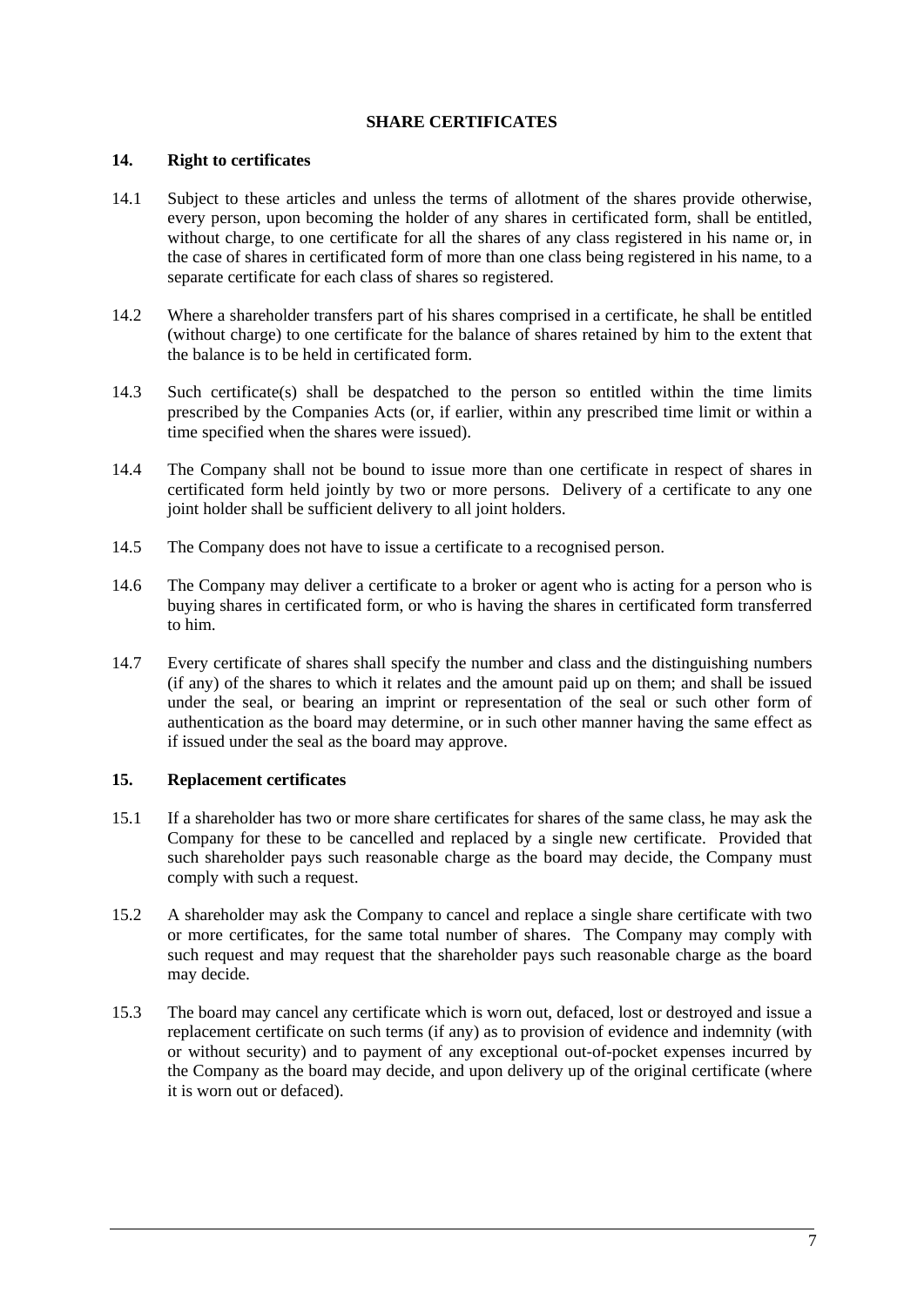## **UNCERTIFICATED SHARES**

#### **16. Uncertificated shares**

- 16.1 Subject always to the uncertificated securities rules and to the facilities and requirements of the relevant system concerned, the board may resolve that any class of shares can be held in uncertificated form and that title to such shares may be transferred by means of a relevant system; and the board may make arrangements for any class of shares to be held and transferred in this form. The board may also resolve that shares of any class must cease to be held and transferred in uncertificated form.
- 16.2 In accordance with and subject to the uncertificated securities rules, shares held in uncertificated form may be changed to become shares held in certificated form, and shares held in certificated form may be changed to become shares held in uncertificated form.
- 16.3 No provision of these articles shall apply to shares of any class held in uncertificated form to the extent that it is in any respect inconsistent with:
	- 16.3.1 the holding of shares of that class in uncertificated form;
	- 16.3.2 the transfer of title to shares of that class by means of a relevant system; or
	- 16.3.3 any provision of the uncertificated securities rules,

and, without prejudice to the generality of this article, no provision of these articles shall apply or have effect to the extent that it is in any respect inconsistent with the maintenance, keeping or entering up by the Operator, so long as that is permitted or required by the uncertificated securities rules, of an Operator register of securities in respect of that class of shares in uncertificated form.

- 16.4 Where any class of shares is a participating security and the Company is entitled under any provision of the Companies Acts, the uncertificated securities rules or these articles to sell, transfer or otherwise dispose of, forfeit, re-allot, accept the surrender of or otherwise enforce a lien over a share held in uncertificated form, the Company shall be entitled, subject to the provisions of the Companies Acts, the uncertificated securities rules, these articles and the facilities and requirements of the relevant system:
	- 16.4.1 to require the holder of that uncertificated share by notice to change that share into certificated form within the period specified in the notice and to hold that share in certificated form for so long as required by the Company;
	- 16.4.2 to require the holder of that uncertificated share by notice to give any instructions necessary to transfer title to that share by means of the relevant system within the period specified in the notice;
	- 16.4.3 to require the holder of that uncertificated share by notice to appoint any person to take any step, including without limitation the giving of any instructions by means of the relevant system, necessary to transfer that share within the period specified in the notice; and
	- 16.4.4 to take any action that the board considers appropriate to achieve the sale, transfer, disposal, forfeiture, re-allotment or surrender of that share or otherwise to enforce a lien in respect of that share.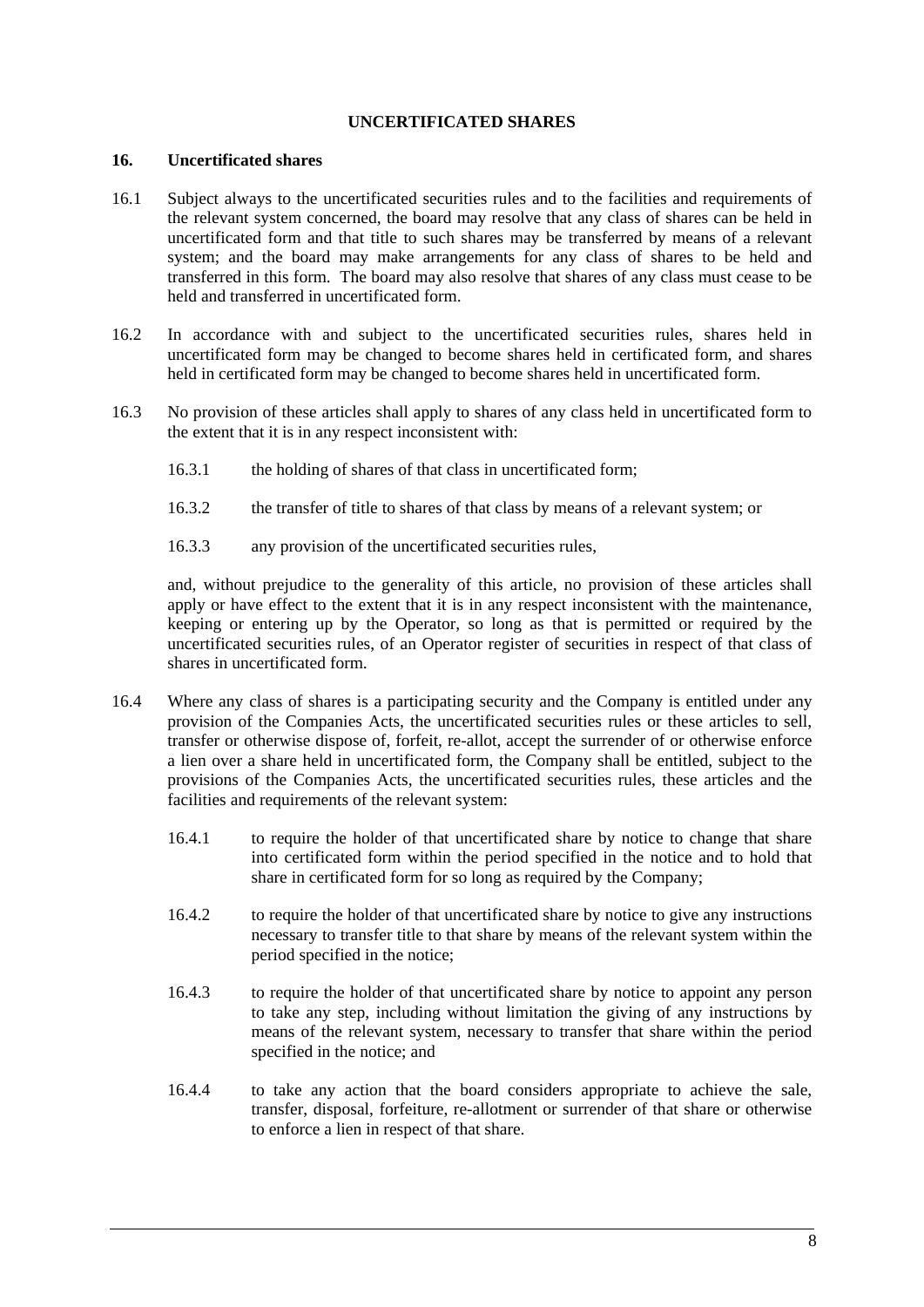- 16.5 Unless the board otherwise determines, shares which a shareholder holds in uncertificated form shall be treated as separate holdings from any shares which that shareholder holds in certificated form. Shares held in uncertificated form however, shall not be treated as forming a class which is separate from certificated shares with the same rights.
- 16.6 Unless the board otherwise determines or the uncertificated securities rules otherwise require, any shares issued or created out of or in respect of any uncertificated shares shall be uncertificated shares and any shares issued or created out of or in respect of any certificated shares shall be certificated shares.
- 16.7 The Company shall be entitled to assume that the entries on any record of securities maintained by it in accordance with the uncertificated securities rules and regularly reconciled with the relevant Operator register are a complete and accurate reproduction of the particulars entered in the Operator register and shall accordingly not be liable in respect of any act or thing done or omitted to be done by or on behalf of the Company in reliance on such assumption; in particular, any provision of these articles which requires or envisages that action will be taken in reliance on information contained in the Operator register shall be construed to permit that action to be taken in reliance on information contained in any relevant record of securities (as so maintained and reconciled by the Company).

## **SHARE WARRANTS TO BEARER**

#### **17. Share warrants to bearer**

- 17.1 Subject to the provisions of the Companies Acts and these articles, the Company may issue a share warrant to bearer with respect to any fully paid share.
- 17.2 Every share warrant to bearer shall be issued under seal, or in such other manner as the board may approve, and shall state that the bearer is entitled to the shares to which it relates and may provide by coupons or otherwise for the payment of future dividends or other monies on the shares included in it.
- 17.3 A share included in a share warrant to bearer may be transferred by the delivery of the share warrant to bearer without any written transfer and without registration, and none of the other provisions of these articles relating to the transfer of shares shall apply to any such transfer.
- 17.4 The board may determine and from time to time may vary the conditions on which a share warrant to bearer shall be issued; and, in particular, all or any of the conditions on which:
	- 17.4.1 the bearer of a share warrant shall be entitled to obtain payment of a dividend or other monies payable in respect of the shares included in it;
	- 17.4.2 the bearer of a share warrant shall be entitled to attend and vote at any general meeting of the Company;
	- 17.4.3 a share warrant to bearer may be surrendered for cancellation and the name of the bearer entered in the register as the holder of the shares included in it; and
	- 17.4.4 a new share warrant to bearer or coupon may be issued in the place of one defaced, worn out, lost or destroyed, provided that a new share warrant to bearer or coupon shall only be issued to replace one that is alleged to have been lost or destroyed if the board is satisfied beyond reasonable doubt that the original share warrant to bearer or coupon has been destroyed.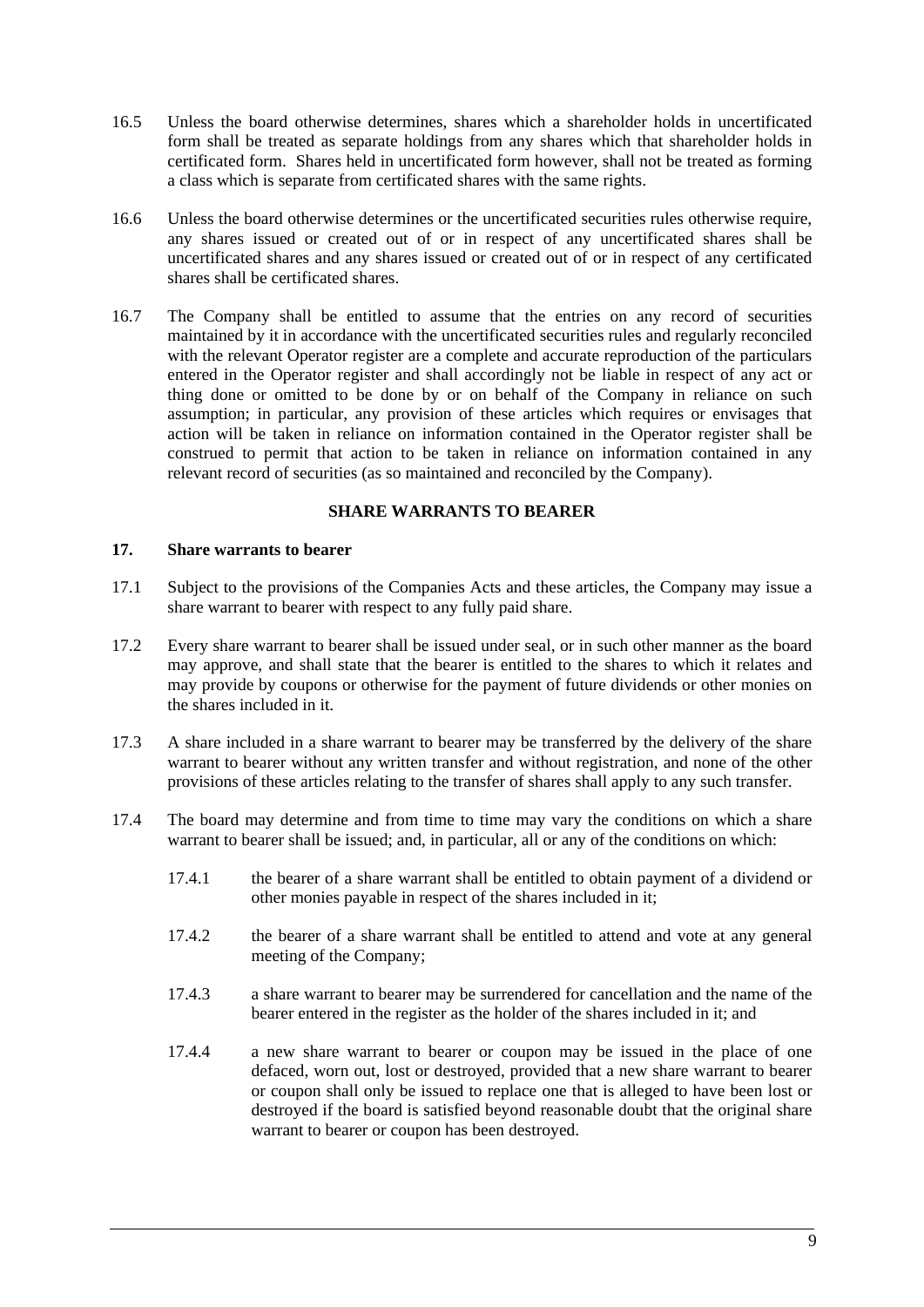- 17.5 The bearer of a share warrant shall be subject to the conditions for the time being in force in relation to share warrants, whether made before or after the issue of the share warrant, and, subject to such conditions and to the provisions of the Companies Acts, the bearer shall be deemed to be a shareholder and shall be entitled to the same rights as if his name were entered in the register as the holder of the shares included in the share warrant to bearer.
- 17.6 The Company shall not be bound to recognise (even when having notice of it) any interest in or in respect of any share represented by a share warrant to bearer, other than the bearer's absolute right to the share warrant.
- 17.7 The Company shall not be responsible for any loss or damage suffered by any person by reason of the Company entering in the register, upon the surrender of a share warrant to bearer, the name of any person who is not the true and lawful owner of that share warrant to bearer.

## **LIEN**

#### **18. Company's lien on shares not fully paid**

- 18.1 The Company shall have a first and paramount lien on every share which is not fully paid up for any amount payable in respect of such share, whether the due date for payment shall have arrived or not, and such lien shall apply to all dividends from time to time declared or other monies payable in respect of such share.
- 18.2 The board may at any time, either generally or in any particular case, waive any lien that has arisen or declare any share to be wholly or partly exempt from the provisions of this article 0. Unless otherwise agreed with the transferee, the registration of a transfer of a share shall operate as a waiver of the Company's lien, if any, on such share.

#### **19. Enforcement of lien by sale**

- 19.1 Subject to article 19.2, the Company may enforce its lien by selling, in such manner as the board may determine, any share subject to it.
- 19.2 The Company shall only be entitled to enforce its lien where:
	- 19.2.1 the due date for payment of the amount in respect of which the lien exists has arrived;
	- 19.2.2 notice (stating, and demanding payment of, such amount and giving notice of the intention to sell in default of such payment) has been served by the Company on the shareholder concerned (or to any person entitled to the share by law); and
	- 19.2.3 such payment is not made within 14 days of service of such notice.
- 19.3 To give effect to a sale in accordance with article 19.1, the board may:
	- 19.3.1 if the share is held in certificated form, authorise any person to sign as transferor a transfer of any share to be sold. Such transfer shall be as effective as if it had been signed by the holder (or person, if any, entitled to the share by law); and
	- 19.3.2 if the share is held in uncertificated form, exercise any of the Company's powers under article 16.4 to give effect to the sale,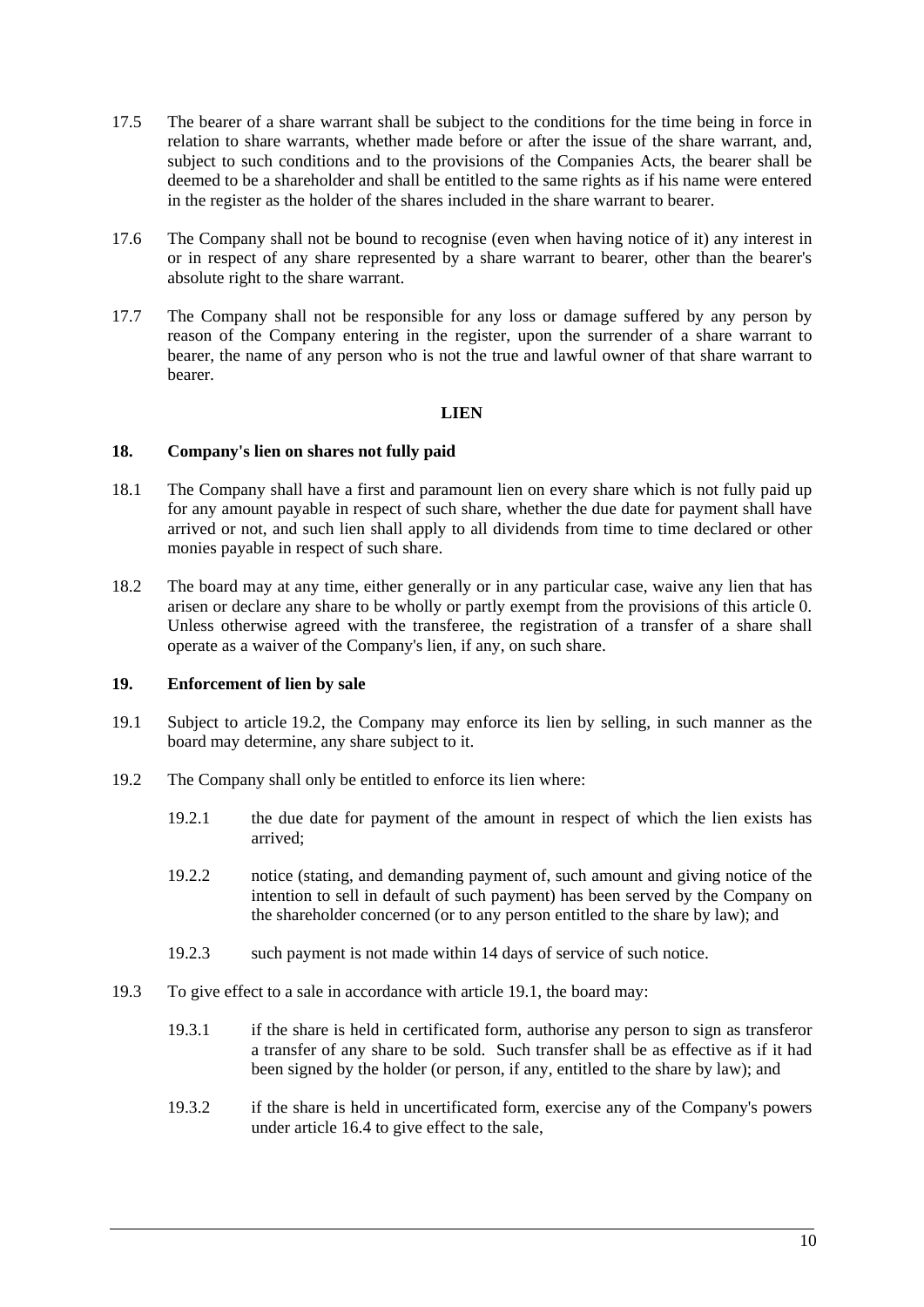and, in each case, authorise a person to enter the name of the purchaser or his nominee in the register as the holder of the share which has been sold. The purchaser shall not be bound to see to the application of the purchase monies; and the title to the share shall not be affected by any irregularity in or invalidity of the proceedings relating to the sale. After the name of the purchaser or his nominee has been entered in the register in respect of such share, the validity of the sale shall not be impeached by any person and the remedy of any person aggrieved by the sale shall be in damages only and against the Company exclusively.

#### **20. Application of proceeds of sale**

- 20.1 The net proceeds of a sale in accordance with article 19.1, after payment of the costs of the sale, shall be applied by the Company in or towards satisfaction of the amount in respect of which the lien exists so far as the same is presently payable. Subject to article 20.2, any residue shall (subject to a like lien for sums not presently payable as existed on the share before the sale) be paid to the shareholder (or to any person entitled to the share by law) immediately before the sale.
- 20.2 If the share is held in certificated form, the Company need not pay to the shareholder any amount due in accordance with the provisions of article 20.1 until the certificate for the share which is sold is surrendered to the Company for cancellation (or until an indemnity (with or without security) as to any lost or destroyed certificate is provided to the Company in such form as the board may decide).

# **CALLS ON SHARES**

#### **21. Calls**

- 21.1 Subject to the terms of allotment of shares and provided that any monies unpaid are not payable on a date fixed in accordance with such terms of allotment, the board may make calls on the shareholders in respect of any monies unpaid on the shares or any class of shares held by them (whether in respect of nominal value or any premium).
- 21.2 The board shall give 14 clear days' notice to each shareholder concerned (or to any person entitled to the shares by law) of the amount called on the shares and of when and where payment is to be made.
- 21.3 Subject to article 21.2, each shareholder shall pay to the Company as required by the notice referred to in that article the amount called on his shares.
- 21.4 A call may be required to be paid by instalments.
- 21.5 At any time before receipt by the Company of any sum due under a call, the call may be revoked or payment postponed in whole or in part as the board may determine.
- 21.6 A call shall be deemed to have been made at the time when the resolution of the board authorising such call was passed.
- 21.7 A person on whom a call is made shall remain liable jointly and severally with the successors in title to his shares even though the shares in respect of which the call was made are subsequently transferred.
- 21.8 The joint holders of a share shall be jointly and severally liable for payment of all calls in respect of such share.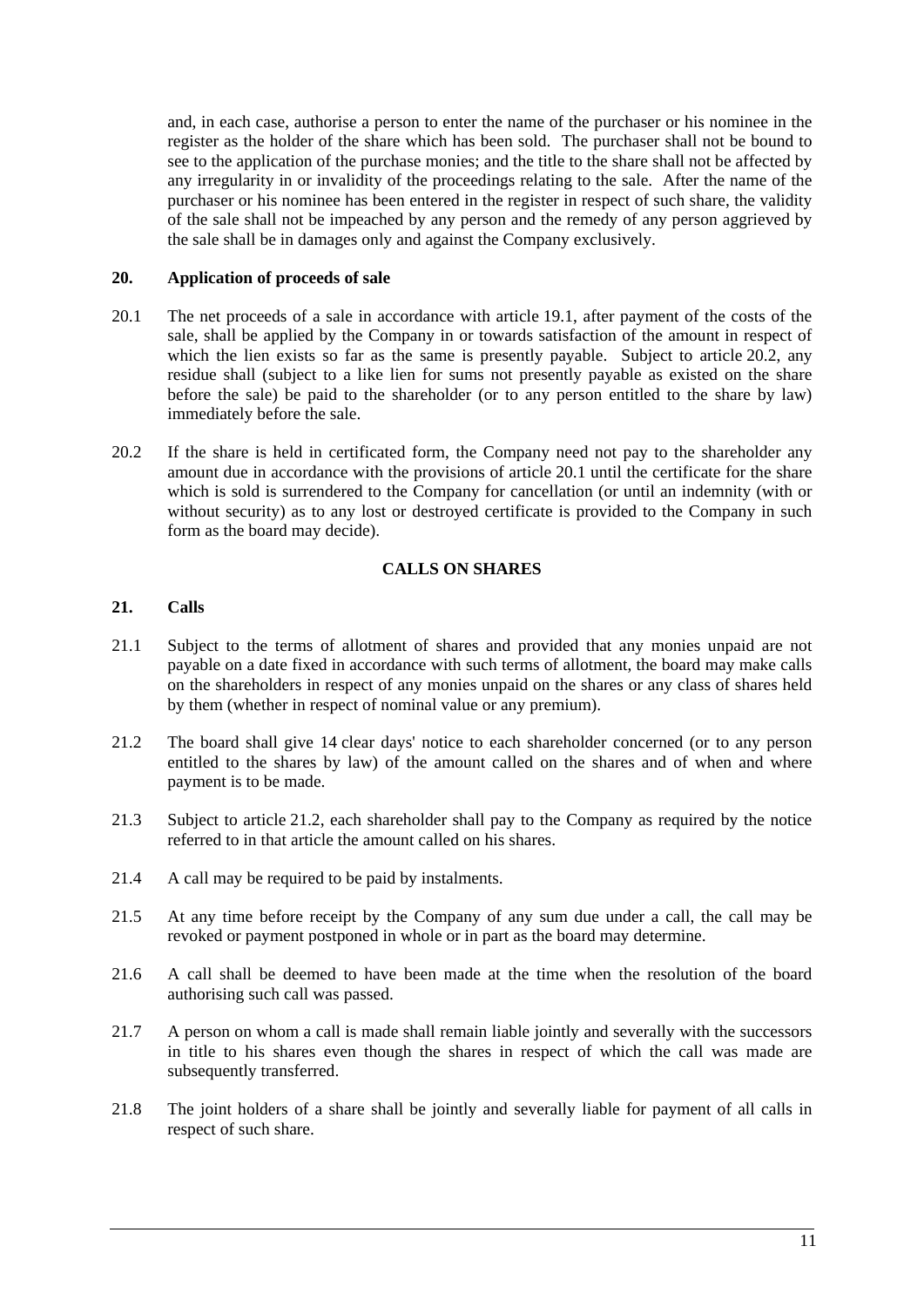#### **22. Power to make different arrangements**

Subject to the terms of allotment of shares, on the issue of shares, the board may make different arrangements, as between the holders of such shares, in the amount and the time of payment of calls.

#### **23. Interest on calls; costs, charges and expenses for non-payment**

- 23.1 If the sum payable in respect of any call is not paid on or before the day appointed for payment, the person from whom it is due and payable shall pay:
	- 23.1.1 interest on the unpaid amount; and
	- 23.1.2 all costs, charges and expenses incurred by the Company by reason of such non-payment.
- 23.2 The rate of interest payable may be fixed at the time of allotment of the shares or, if no rate is fixed, shall be such rate (not exceeding, without the sanction of the Company given by ordinary resolution, 20 per cent per annum) as the board may decide.
- 23.3 Such interest is payable from (and including) the day appointed for payment until (but excluding) the day of actual payment.
- 23.4 The board may waive payment of the interest, costs, charges and expenses in whole or in part.

# **24. Payment in advance**

- 24.1 The board may, if it thinks fit, receive from any shareholder willing to advance the same all or any part of the monies uncalled and unpaid on the shares held by him.
- 24.2 The liability on the shares in respect of which a payment in advance of calls is made shall be extinguished to the extent of the amount so paid.
- 24.3 The Company may pay interest on the monies paid in advance, or on so much of them as from time to time exceed the amount of the calls then made on the shares in respect of which the advance has been made, at such rate (not exceeding, without the sanction of the Company given by ordinary resolution, 20 per cent per annum) as the board may decide.
- 24.4 No part of any monies paid in advance of calls shall be included or taken into account in ascertaining the amount of any dividend payable upon the shares in respect of which such advance has been made.

## **25. Sums due on allotment treated as calls**

Any amount which becomes payable in respect of a share on allotment, or at any date fixed pursuant to the terms of allotment, whether in respect of the nominal value of the share or by way of premium or as an instalment of a call, shall be deemed to be a call; and, in the case of non-payment of any such amount, all the provisions of these articles as to payment of interest, costs, charges and expenses, forfeiture or otherwise shall apply as if such sum had become due and payable by virtue of a call.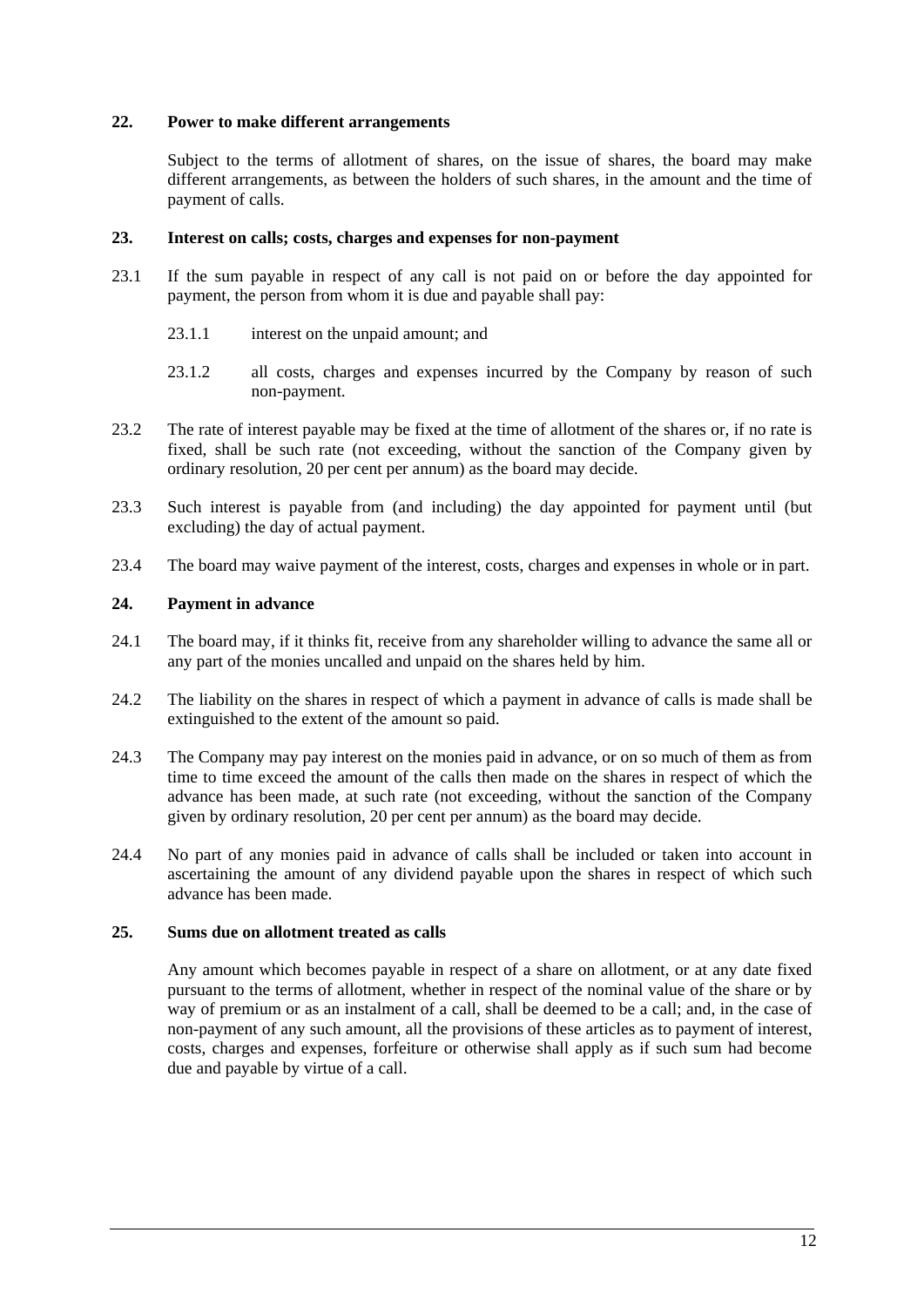#### **FORFEITURE**

#### **26. Notice if call not paid**

If a call remains unpaid after it has become due and payable, the board may at any time give notice to such shareholder (or to any person entitled to the shares by law) demanding payment. The notice shall state:

- 26.1 a date, being not less than 14 clear days from the date of the notice, by which payment of the amount of the call outstanding, any interest that may have accrued on that amount and all costs, charges and expenses incurred by the Company by reason of such non-payment shall be made;
- 26.2 the place where payment is to be made; and
- 26.3 that, if the notice is not complied with, the shares in respect of which the call was made will be liable to be forfeited.

# **27. Forfeiture for non-compliance**

- 27.1 If the notice referred to in article 26 is not complied with, any share in respect of which it was given may, at any time before the payment required by the notice has been made, be forfeited by a resolution of the board to that effect.
- 27.2 Forfeiture shall be deemed to occur at the time of the passing of the board resolution referred to in article 27.1.
- 27.3 Forfeiture shall include all dividends declared or other monies payable in respect of the forfeited shares, but not paid before the forfeiture.

# **28. Notice after forfeiture**

- 28.1 When any share has been forfeited, notice of the forfeiture shall be served on the person who was, before forfeiture, the holder (or the person, if any, entitled to the share by law); but no forfeiture shall be invalidated by any omission to give such notice.
- 28.2 An entry of the fact and date of forfeiture shall be made in the register.

# **29. Disposal of forfeited shares**

- 29.1 Until cancelled in accordance with the provisions of the Companies Acts, a forfeited share, together with all rights attaching to it, shall be deemed to be the property of the Company and may be sold, re-allotted or otherwise disposed of either to the person who was, before the forfeiture, the holder (or the person, if any, entitled to the share by law) or to any other person.
- 29.2 Such sale, re-allotment or other disposal shall be made on such terms and in such manner as the board may determine, including (but without limitation to the generality of the preceding wording) with or without any past or accruing dividends and, in the case of re-allotment, with or without any money paid up on it by the former holder being credited as paid up on it on re-allotment.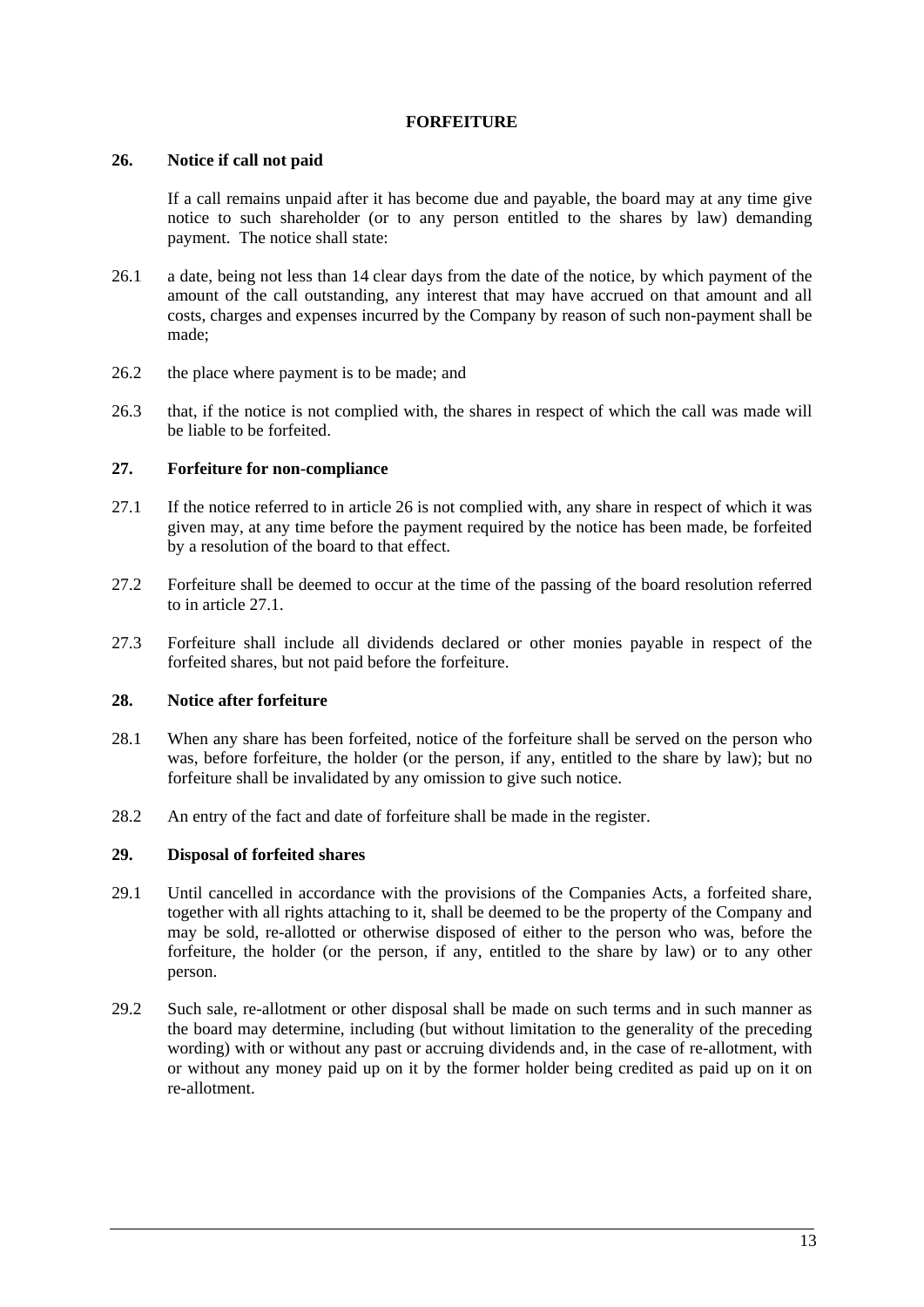- 29.3 Where, for the purposes of its disposal, a forfeited share is to be transferred to any person, the board may:
	- 29.3.1 if the share is held in certificated form, authorise any person to sign as transferor a transfer of such share to the transferee; and
	- 29.3.2 if the share is held in uncertificated form, exercise any of the Company's powers under article 16.4 to give effect to the transfer.
- 29.4 The Company may receive the subscription or purchase monies (if any) given for the share on its re-allotment or disposal, and may register the allottee or, as the case may be, transferee as the holder of the share.
- 29.5 The board may, at any time before any share so forfeited has been cancelled, sold, re-allotted or otherwise disposed of, annul the forfeiture on such conditions as it thinks fit.
- 29.6 A statutory declaration by a director or the secretary that a share has been forfeited on the date stated in the declaration shall be conclusive evidence of the facts stated in it as against all persons claiming to be entitled to the share. The person to whom the share is re-allotted or disposed of shall not be bound to see to the application of the subscription or purchase monies  $(i\hat{f}$  any); and the title to the share shall not be affected by any irregularity in or invalidity of the proceedings relating to the forfeiture or re-allotment or disposal of the share. After the name of the allottee or, as the case may be, transferee has been entered in the register in respect of such share, the validity of the re-allotment or transfer shall not be impeached by any person and the remedy of any person aggrieved by the re-allotment or transfer shall be in damages only and against the Company exclusively.

#### **30. Liabilities and claims on forfeiture**

- 30.1 Any person whose shares have been forfeited shall cease to be a shareholder in respect of them and (if the shares are held in certificated form) shall surrender to the Company for cancellation the certificate for the shares. He shall however, remain liable to pay, and shall immediately pay, to the Company:
	- 30.1.1 all calls, interest, costs, charges and expenses owing on or in respect of such shares at the time of forfeiture; and
	- 30.1.2 interest on such amounts. Such interest is payable from (and including) the day of actual forfeiture until (but excluding) the day of payment. The rate of such interest may be fixed at the time of allotment of the shares or, if no rate is so fixed, shall be such rate (not exceeding, without the sanction of the Company given by ordinary resolution, 20 per cent per annum) as the board may decide,

and the board may, if it thinks fit, enforce payment of such amounts without any allowance for the value of the shares at the time of forfeiture or for any subscription or purchase monies received on their re-allotment or disposal.

30.2 Save for those rights and liabilities expressly saved by these articles or imposed (in the case of past shareholders) by the Companies Acts, the forfeiture of a share shall involve the extinction at the time of forfeiture of all interest in and all claims and demands against the Company in respect of the share, and all other rights and liabilities incidental to the share, as between the shareholder whose share is forfeited and the Company.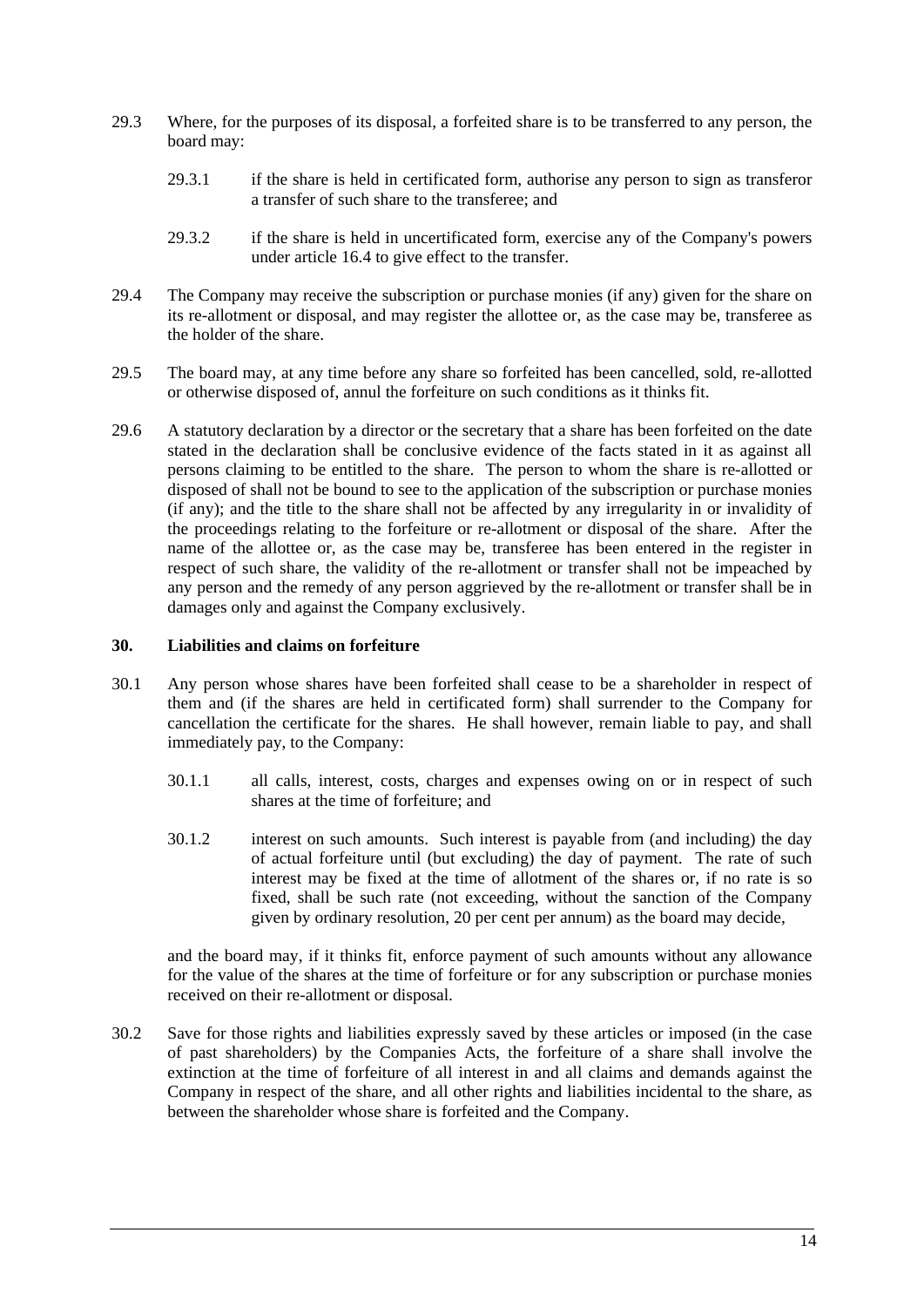#### **31. Surrender**

The board may accept the surrender of any share liable to be forfeited and, in such case, references in these articles to forfeiture shall include surrender.

#### **UNTRACED SHAREHOLDERS**

#### **32. Power of sale**

- 32.1 The Company shall be entitled to sell any share of a shareholder, or any share to which a person is entitled by law, at the best price reasonably obtainable, provided that:
	- 32.1.1 for a period of not less than 12 years (during which at least three cash dividends (whether interim or final) shall have been paid to shareholders of the class to which the shares concerned belong):
		- 32.1.1.1 no cheque, warrant or money order sent by the Company through the post in a pre-paid envelope addressed to the shareholder, or to the person entitled to the share by law, at his address in the register (or other last known postal address given by such shareholder or person to which cheques, warrants and money orders in respect of such share are to be sent) has been cashed; or
		- 32.1.1.2 all funds paid by any bank or other funds transfer system to such shareholder or person in accordance with article 128.1 have been returned to the Company;
	- 32.1.2 at the expiration of such period of 12 years, the Company has given notice of its intention to sell such share by advertisement in both a national newspaper and in a newspaper circulating in the area of the address referred to in article 32.1.1.1 above or the address at which services of notices may be effected in the manner authorised by these articles is located; and
	- 32.1.3 the Company has not, during such period of 12 years or the further period of three months following the last of such advertisements, received any communication in respect of such share from the shareholder or person entitled by law.
- 32.2 If, during the period of not less than 12 years referred to in article 32.1 or during any period ending on the date when all the requirements of articles 32.1.1 to 32.1.3 (inclusive) have been satisfied, any additional shares have been issued by way of a bonus issue in respect of those shares held at the beginning of, or previously so issued during, such periods, and all the requirements of articles 32.1.2 and 32.1.3 have been satisfied in regard to such additional shares, the Company shall also be entitled to sell the additional shares.
- 32.3 To give effect to any such sale, the board may:
	- 32.3.1 if the share is held in certificated form, authorise any person to sign as transferor a transfer of such share to the purchaser or his nominee. Such transfer shall be as effective as if it had been signed by the holder (or person, if any, entitled to the share by law); and
	- 32.3.2 if the share is held in uncertificated form, exercise any of the Company's powers under article 16.4 to give effect to the sale,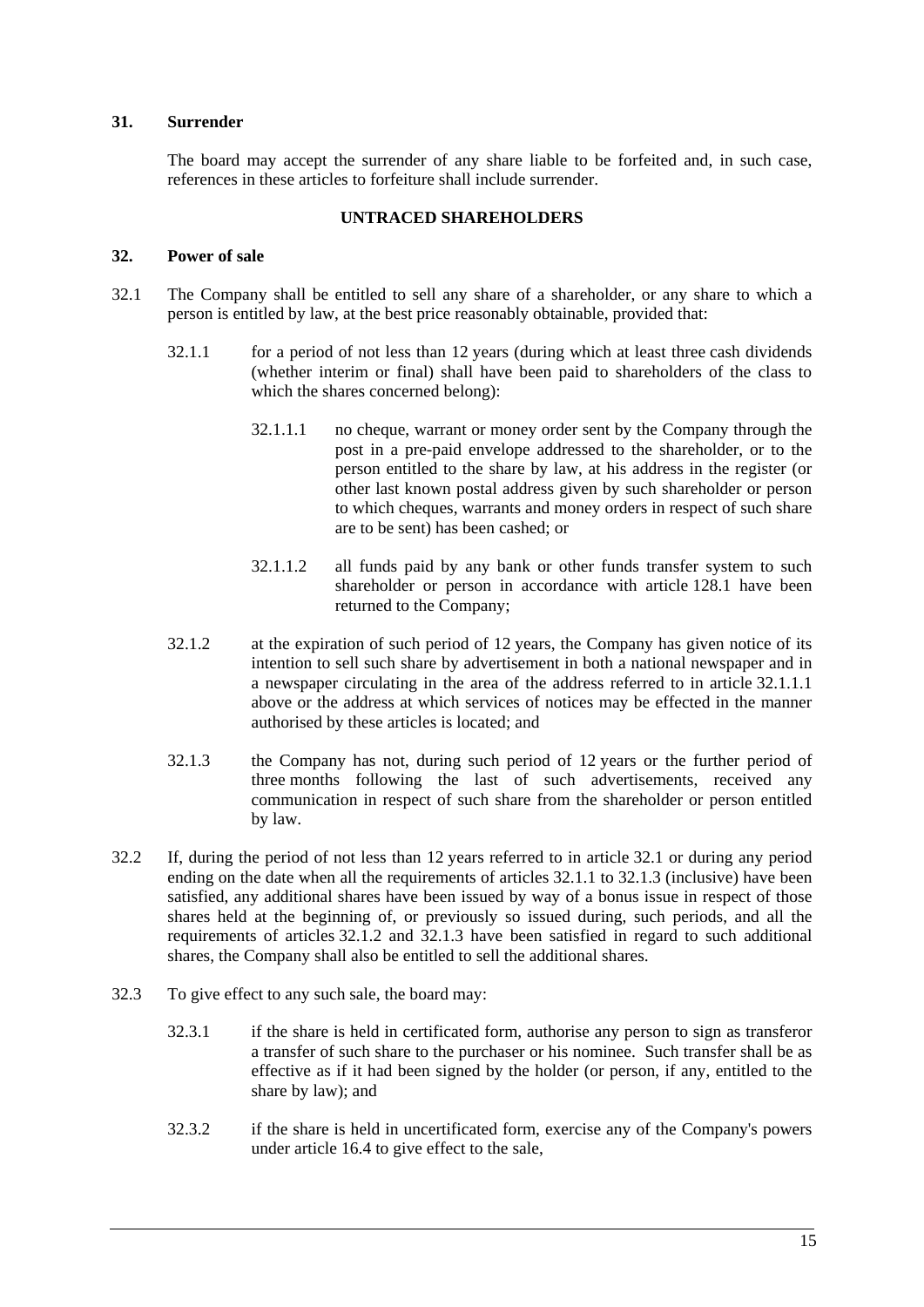and, in each case, authorise a person to enter the name of the purchaser or his nominee in the register as the holder of the share which has been sold. The purchaser shall not be bound to see to the application of the purchase monies; and the title to the share shall not be affected by any irregularity in or invalidity of the proceedings relating to the sale. After the name of the purchaser or his nominee has been entered in the register in respect of such share, the validity of the sale shall not be impeached by any person and the remedy of any person aggrieved by the sale shall be in damages only and against the Company exclusively.

32.4 A statutory declaration by a director or the secretary that a share has been sold on the date stated in the declaration shall be conclusive evidence of the facts stated in it as against all persons claiming to be entitled to the share.

## **33. Application of proceeds of sale**

The Company shall account to the shareholder or other person entitled to such share for the net proceeds of such sale by carrying all monies in respect of that sale to a separate account. The Company shall be deemed to be a debtor and not a trustee in respect of that money for such shareholder or other person. Monies carried to such separate account may either be employed in the business of the Company or invested in such investments as the board may from time to time think fit. No interest shall be payable in respect of such monies and the Company shall not be required to account for any money earned on them.

#### **TRANSFERS OF SHARES**

#### **34. General provisions about transfers of shares**

- 34.1 Subject to the provisions of these articles, a shareholder may transfer all or any of his shares to another person.
- 34.2 The transferor shall be deemed to remain the holder of any share transferred until the name of the transferee is entered in the register in respect of it.
- 34.3 No fee shall be charged by the Company for the registration of any transfer or any other change relating to or affecting the title to any share or the right to transfer it or for making any other entry in the register.

#### **35. Transfers of uncertificated shares**

Every transfer of shares which are in uncertificated form must be made by means of a relevant system.

#### **36. Transfers of certificated shares**

- 36.1 Every transfer of shares which are in certificated form must be in writing in any usual form or in any form approved by the board.
- 36.2 Such transfer shall be signed by or on behalf of the transferor and (in the case of a transfer of a share which is not fully paid up) by or on behalf of the transferee.
- 36.3 The Company is entitled to retain any transfer which it registers.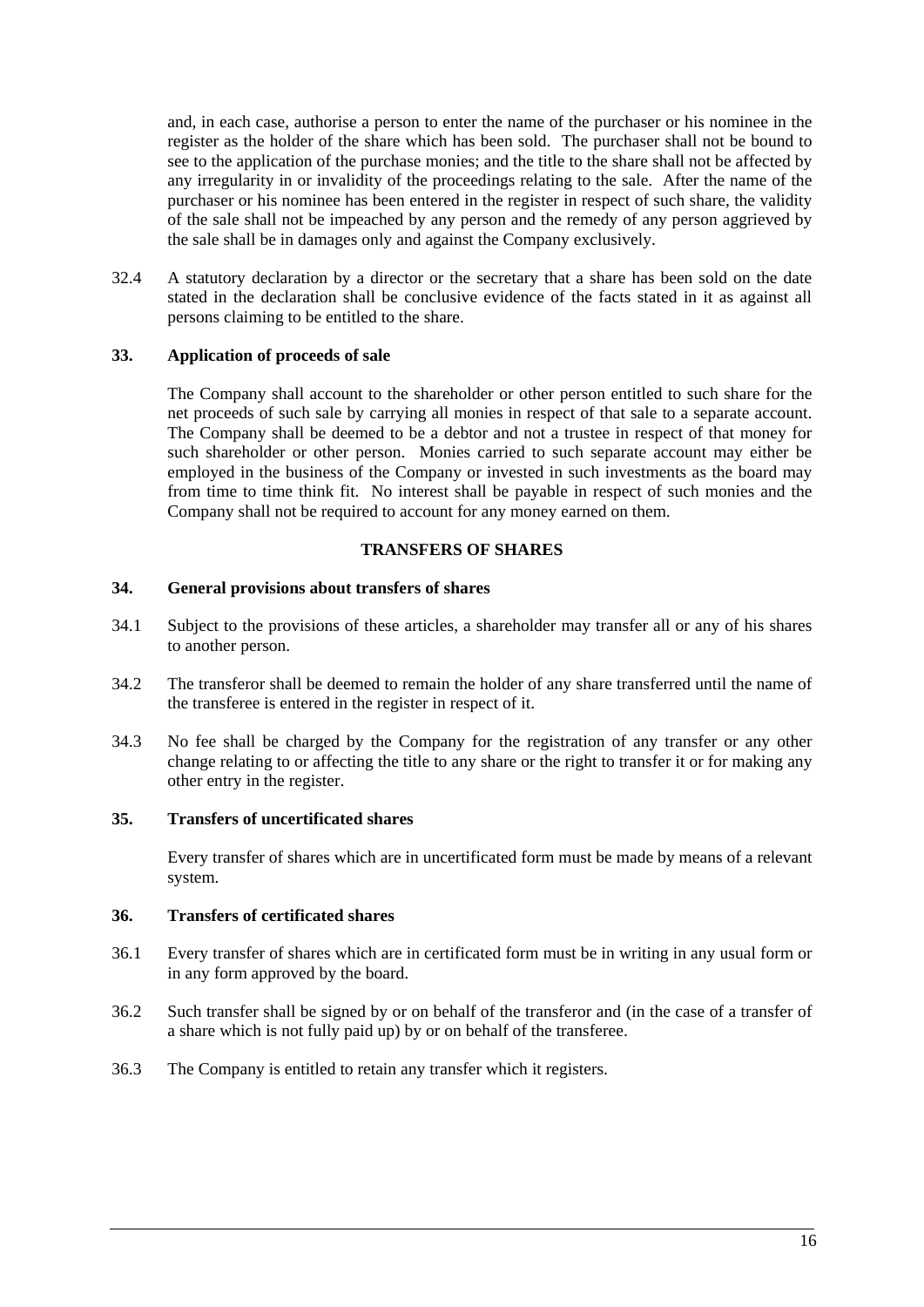## **37. Right to refuse registration**

- 37.1 The board may refuse to register any transfer of certificated shares if:
	- 37.1.1 it is in respect of shares which are not fully paid up, provided that, if any of the class of shares which are not fully paid up are admitted to trading on a recognised investment exchange, the board shall not refuse to register a transfer if this would stop dealings in that class taking place on an open and proper basis;
	- 37.1.2 it is in respect of more than one class of shares;
	- 37.1.3 it is not duly stamped or is not duly certified or otherwise shown to the satisfaction of the board to be exempt from stamp duty; and
	- 37.1.4 it is not delivered for registration to the office or such other place as the board may from time to time determine, accompanied (except in the case of a transfer by a recognised person where a certificate has not been issued) by the certificate for the shares to which it relates and such other evidence as the board may reasonably require to show the right of the transferor to make the transfer and, if the transfer is signed by some other person on his behalf, the authority of that person to do so.
- 37.2 The board may refuse to register any allotment or transfer of shares which is in favour of:
	- 37.2.1 a child, bankrupt or person of unsound mind; or
	- 37.2.2 more than four joint allottees or transferees.

# **TRANSMISSION OF SHARES**

#### **38. On death**

- 38.1 The personal representatives of a deceased shareholder shall be the only persons recognised by the Company as having any title to shares held by him alone or to which he alone is entitled; but, in the case of shares held by more than one person, only the survivor or survivors shall be recognised by the Company as being entitled to such shares.
- 38.2 Nothing in these articles shall release the estate of a deceased shareholder from any liability in respect of any share which had been held by him solely or jointly with another person.

#### **39. Election of person entitled by transmission**

- 39.1 Any person who is entitled to a share as a result of the death or bankruptcy of a shareholder or some other event giving rise to the transmission of the share by operation of law may, on producing such evidence as the board may reasonably require, elect either to be registered as the holder or to have some person nominated by him registered as the holder.
- 39.2 If the person so entitled elects to be registered himself, he shall give notice to the Company to that effect. If he elects to have some other person registered, he shall do this:
	- 39.2.1 if the share is held in certificated form, by signing as transferor a transfer of the share to that person; and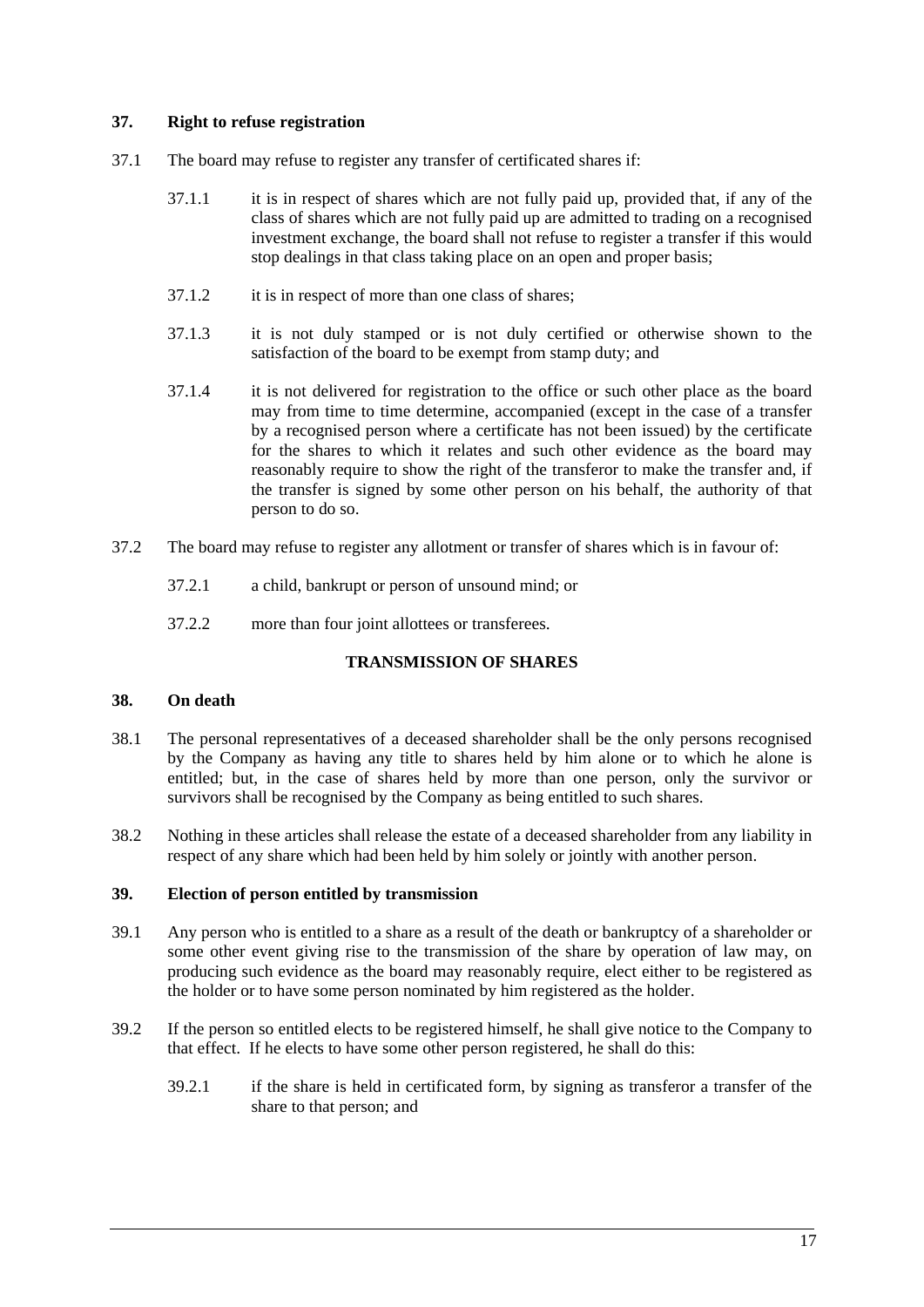39.2.2 if the share is held in uncertificated form, by a transfer by means of a relevant system.

The provisions of these articles relating to the transfer of shares (including the right of the board to refuse registration) shall apply to such notice or transfer (as the case may be) as if it were a transfer by the person previously entitled to the share.

#### **40. Rights of person entitled by transmission**

- 40.1 When a person becomes entitled to a share as a result of the death or bankruptcy of a shareholder or some other event giving rise to the transmission of the share by operation of law, the rights of the holder in relation to that share shall cease.
- 40.2 The person so entitled to the share is entitled to any dividends and other monies payable in respect of the share (even though he is not registered as the holder of the share). The board may however:
	- 40.2.1 withhold payment of any dividend or other monies payable in respect of the share until such person has produced such evidence of his entitlement as the board may reasonably require; and
	- 40.2.2 at any time give notice to such person requiring him to elect either to register himself or to transfer the share. If such notice is not complied with within 60 days, the board may, after that time, withhold payment of all dividends and other monies payable in respect of the share until the requirements of the notice have been complied with.
- 40.3 Unless he is registered as the holder of the share, the person so entitled to the share is not entitled in respect of it to receive notice of, or to exercise any rights conferred on shareholders in relation to, meetings of the Company or any separate meeting of the holders of any class of shares.

#### **GENERAL MEETINGS**

#### **41. General meetings**

- 41.1 The board may convene a general meeting of the Company whenever it thinks fit.
- 41.2 If, at any time, there are not sufficient directors within the United Kingdom capable of acting to form a quorum, the directors in the United Kingdom capable of acting may convene a general meeting in the same manner as nearly as possible as that in which meetings may be convened by the board.

## **NOTICE OF GENERAL MEETINGS**

#### **42. Postponement of general meetings**

If the board, in its absolute discretion, considers that it is impractical or undesirable for any reason to hold a general meeting on the date or at the time or place specified in the notice calling the general meeting, it may postpone the meeting to another date, time and place. When a meeting is so postponed, notice of the date, time and place of the postponed meeting shall be placed in at least one national newspaper in the United Kingdom. Notice of the business to be transacted at such postponed meeting shall not be required.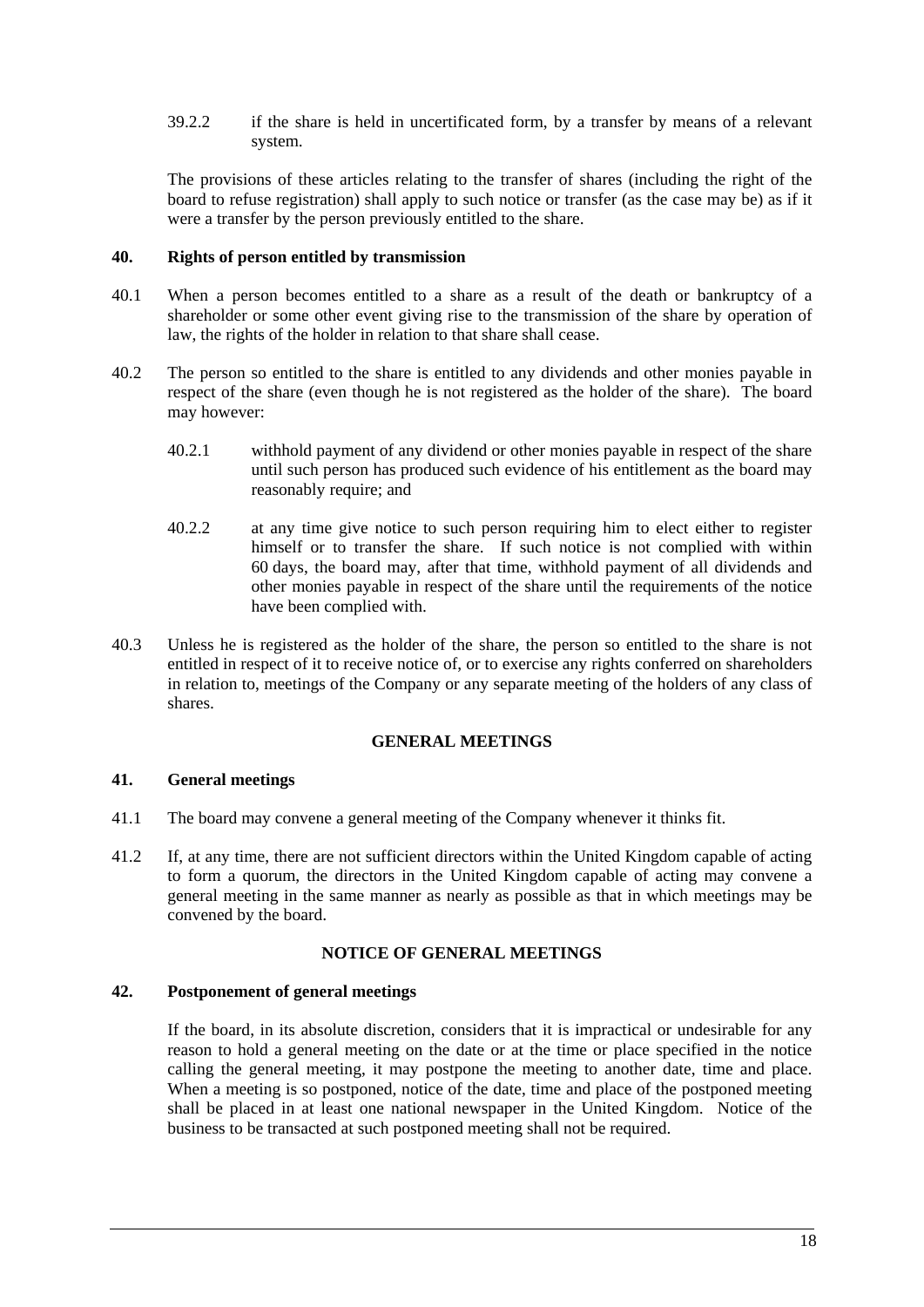#### **43. Omission to send notice**

The accidental omission to give any notice of a meeting, or to send or supply any document or other information relating to any meeting, to any person entitled to receive the notice, document or other information, or the non-receipt for any reason of any such notice, document or other information by that person, shall not invalidate the proceedings at that meeting.

## **PROCEEDINGS AT GENERAL MEETINGS**

#### **44. Quorum**

- 44.1 No business shall be transacted at any general meeting unless a quorum is present. The absence of a quorum shall not preclude the appointment of a chairman of the meeting in accordance with the provisions of these articles, which shall not be treated as part of the business of the meeting.
- 44.2 The quorum for a general meeting shall, for all purposes, be two shareholders present in person or by proxy and entitled to vote.

## **45. Procedure if quorum not present**

- 45.1 If a quorum is not present within 15 minutes (or such longer interval as the chairman of the meeting in his absolute discretion thinks fit) from the time appointed for the commencement of the meeting, or if, during a meeting, a quorum ceases to be present, the meeting, if convened by or on the requisition of shareholders, shall be dissolved. In any other case, it shall stand adjourned to such date (being not less than 14 days nor more than 28 days later), time and place as the chairman of the meeting (or, in default, the board) shall appoint.
- 45.2 At any such adjourned meeting the quorum shall be two shareholders present in person or by proxy and entitled to vote. If a quorum is not present within 15 minutes (or such longer interval as the chairman of the meeting in his absolute discretion thinks fit) from the time appointed for the commencement of such adjourned meeting, or if, during the meeting, a quorum ceases to be present, the adjourned meeting shall be dissolved.
- 45.3 The Company shall give not less than seven clear days' notice of any such adjourned meeting.

# **46. Chairman**

- 46.1 The chairman (if any) of the board or, in his absence, the deputy chairman (if any) of the board or, in his absence, some other director nominated by the directors, shall preside as chairman at every general meeting of the Company.
- 46.2 If neither the chairman (if any) nor the deputy chairman (if any) nor such other director is present within 15 minutes after the time appointed for the commencement of the meeting, or none of such persons is willing to act as such, the directors present shall select one of their number to be chairman of the meeting. If only one director is present and he is willing to act, he shall be chairman of the meeting. In default, a shareholder may be elected to be chairman of the meeting by a resolution of the Company passed at the meeting.
- 46.3 The decision of the chairman of the meeting on points of order, matters of procedure or arising incidentally out of the business of the meeting shall be final and conclusive, as shall be his determination, acting in good faith, whether any point or matter is of such a nature.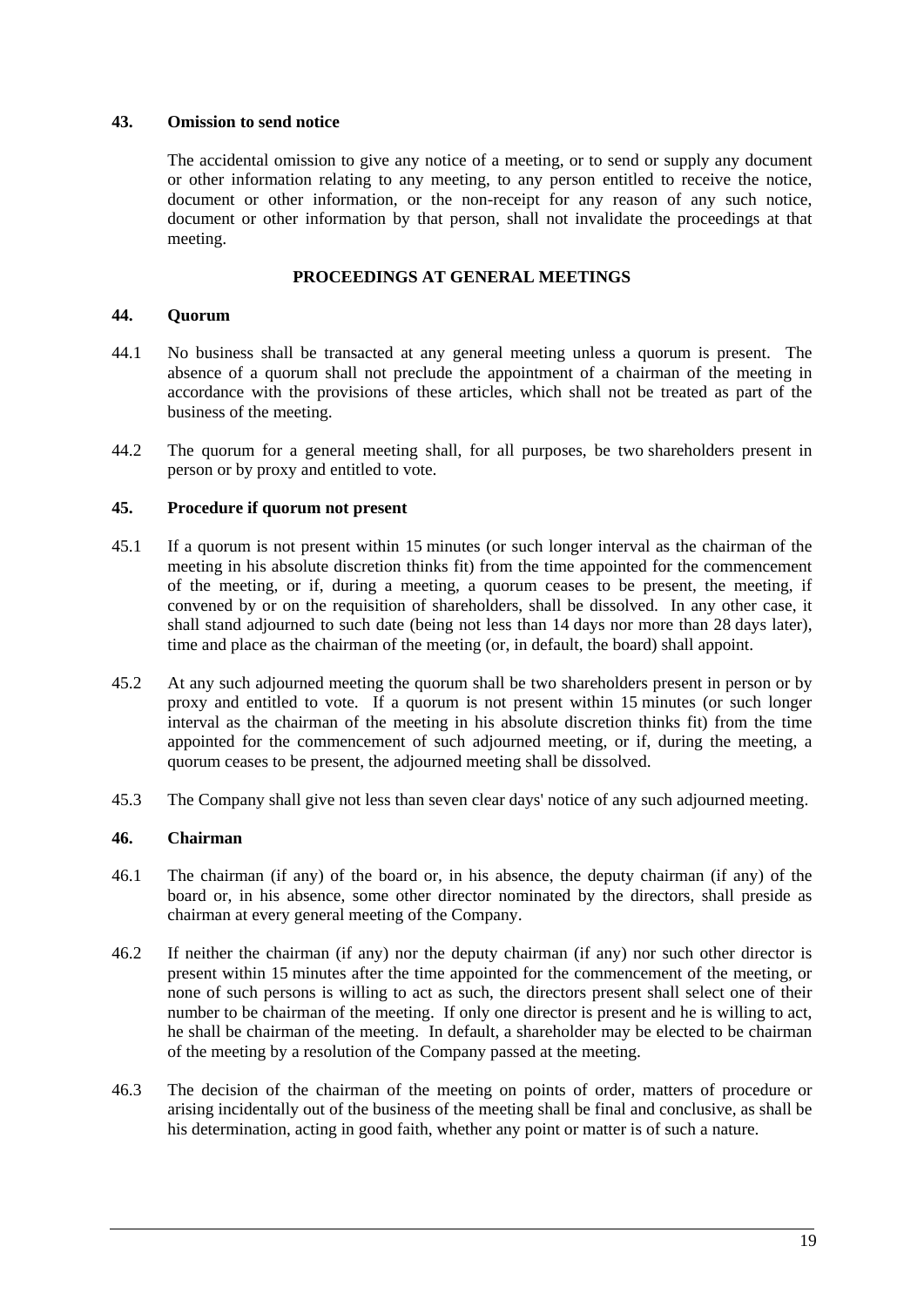46.4 For the avoidance of doubt, no provision of these articles restricts or excludes any of the powers or rights of a chairman of a meeting which are given by law.

## **47. Director's right to attend and speak**

A director shall be entitled, even though he is not a shareholder, to attend and speak at any general meeting and at any separate meeting of the holders of any class of shares or debentures of the Company.

## **48. Power to adjourn**

- 48.1 The chairman of the meeting may, with the consent of a meeting at which a quorum is present (and shall, if so directed by the meeting), adjourn any meeting to another date, time and/or place or for an indefinite period.
- 48.2 Without prejudice to any other power which he may have under these articles or which is given by the general law, the chairman of the meeting may, without the need for the consent of the meeting, interrupt or adjourn any meeting at which a quorum is present to another date, time and/or place or for an indefinite period if he is of the opinion that:
	- 48.2.1 the shareholders wishing to attend cannot be conveniently accommodated in the place appointed for the meeting; or
	- 48.2.2 the conduct of persons present prevents or is likely to prevent the proper and orderly conduct of the meeting; or
	- 48.2.3 it has become necessary to ensure that the business of the meeting is properly considered and transacted.

#### **49. Notice of adjourned meeting**

- 49.1 The provisions of this article 49 shall not apply to a meeting adjourned for lack of a quorum (see article 45).
- 49.2 The Company shall give not less than seven clear days' notice of any meeting which is adjourned for 28 days or more or for an indefinite period.
- 49.3 In all other cases, no person shall be entitled to receive notice of an adjourned meeting or of the business to be transacted at the adjourned meeting.

## **50. Business at adjourned meeting**

The only business which shall be transacted at any adjourned meeting is that which might properly have been transacted at the meeting from which the adjournment took place.

#### **51. Attendance and participation at different places and by electronic means**

51.1 In the case of any general meeting, the board may, notwithstanding the specification in the notice convening the general meeting of the place at which the chairman of the meeting shall preside (**"Principal Place"**), make arrangements for simultaneous attendance and participation by electronic means allowing persons not present together at the same place to attend, speak and vote at the meeting (including the use of satellite meeting places). The arrangements for simultaneous attendance and participation at any place at which persons are participating using electronic means may include arrangements for controlling or regulating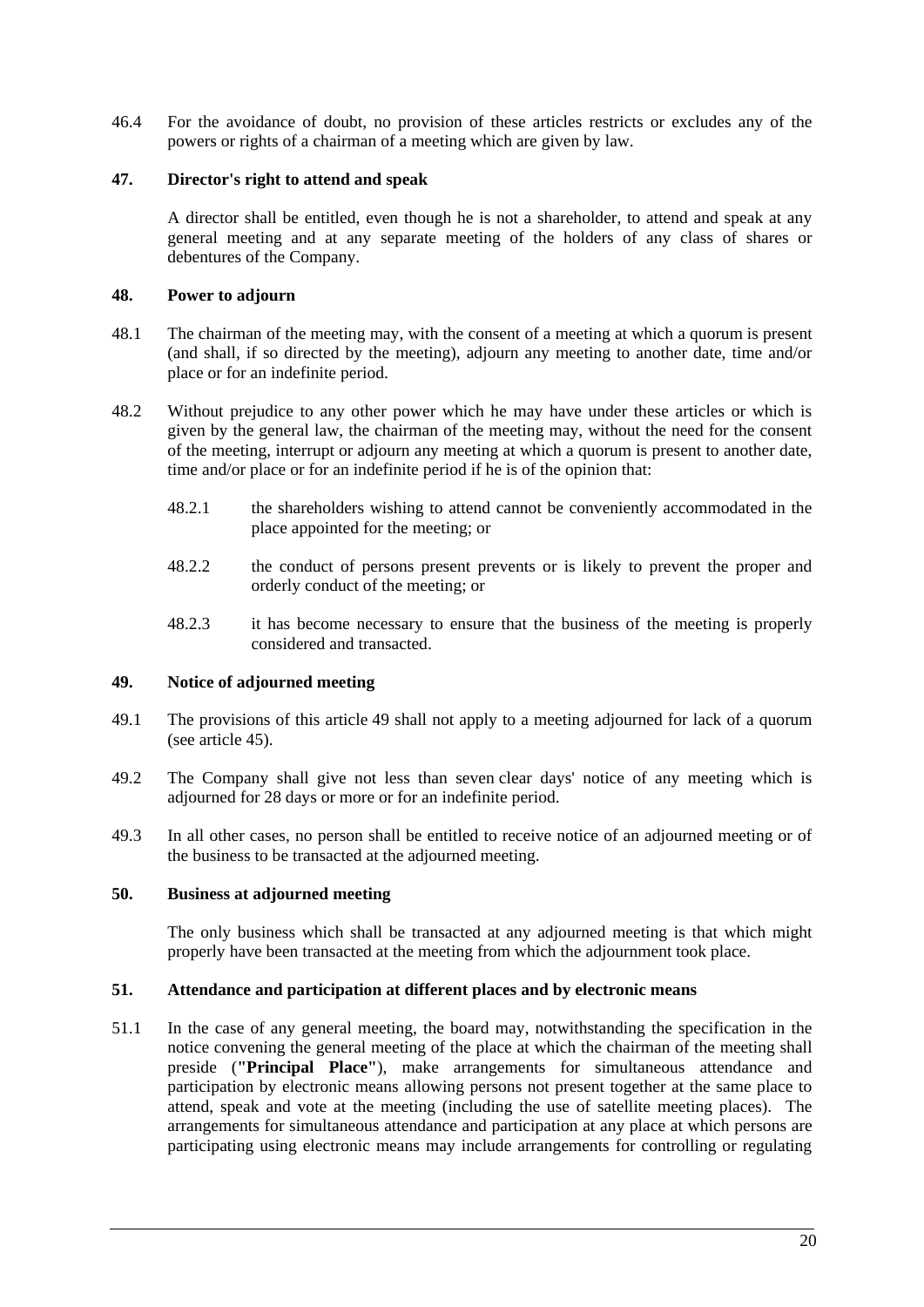the level of attendance at any particular venue provided that such arrangements shall operate so that all shareholders and proxies are able to attend at one or other of the venues.

- 51.2 The shareholders or proxies at the place or places at which persons are participating using electronic means shall be counted in the quorum for, and be entitled to vote at, the general meeting in question, and that meeting shall be duly constituted and its proceedings valid if the chairman of the meeting is satisfied that adequate facilities are available throughout the meeting to ensure that the shareholders or proxies attending at the places at which persons are participating using electronic means are able to:
	- 51.2.1 participate in the business for which the meeting has been convened; and
	- 51.2.2 see and hear all persons who speak (whether through the use of microphones, loud speakers, audiovisual communication equipment or otherwise) in the Principal Place (and any other place at which persons are participating using electronic means).

For the purposes of all other provisions of these articles (unless the context requires otherwise), the shareholders and proxies shall be treated as meeting at the Principal Place.

## **52. Security arrangements and orderly conduct**

The board and, at any general meeting, the chairman of the meeting may make any arrangement and impose any requirement or restriction which it or he (as appropriate) considers appropriate to ensure the security and orderly conduct of a general meeting including, without limitation, requirements for evidence of identity to be produced by those attending the meeting, the searching of their personal property and the restriction of items which may be taken into the meeting place. The board and, at any general meeting, the chairman of the meeting is entitled to refuse entry to, or to eject, a person who refuses to comply with these arrangements, requirements or restrictions or who disrupts the proper and orderly conduct of the meeting.

## **VOTING**

#### **53. Method of voting**

- 53.1 At any general meeting, a resolution put to the vote of the meeting shall be decided by a show of hands unless before the show of hands, or before or immediately following the declaration of the result of the show of hands, a poll is duly demanded.
- 53.2 A poll may be demanded on any question by:
	- 53.2.1 the chairman of the meeting;
	- 53.2.2 not less than five shareholders present in person or by proxy and entitled to vote on the resolution;
	- 53.2.3 a shareholder or shareholders present in person or by proxy representing in aggregate not less than 10 per cent of the total voting rights of all the shareholders having the right to vote on the resolution (excluding any voting rights attached to any shares held as treasury shares); or
	- 53.2.4 a shareholder or shareholders present in person or by proxy holding shares conferring a right to vote on the resolution, being shares on which an aggregate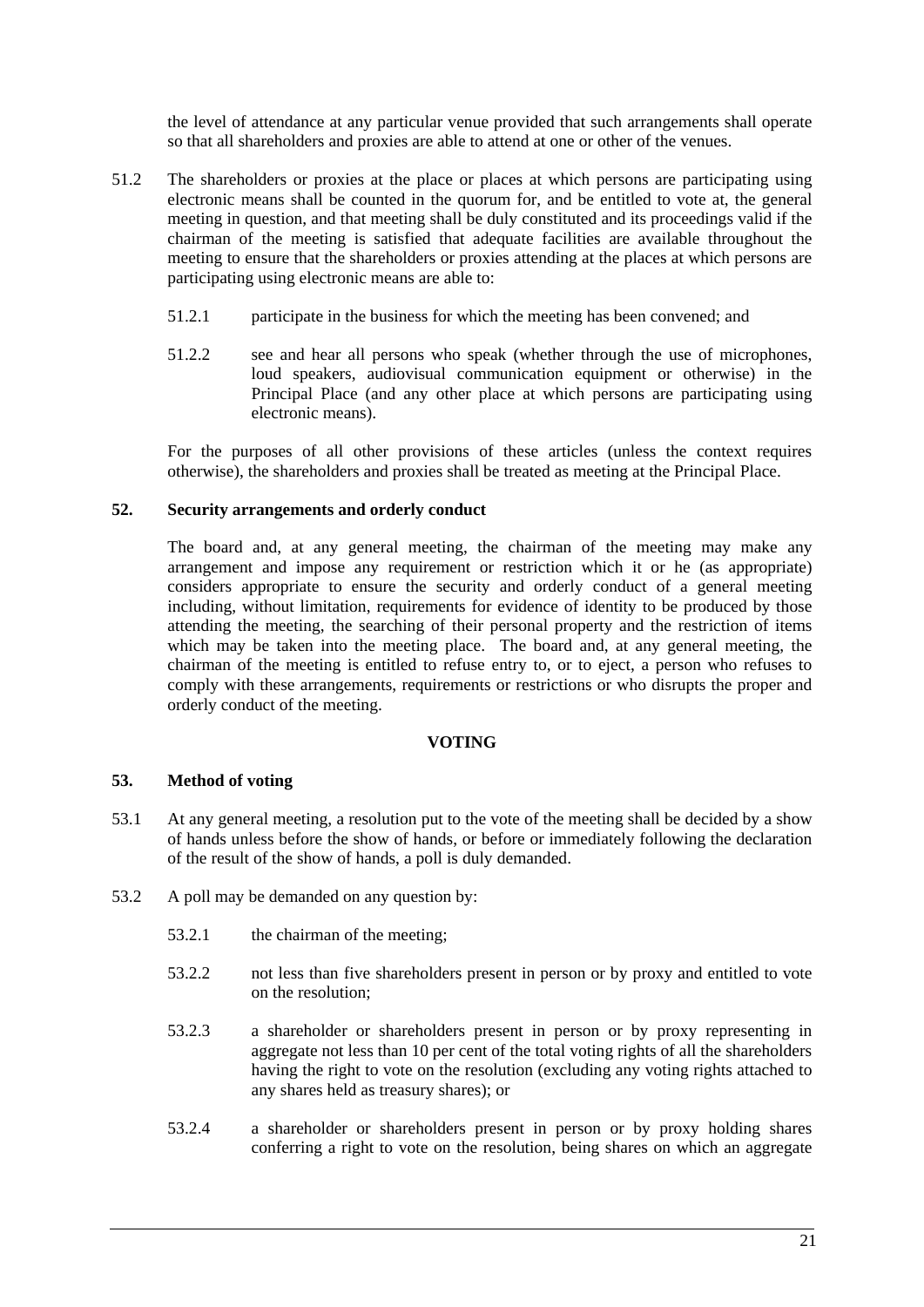sum has been paid up equal to not less than 10 per cent of the total sum paid up on all the shares conferring that right (excluding shares held as treasury shares).

A demand by a proxy for a shareholder shall be deemed to be a demand by that shareholder.

53.3 Unless a poll is so demanded and the demand is not withdrawn, a declaration by the chairman of the meeting that the resolution has been carried, or carried by a particular majority, or lost or not carried by a particular majority, and an entry to that effect in the book containing the minutes of proceedings of the Company, shall be conclusive evidence of that fact without proof of the number or proportion of the votes recorded in favour of or against such resolution.

#### **54. Procedure on a poll**

- 54.1 If a poll is properly demanded, it shall be taken in such manner as the chairman of the meeting directs. He may appoint scrutineers, who need not also be shareholders, and may fix a date, time and place for declaring the result of the poll. The result of the poll shall be deemed to be the resolution of the meeting at which the poll was demanded.
- 54.2 Any poll demanded on the election of a chairman of a meeting or on any question of adjournment shall be taken at the meeting and without adjournment. A poll demanded on any other question shall be taken at such date, time and place as the chairman of the meeting directs, either at once or after an interval or adjournment (but not more than 30 days after the date of the demand).
- 54.3 No notice need be given of a poll not taken immediately if the date, time and place at which it is to be taken are announced at the meeting at which it is demanded. In any other case, at least seven clear days' notice shall be given specifying the date, time and place at which the poll is to be taken.
- 54.4 The demand for a poll may be withdrawn, but only with the consent of the chairman of the meeting. A demand so withdrawn shall validate the result (if any) of a show of hands declared before the demand was made. In the case of a poll demanded before the show of hands or the declaration of the result of it, the meeting shall continue as if the demand had not been made.
- 54.5 The demand for a poll (other than on the election of the chairman of the meeting or on any question of adjournment) shall not prevent the continuance of a meeting for the transaction of any business other than the question on which a poll has been demanded.

#### **55. Votes of shareholders**

- 55.1 The voting rights set out in articles 55.2 and 55.3 are subject to any rights or restrictions as to voting upon which any shares may have been issued or may for the time being be held.
- 55.2 On a show of hands:
	- 55.2.1 every shareholder who is entitled to vote on the resolution and who is present in person shall have one vote; and
	- 55.2.2 every proxy present who has been duly appointed by one or more shareholders entitled to vote on the resolution shall have one vote; except that: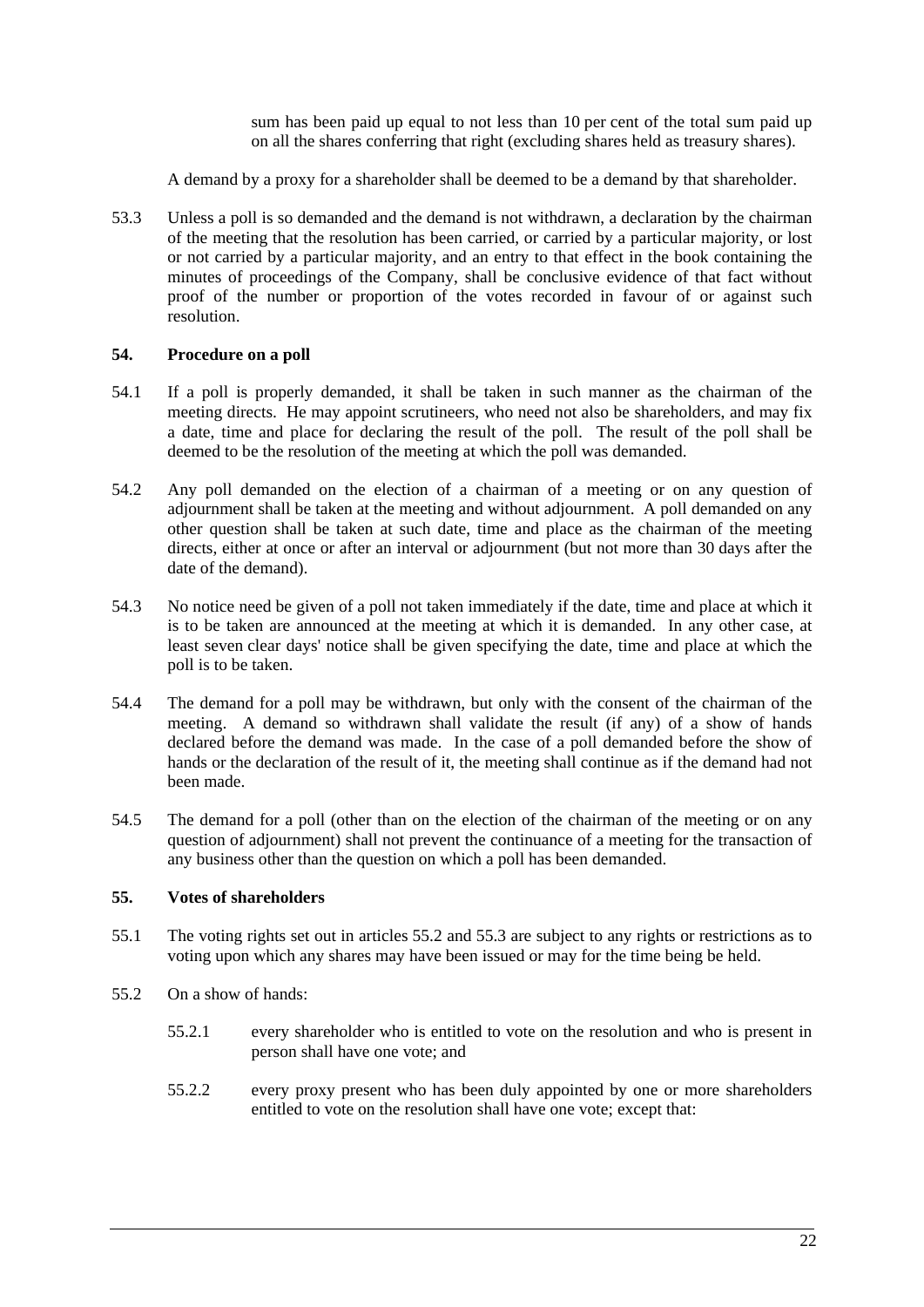- 55.2.2.1 if a shareholder votes in person on a resolution then, as regards that resolution, his proxy shall have no vote; and
- 55.2.2.2 a proxy shall have one vote for and one vote against the resolution if he has been duly appointed by more than one shareholder entitled to vote on the resolution and either:
	- (a) is instructed by one or more of those shareholders to vote for the resolution and by one or more others to vote against it; or
	- (b) is instructed by one or more of those shareholders to vote in one way and is given a discretion as to how to vote by one or more others (and wishes to use that discretion to vote in the other way).
- 55.3 On a poll, every shareholder who is entitled to vote on the resolution and who is present in person or by a duly appointed proxy shall have one vote for every share he holds. A shareholder entitled to more than one vote need not, if he votes on the poll (whether in person or by proxy), use all his votes or cast all the votes he uses in the same way.
- 55.4 In the case of joint holders of a share, the vote of the senior who tenders a vote, whether in person or by proxy, shall be accepted to the exclusion of the votes of the other joint holders. Seniority shall be determined by the order in which the names of the joint holders stand in the register.
- 55.5 A shareholder in respect of whom an order has been made by any court or official having jurisdiction (whether in the United Kingdom or elsewhere) that he is or may be suffering from mental disorder or is otherwise incapable of running his affairs may vote, whether on a show of hands or on a poll, by his receiver, curator bonis or other person authorised for that purpose and appointed by the court or official and any such receiver, curator bonis or other person may vote by proxy; provided, in each case, that evidence (to the satisfaction of the board) of the authority of the person claiming to exercise the right to vote is received by the Company within the time limits prescribed by these articles for the receipt of appointments of proxy for use at the meeting, adjourned meeting or poll at which the right to vote is to be exercised.
- 55.6 For the purposes of determining which persons may attend and vote at a general meeting, and the number of votes each such person has, the notice of the meeting may specify a date and time by which persons must be entered in the register in order to be entitled to attend and vote at the meeting. This date and time must not be more than 48 hours (excluding any part of a day that is not a working day) before the time appointed for the commencement of the meeting.

#### **56. Restriction on voting rights**

- 56.1 The provisions of article 65 shall apply to restrict the voting rights of a shareholder where a notice has been given in accordance with section 793 of the Act in respect of shares held by him and the information required by such notice has not been given to the Company.
- 56.2 Unless the board otherwise determines, no shareholder shall be entitled (in respect of any share held by him) to be present or to vote, either in person or by proxy, at any general meeting or at any separate meeting of the holders of any class of shares or on any poll, or to exercise any other rights conferred on shareholders in relation to any such meeting or poll, if any calls or other monies due and payable in respect of such share remain unpaid. Such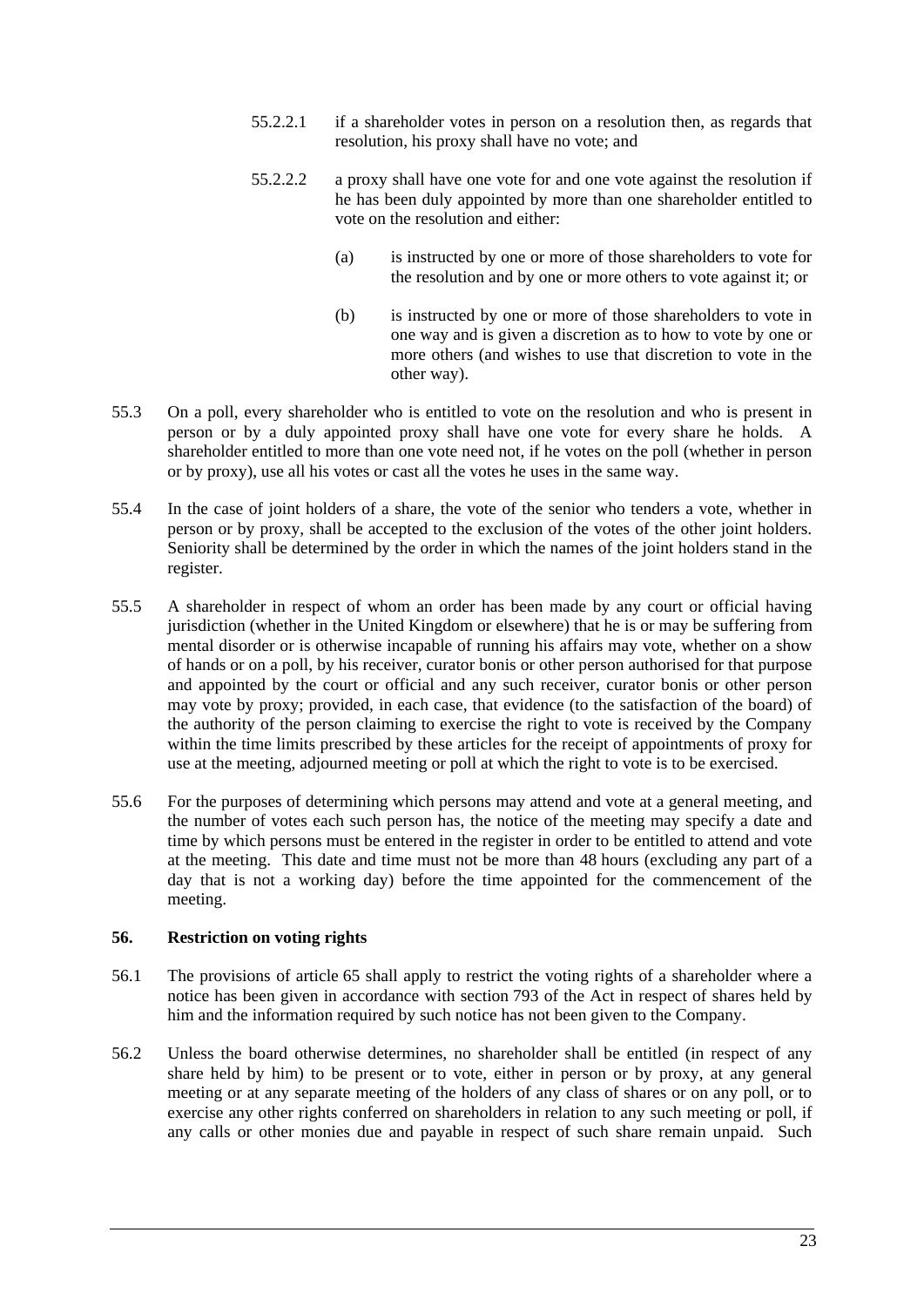restrictions shall cease to apply on payment of the amount outstanding and all costs, charges and expenses incurred by the Company by reason of such non-payment.

## **57. Voting by proxy**

- 57.1 The appointment of a proxy shall be:
	- 57.1.1 in writing in the usual form, or in such other form as may be approved by the board; and
	- 57.1.2 signed by the appointor or his duly authorised attorney or, if the appointor is a corporation, executed under its seal or signed under the hand of its duly authorised officer or attorney or other person or persons authorised to sign it.
- 57.2 Subject to any contrary direction contained in the appointment of a proxy, a proxy may demand or join in demanding a poll and, subject to the provisions of these articles, may speak at a general meeting and may vote on any resolution or amendment of a resolution put to, or any other business which may properly come before, the meeting for which it is given, as the proxy thinks fit.
- 57.3 A proxy need not be a shareholder of the Company.
- 57.4 A shareholder may appoint more than one proxy to attend on the same occasion, provided that each proxy is appointed to exercise the rights attached to a different share or shares held by such shareholder. Where a shareholder appoints more than one proxy, each such appointment shall specify the number of shares in respect of which each proxy is entitled to exercise the related votes and the shareholder shall ensure that no proxy is appointed to exercise the votes which any other proxy has been appointed by that shareholder to exercise.
- 57.5 The appointment of a proxy shall not preclude a shareholder from attending and voting in person at the meeting or any adjournment of it or on any poll.
- 57.6 The appointment of a proxy shall, unless the contrary is stated in it, be valid for any adjournment of the meeting as well as for the meeting(s) to which it relates. No appointment of a proxy shall be valid after the expiry of 12 months from the date it is given.

# **58. Receipt of proxies**

- 58.1 In order to be valid, the appointment of a proxy must:
	- 58.1.1 (in the case of an appointment of a proxy made in hard copy form) be received at the office (or at such other place within the United Kingdom as may be specified by the Company for the receipt of appointments of proxy in hard copy form) by the relevant time, together with the relevant documents, if any; or
	- 58.1.2 (in the case of an appointment of a proxy made by electronic means or by means of a website) be received at the address by the relevant time. Any relevant documents must also be received at the address or at the office by the relevant time.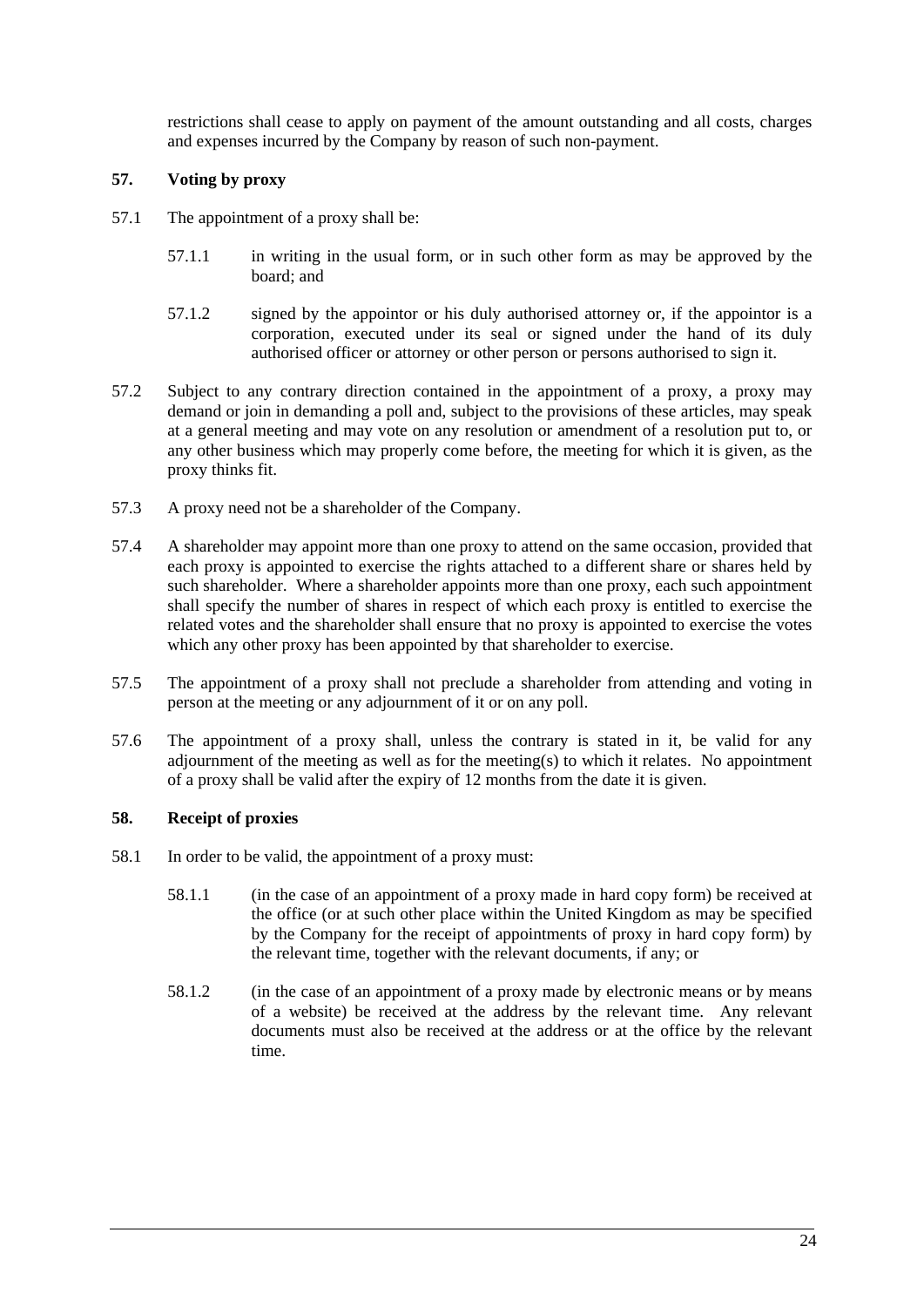- 58.2 For the purposes of this article 58:
	- 58.2.1 the **"address"** means the number or address which has been specified by the Company for the purpose of receiving appointments of proxy by electronic means or by means of a website;
	- 58.2.2 **"relevant documents"** means the power of attorney or other authority pursuant to which the appointment of proxy is made, or a copy of such document certified by a notary or certified in some other way approved by the board; and
	- 58.2.3 the **"relevant time"** shall be:
		- 58.2.3.1 in the case of a meeting or adjourned meeting, 48 hours before the time appointed for the commencement of the meeting or adjourned meeting;
		- 58.2.3.2 in the case of a poll taken more than 48 hours after it was demanded, 24 hours before the time appointed for the taking of the poll; or
		- 58.2.3.3 in the case of a poll taken after the end of a meeting or adjourned meeting but 48 hours or less after it was demanded, before the end of the meeting at which it was demanded,

or, in each case, such later time as the board may determine.

58.2.3.4 In calculating the periods referred to in this article 58.2.3, no account shall be taken of any part of a day which is not a working day.

#### **59. When votes by proxy valid though authority revoked**

A vote given or poll demanded by a proxy or a duly authorised representative of a corporation shall be valid even though the authority of the person voting or demanding a poll has previously terminated unless notice in writing of the termination was received by the Company:

- 59.1 (in the case of a duly authorised representative of a corporation) at the office;
- 59.2 (where the appointment of the proxy was made in hard copy form) at the office (or such other place as is specified for the receipt of appointments of proxy in hard copy form); or
- 59.3 (where the appointment of the proxy was made by electronic means or by means of a website) at the address (as defined in article 58.2.1),

in each case, by the relevant time (as defined in article 58.2.3).

#### **60. Corporate representatives**

60.1 A shareholder which is a corporation may, by resolution of its directors or other governing body, authorise such person or persons as it thinks fit to act as its representative or representatives at any meeting of the Company or at any separate meeting of the holders of any class of shares. The provisions of the Companies Acts shall apply to determine the powers that may be exercised at any such meeting by any person or persons so authorised.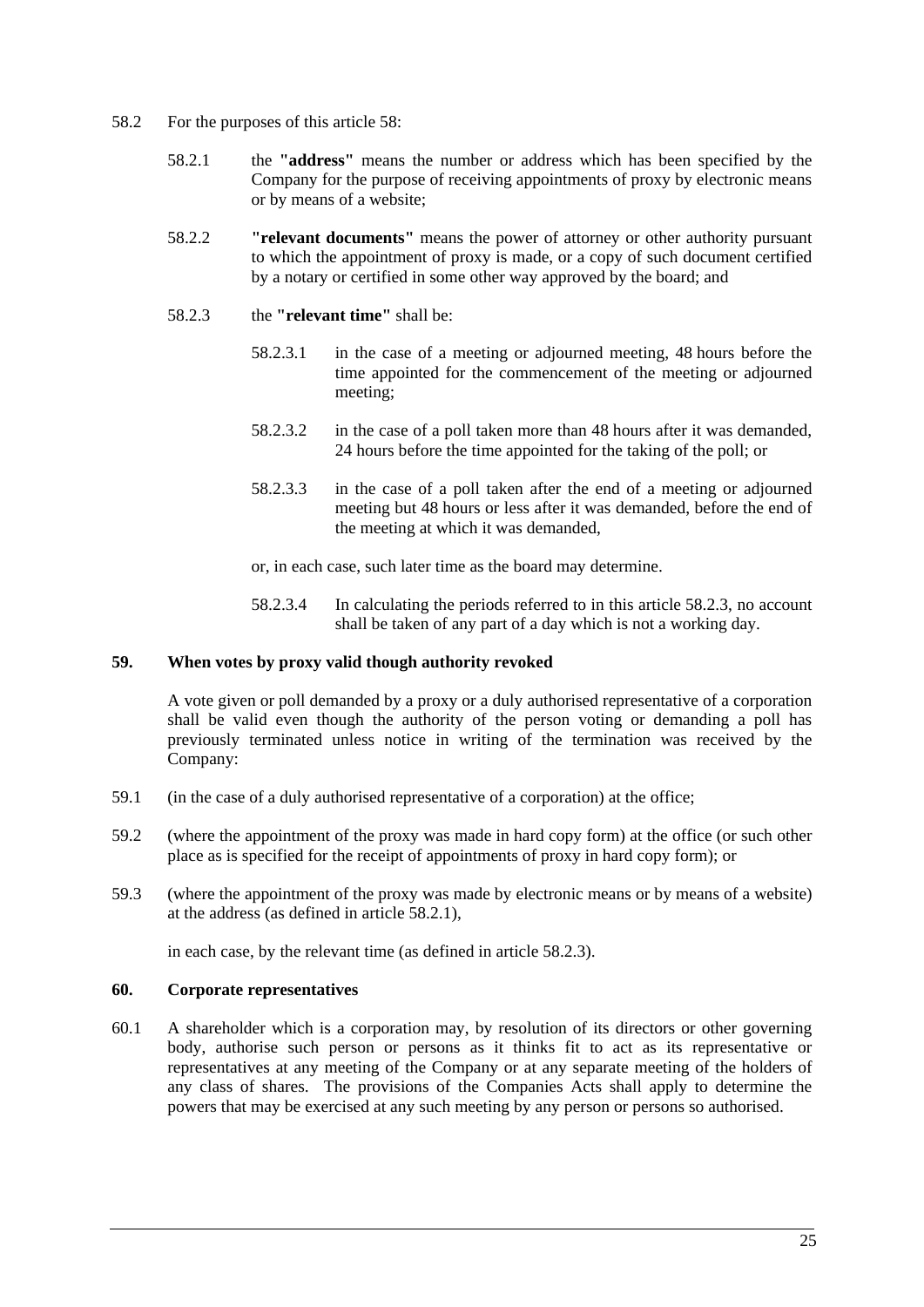- 60.2 The corporation shall, for the purposes of these articles, be deemed to be present in person at any such meeting if any person or persons so authorised is or are present at it, and all references to attendance and voting in person shall be construed accordingly.
- 60.3 A director, the secretary or some person authorised for the purpose by the secretary may require any representative to produce a certified copy of the resolution so authorising him before permitting him to exercise his powers.

#### **61. Objections and validity of votes**

- 61.1 No objection shall be raised to the qualification of any voter, or to the counting of, or failure to count, any vote, except at the meeting or adjourned meeting at which the vote objected to is tendered or at which the error occurs. Any objection made in due time shall be referred to the chairman of the meeting and shall only vitiate the result of the voting if, in the opinion of the chairman of the meeting, it is of sufficient magnitude to affect the decision of the meeting. The decision of the chairman of the meeting shall be final and conclusive.
- 61.2 The Company shall not be obliged to check that any proxy or corporate representative exercises the votes of the appointing shareholder, either at all or in accordance with the voting instructions given.
- 61.3 No vote at any general meeting of the Company shall be declared or deemed invalid by virtue solely of any failure by any proxy or corporate representative to vote in accordance with the voting instructions given to him by the appointing shareholder.

## **62. Amendments to resolutions**

- 62.1 No amendment to a special resolution (other than a clerical amendment to correct a patent error) may be considered in any circumstances.
- 62.2 No amendment to an ordinary resolution (other than a clerical amendment to correct a patent error) may be considered unless either:
	- 62.2.1 at least two working days' prior written notice of the amendment has been received by the Company; or
	- 62.2.2 the chairman of the meeting agrees otherwise.
- 62.3 If any amendment proposed to any resolution under consideration is ruled out of order by the chairman of the meeting, the proceedings on the substantive resolution shall not be invalidated by any error in such ruling.

#### **63. Confidential information**

No shareholder present at a general meeting, whether in person, by proxy or by representative, shall be entitled to require disclosure of or any information about any detail of the Company's trading, or that may relate to the conduct of the business of the Company, if the board decides that it is in the interests of the Company to keep that information confidential.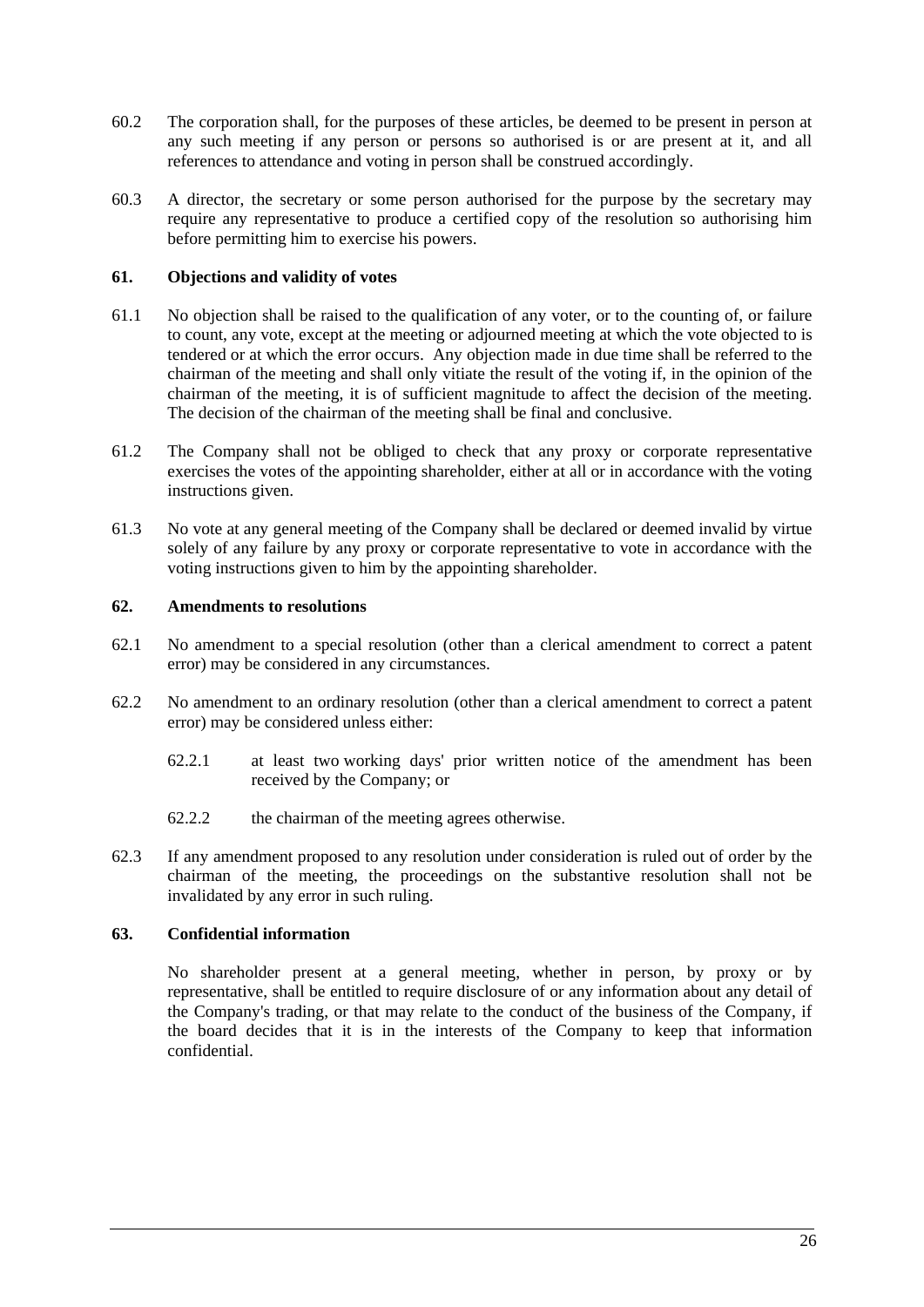## **CLASS MEETINGS**

## **64. Procedure**

The provisions of these articles relating to general meetings of the Company or to the proceedings at general meetings shall apply to any separate meeting of the holders of any class of shares, except that:

- 64.1 no shareholder, other than a director, shall be entitled to notice of, or to attend, any such meeting unless he is a holder of shares of that class;
- 64.2 the quorum at any such meeting (other than an adjourned meeting) shall be two persons present in person or by proxy holding or representing by proxy at least one-third in nominal value of the shares of that class (excluding any shares of that class held as treasury shares);
- 64.3 the quorum at any adjourned meeting shall be one person holding shares of that class who is present in person or by proxy; and
- 64.4 a poll may be demanded by any person holding shares of that class who is present in person or by proxy and entitled to vote at the meeting. On a poll, every shareholder who is present in person or by proxy shall have one vote for every share of that class he holds.

# **DISCLOSURE OF INTERESTS IN SHARES**

## **65. Sanctions for non-disclosure**

- 65.1 Where a shareholder, or any other person appearing to be interested in shares held by that shareholder, has:
	- 65.1.1 been issued with a notice pursuant to section 793 of the Act; and
	- 65.1.2 failed in relation to any shares (**"default shares"**, which expression shall include any additional shares which are issued in respect of such default shares) to give the Company the information required by that notice within the prescribed period from the date of service of the notice,

then, unless the board otherwise determines, the sanctions set out in articles 65.2 and 65.3 shall apply.

- 65.2 The shareholder shall not be entitled in respect of the default shares and any other shares held by him to be present or to vote (either in person or by representative or proxy) at any general meeting or at any separate meeting of the holders of any class of shares, or on any poll, or to exercise any other right conferred on shareholders in relation to any such meeting or poll. The same restrictions shall apply to any transferee to whom any of such default shares are transferred, unless such transfer is an excepted transfer (as defined in article 69).
- 65.3 Where the default shares represent at least 0.25 per cent in nominal value of the shares of their class (excluding any shares of that class held as treasury shares):
	- 65.3.1 any dividend or other monies payable in respect of the default shares shall be withheld by the Company, which shall not have any obligation to pay interest on it, and the shareholder shall not be entitled to elect, pursuant to articles 135 or 136, to receive shares instead of that dividend; and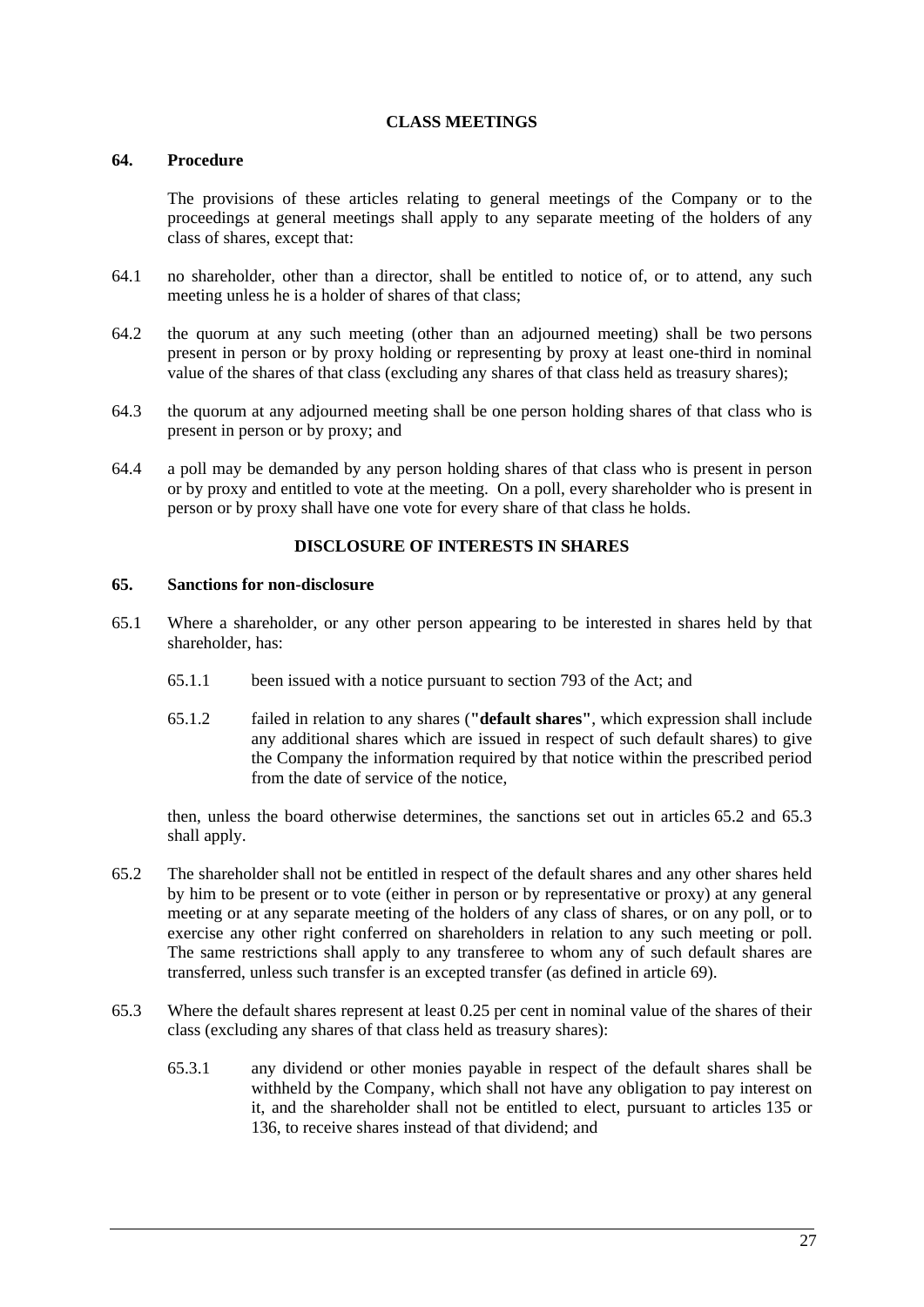- 65.3.2 save for an excepted transfer (as defined in article 69) and subject to the requirements of the relevant system in relation to shares in uncertificated form, no transfer of a default share shall be registered unless:
	- 65.3.2.1 the shareholder is not himself in default as regards supplying the information required; and
	- 65.3.2.2 the shareholder proves to the satisfaction of the board that no person in default as regards supplying such information is interested in any of the shares which are the subject of the transfer.

# **66. Cessation of sanctions**

- 66.1 Where the sanctions under article 65 apply in relation to any shares, they shall cease to have effect seven days following the earlier of:
	- 66.1.1 receipt by the Company of notice that the shares have been transferred by means of an excepted transfer; or
	- 66.1.2 receipt by the Company of the information required by the notice issued pursuant to section 793 of the Act.
- 66.2 The board may at any time give notice cancelling or suspending for a stated period the operation of the sanctions under article 65 in whole or in part.

# **67. Section 793 notices**

- 67.1 Any notice issued pursuant to section 793 of the Act may treat certificated and uncertificated shares of a holder as separate holdings and either apply only to certificated shares or to uncertificated shares or make different provision for certificated and uncertificated shares.
- 67.2 Where, on the basis of information obtained from a shareholder in respect of any share held by him, the Company issues a notice pursuant to section 793 of the Act to any other person, it shall, at the same time, send a copy of the notice to the shareholder. The accidental omission to do so, or the non-receipt by the shareholder of the copy, shall not invalidate or otherwise affect the application of article 65.

## **68. Approved depositaries**

- 68.1 Where a person who appears to be interested in shares has been served with a notice pursuant to section 793 of the Act and the shares in which he appears to be interested are held by an approved depositary, the provisions of articles 65 to 67 (inclusive) shall be treated as applying only to the shares which are held by the approved depositary in which that person appears to be interested and not (so far as that person's apparent interest is concerned) to any other shares held by the approved depositary.
- 68.2 While the shareholder on which a notice pursuant to section 793 of the Act is served is an approved depositary, the obligations of the approved depositary as a shareholder will be limited to disclosing to the Company any information relating to a person who appears to be interested in the shares held by it which has been recorded by it in accordance with the arrangement under which it was appointed as an approved depositary.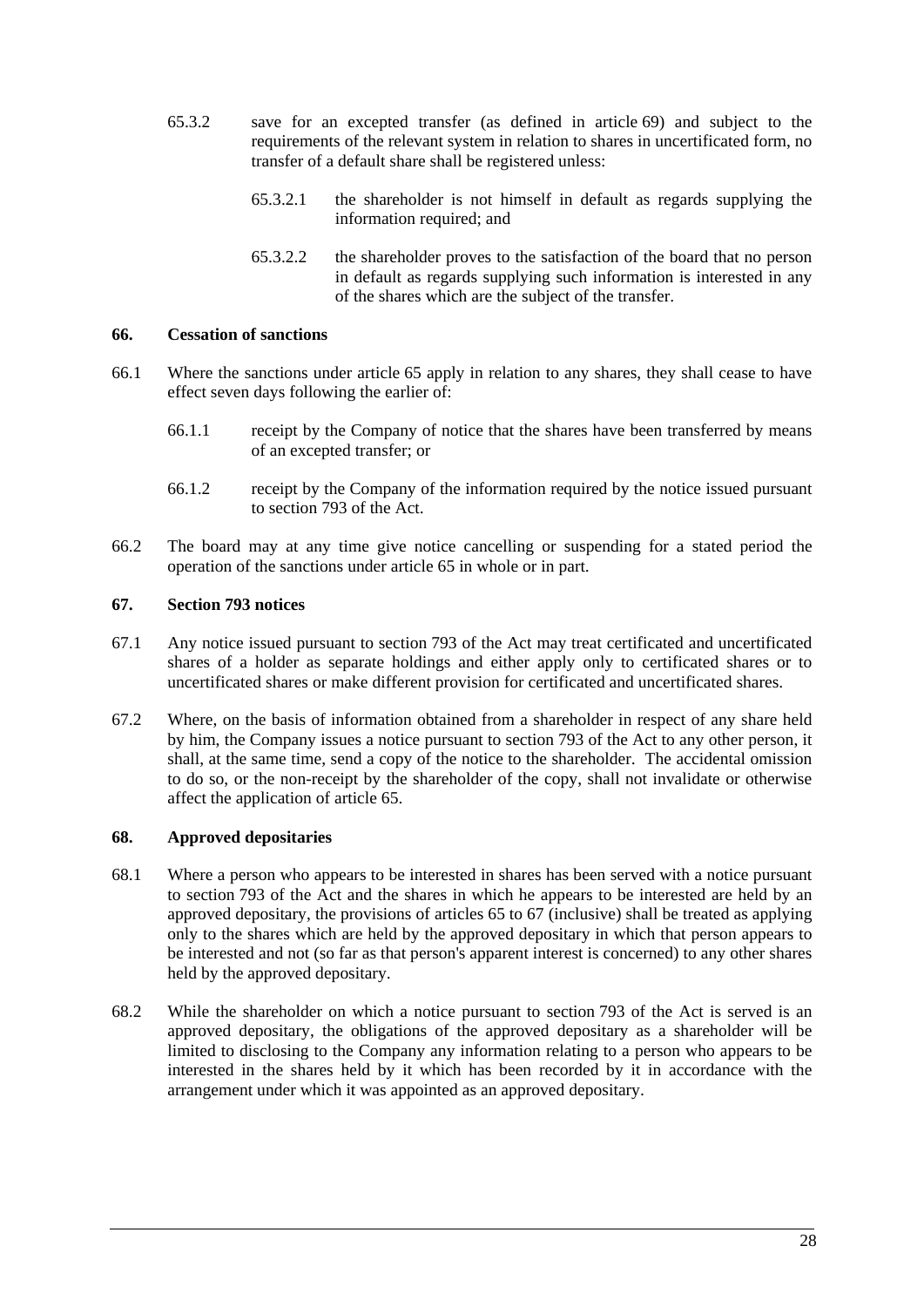#### **69. Disclosure of interests - definitions**

For the purposes of articles 65 to 68 (inclusive):

- 69.1 a person, other than the holder of a share, shall be treated as appearing to be interested in that share if:
	- 69.1.1 the holder has informed the Company that the person is, or may be, so interested; or
	- 69.1.2 the Company (after taking account of any information obtained from the holder or, pursuant to a notice under section 793 of the Act, from anyone else) knows or has reasonable cause to believe that the person is, or may be, so interested;
- 69.2 **"interested"** shall be construed in the same way as it is construed for the purpose of section 793 of the Act;
- 69.3 reference to a person having failed to give the Company the information required by a notice, or being in default as regards supplying such information, includes reference to his having failed or refused to give all or any part of it and reference to his having given information which he knows to be false in a material particular or having recklessly given information which is false in a material particular:
- 69.4 the **"prescribed period"** means 14 days;
- 69.5 an **"excepted transfer"** means, in relation to any shares held by a shareholder:
	- 69.5.1 a transfer pursuant to the acceptance of a takeover offer for the Company (within the meaning of the Act);
	- 69.5.2 a transfer as a result of a sale made through a recognised investment exchange; or
	- 69.5.3 a transfer which is shown to the satisfaction of the board to be made as a result of a sale of the whole of the beneficial interest in the shares to a person who is unconnected with the shareholder and with any other person appearing to be interested in the shares.

## **70. Section 794**

Nothing contained in these articles shall limit the powers of the Company under section 794 of the Act.

## **NUMBER OF DIRECTORS**

## **71. Number of directors**

Unless and until otherwise determined by the Company by ordinary resolution, the number of directors (other than alternate directors) shall not exceed ten but shall not be less than two.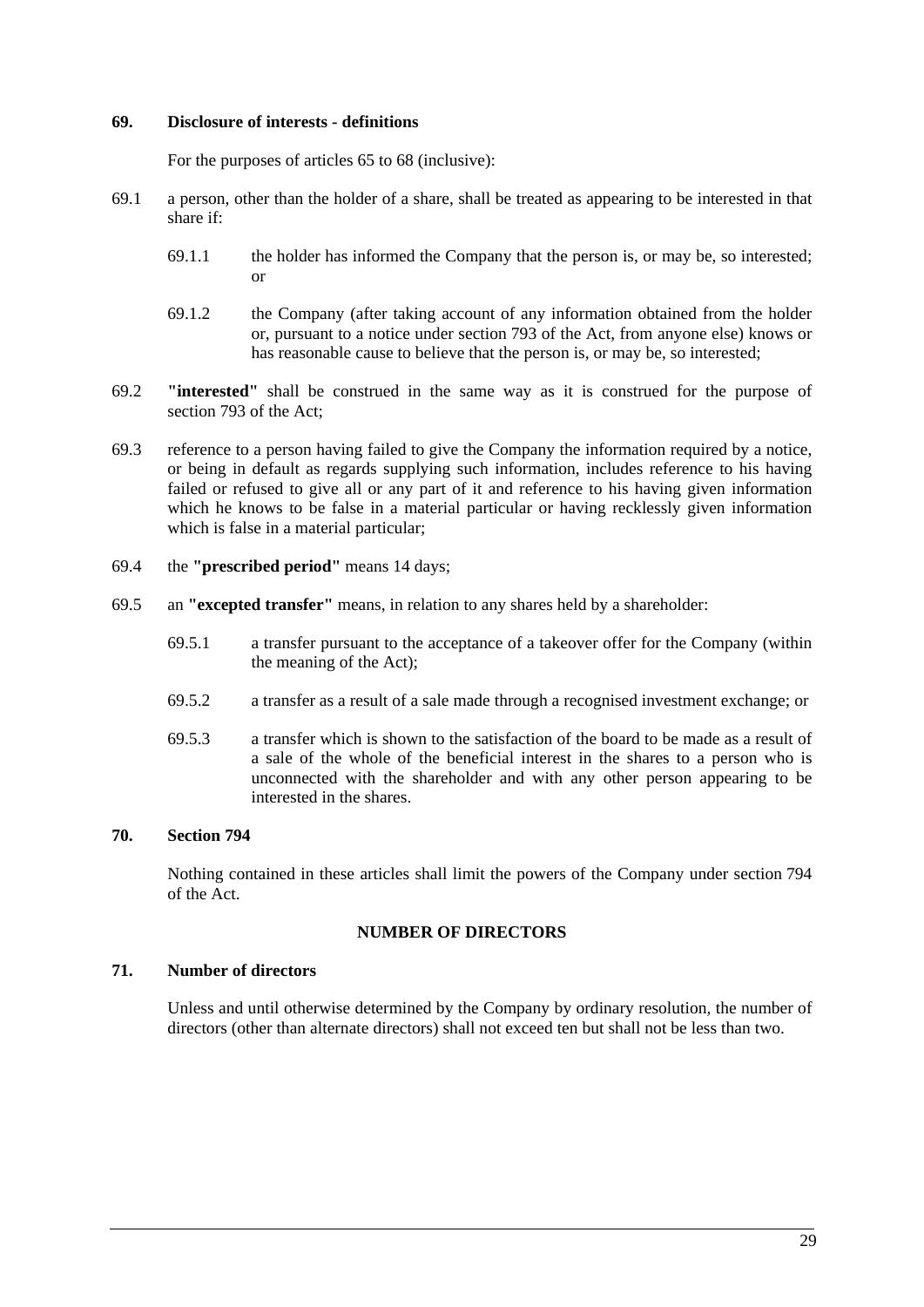## ALTERNATE DIRECTORS

# **72. Appointment**

- 72.1 Any director (other than an alternate director) may, by notice sent to or received at the office or at an address specified by the Company for the purpose of communication by electronic means, or in any other manner approved by the board, appoint any other director or any other person who is approved by the board and is willing to act to be his alternate. No appointment of an alternate director who is not already a director shall be effective until his consent to act as a director has been received at the office or at an address specified by the Company for the purpose of communication by electronic means and his appointment has been approved by the board.
- 72.2 An alternate director shall not be required to hold any shares.

# **73. Revocation of appointment**

- 73.1 A director may, at any time, by notice sent to or received at the office or at an address specified by the Company for the purpose of communication by electronic means, revoke the appointment of his alternate director and, subject to the provisions of article 72, appoint another person in his place.
- 73.2 If a director ceases to hold the office of director or if he dies, the appointment of his alternate director shall then also cease. If any director retires however, but is reappointed at the meeting at which such retirement takes effect, any valid appointment of an alternate director which was in force immediately before his retirement shall continue to operate after his reappointment as if he had not so retired.
- 73.3 The appointment of an alternate director shall cease on the happening of any event which, if he was a director otherwise appointed, would cause him to vacate office.

# **74. Participation in board meetings**

- 74.1 Every alternate director shall (subject to him giving to the Company an address at which notices may be served on him) be entitled to receive notice of all meetings of the board and all committees of which his appointor is a member.
- 74.2 In the absence from such meetings of his appointor, an alternate director shall be entitled to attend and vote at such meetings and to exercise all the powers, rights, duties and authorities of his appointor.
- 74.3 A director acting as alternate director shall have, in addition to his own vote, a separate vote at board and committee meetings for each director for whom he acts as alternate director; however, he shall count as only one director for the purpose of determining whether a quorum is present.

## **75. Responsibility**

Every person acting as an alternate director shall be deemed to be an officer of the Company, shall alone be responsible for his own acts and defaults, and shall not be deemed to be the agent of his appointor.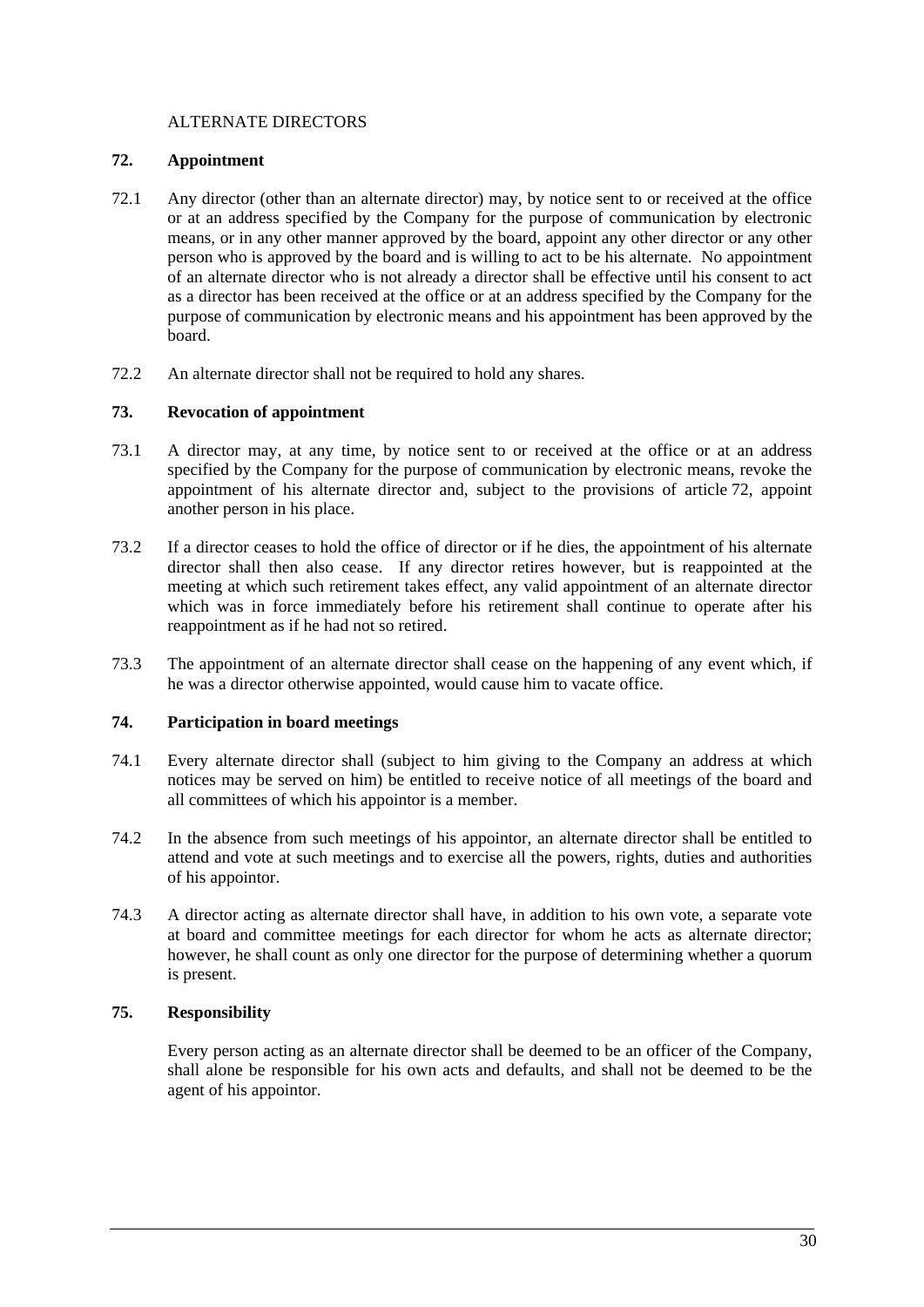## **76. Remuneration and expenses**

An alternate director shall not be entitled as against the Company to any fees for his services as an alternate. An alternate director shall be paid by the Company such expenses as might properly have been repaid to him if he had been a director.

# **POWERS OF THE BOARD**

## **77. Powers of the board**

- 77.1 Subject to these articles and to any directions given by special resolution of the Company, the business of the Company shall be managed by the board which may exercise all the powers of the Company whether relating to the management of the business or not.
- 77.2 No alteration of these articles and no special resolution of the Company shall invalidate any prior act of the board which would have been valid if such alteration had not been made or such special resolution had not been passed.
- 77.3 The provisions contained elsewhere in these articles as to any specific power of the board shall not be deemed to limit the general powers given by this article 77.

## **78. Powers of directors if less than minimum required number**

- 78.1 If the number of directors is less than the minimum for the time being prescribed by these articles, the remaining director or directors shall only act for the purpose of appointing an additional director or directors to make up such minimum or to convene a general meeting of the Company for the purpose of making such appointment. If there is no director or if no director or directors are able or willing to act, then any two shareholders may summon a general meeting for the purpose of appointing directors.
- 78.2 Any additional director appointed by the remaining director or directors shall (subject to the provisions of these articles and unless he is re-elected during such meeting) hold office only until the dissolution of the annual general meeting of the Company next following such appointment.

# **79. Exercise of voting rights**

The board may exercise or cause to be exercised the voting rights conferred by shares in any other company held or owned by the Company, or any power of appointment to be exercised by the Company, in such manner and in all respects as it thinks fit (including the exercise of the voting rights or power of appointment in favour of the appointment of any director as a director or other officer or employee of such company or in favour of the payment of remuneration to the directors, officers or employees of such company).

## **80. Corporate shareholders**

The board may at any time require a corporate shareholder to furnish any information, supported (if the board so requires) by a statutory declaration, which it may consider necessary for the purpose of determining whether or not such shareholder is a close company within the meaning of section 439 of the Corporation Tax Act 2010.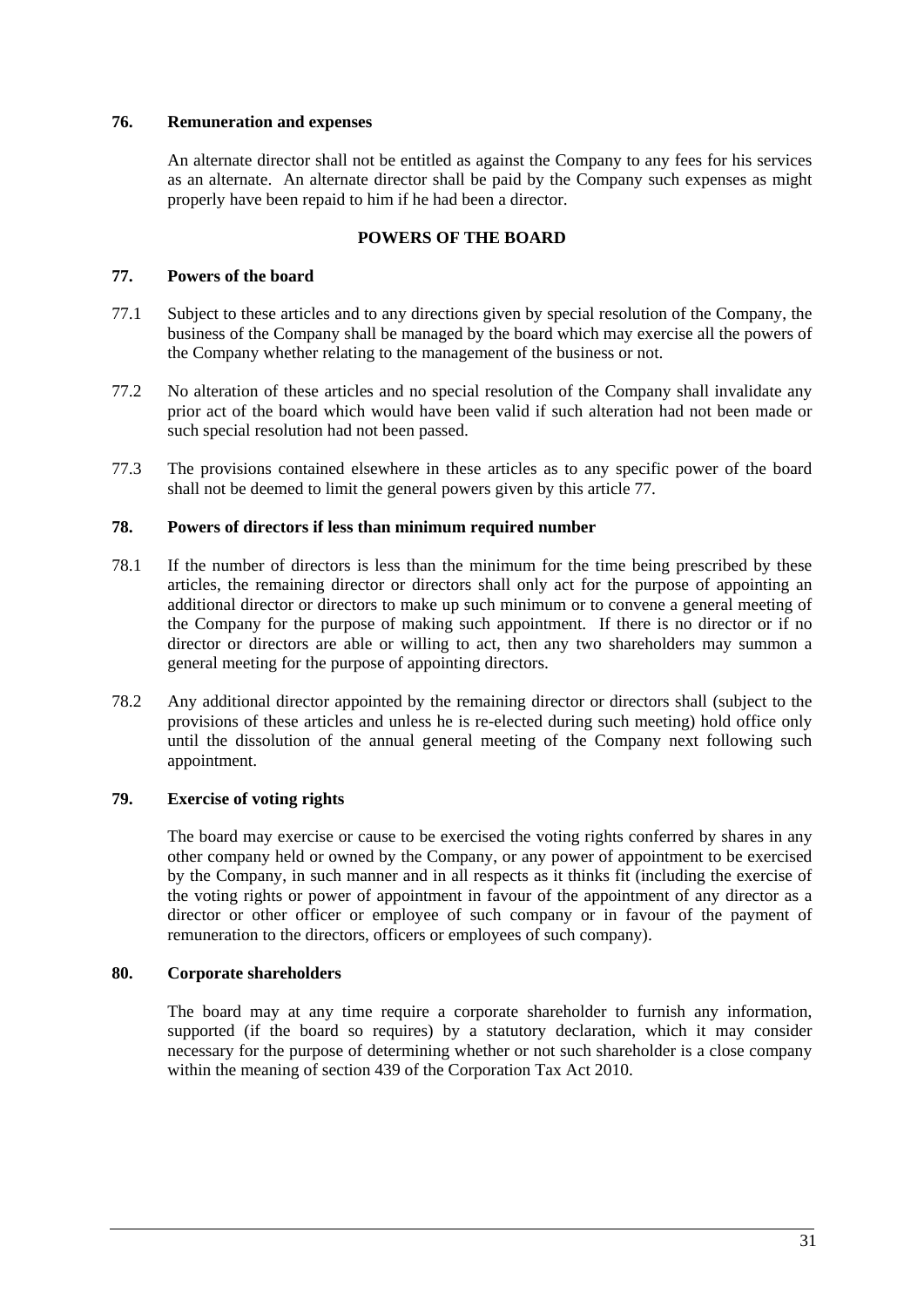## **81. Provision for employees on cessation or transfer of business**

The board may resolve to exercise any power conferred on the Company by the Companies Acts to make provision for the benefit of any person employed or formerly employed by the Company or any of its subsidiaries in connection with the cessation or the transfer to any person of the whole or part of the undertaking of the Company or that subsidiary.

## **82. Change of name**

The Company may change its name by resolution of the board.

## **83. Overseas register**

Subject to the provisions of the Companies Acts, the board may exercise the powers conferred on the Company with regard to the keeping of an overseas or local or other register and may make and vary such regulations as it thinks fit in respect of the keeping of any such register.

## **84. Borrowing powers**

- 84.1 Subject to the provisions of the Companies Acts, the board may exercise all the powers of the Company:
	- 84.1.1 to borrow money;
	- 84.1.2 to mortgage or charge all or any part of the undertaking, property and assets (present or future) and uncalled share capital of the Company;
	- 84.1.3 to issue debentures and other securities; and
	- 84.1.4 to give security, either outright or as collateral security for any debt, liability or obligation of the Company or of any third party.
- 84.2 The board may exercise all the powers of the Company to borrow or raise money upon or by the issue or sale of any debentures or securities on such terms as to time of repayment, rate of interest, price of issue or sale, payment of premium or bonus upon redemption or repayment or otherwise as it may determine, including (subject to the provisions of the Companies Acts) a right for the holders of debentures or securities to exchange the same for shares of any class.
- 84.3 The board may confer upon any mortgagees or persons in whom any debenture or security is vested, such rights and powers as it thinks necessary or expedient. It may vest any property of the Company in trustees for the purpose of securing any monies so borrowed or raised; and confer upon the trustees or any receiver to be appointed by them or by any debenture holder such rights and powers as the board may think necessary or expedient in relation to:
	- 84.3.1 the undertaking or property of the Company, or its management or realisation; or
	- 84.3.2 the making, receiving or enforcing of calls on the shareholders in respect of unpaid share capital,

and otherwise, and may make and issue debentures to trustees for the purpose of further security, and any such trustees may be remunerated.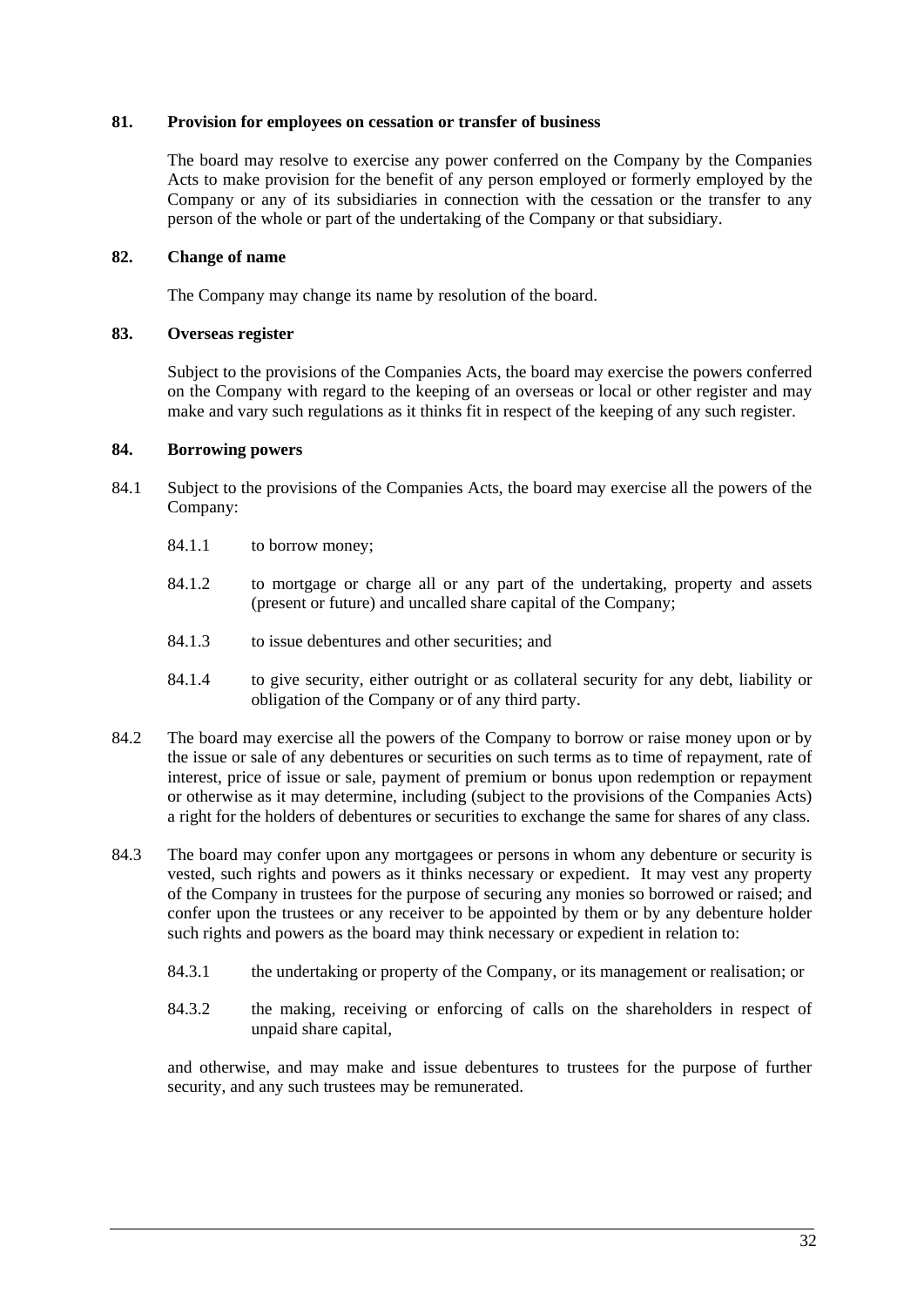84.4 The board may give security for the payment of any monies payable by the Company in the same manner as for the payment of monies borrowed or raised, in which case such amount shall be deemed to be included as part of the borrowings for the purposes of article 85.

# **85. Limit to borrowing powers**

- 85.1 The board shall restrict the borrowings of the Company and shall exercise all voting and other rights or powers of control exercisable by the Company in relation to its subsidiary undertakings (if any) so as to procure (but as regards such subsidiary undertakings, only in so far as it can procure by such exercise) that the aggregate principal amount outstanding in respect of all borrowings by the group (exclusive of any borrowings which are owed by one group company to another and after deducting cash deposited) shall not, at any time, without an ordinary resolution of the Company, exceed a sum equal to two times the adjusted total of capital and reserves.
- 85.2 No lender or other person dealing with the Company shall be concerned to see or enquire whether the limit imposed by this article 85 is observed. No debt incurred or security given in respect of borrowings in excess of the limit imposed by this article 85 shall be invalid or ineffectual, except in the case of express notice to the lender or recipient of the security at the time when the debt was incurred or security given that the limit had been or would be exceeded.
- 85.3 A report or certificate by the auditors as to the amount of the adjusted total of capital and reserves and as to the aggregate amount of borrowings for the purposes of this article 85, or to the effect that the limit imposed by this article 85 has not been or will not be exceeded at any particular time or times, shall be conclusive evidence of such amount or fact and binding on all concerned. Nevertheless, for the purposes of this article 85, the board may, at any time, act in reliance on a bona fide estimate of the amount of the adjusted total of capital and reserves, and if, as a result, the limit on borrowings set out in this article 85 is inadvertently exceeded, an amount borrowed equal to the excess may be disregarded until the expiration of 90 days after the date on which, by reason of a determination of the auditors or otherwise, the board became aware that such a situation has or may have arisen.
- 85.4 In this article 85:
	- 85.4.1 **"adjusted total of capital and reserves"** means a sum equal to the aggregate of:
		- 85.4.1.1 the amount paid up on the shares (including any shares held as treasury shares); and
		- 85.4.1.2 the amounts standing to the credit of the reserves of the group (whether distributable or undistributable, and including retained earnings, share premium account, capital redemption reserve, revaluation reserve and unappropriated balance of grants (including investment grants)), after deducting any debit balance on retained earnings (other than any such debit balance arising only on consolidation);

all as shown in the latest balance sheet, but after:

- 85.4.1.3 making such adjustments as may be appropriate in respect of:
	- (a) any variation in the amount paid up on the shares or the amount of the share premium account or the capital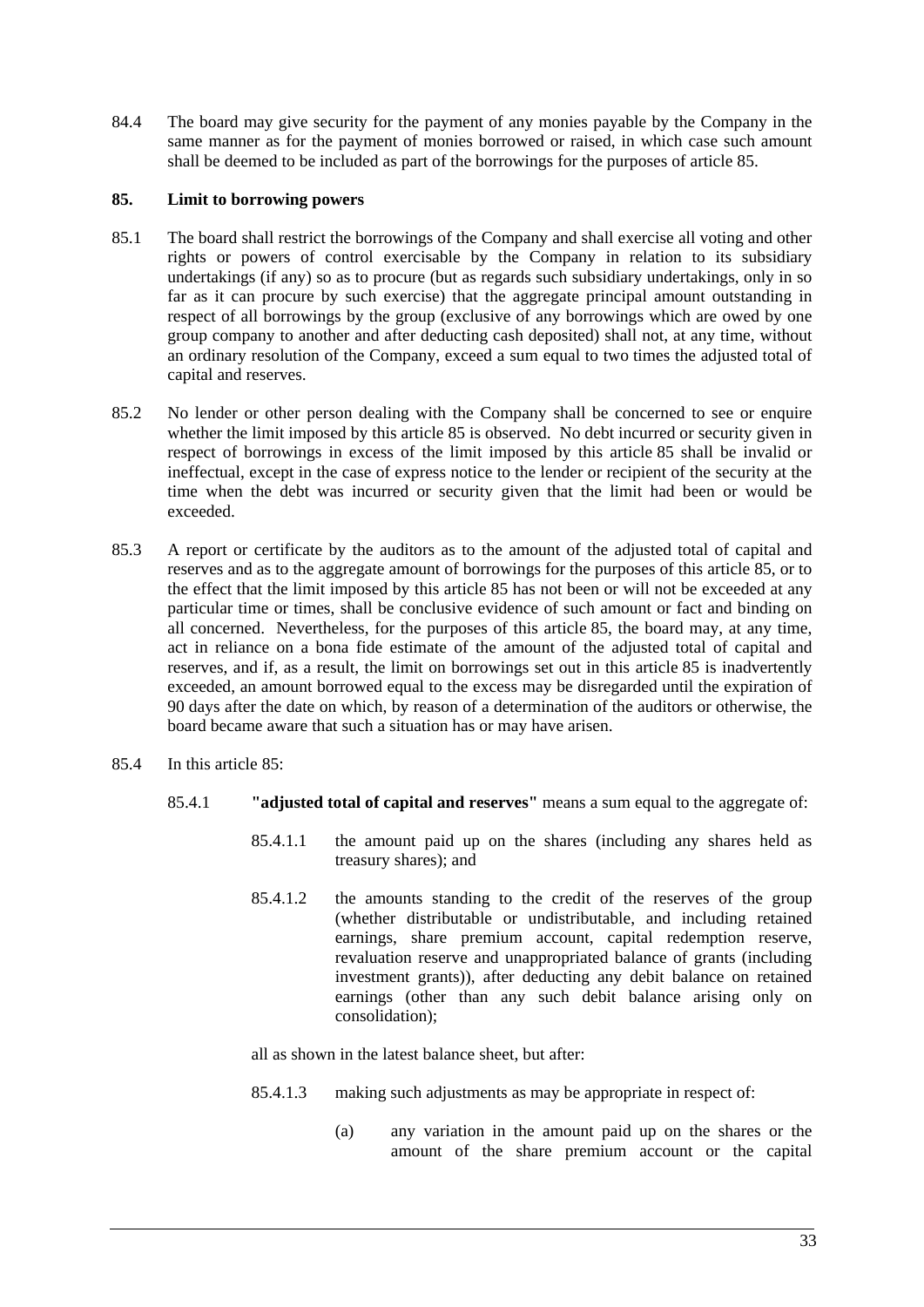redemption reserve of the Company since the date of the latest balance sheet; and so that, for this purpose, if any proposed allotment of shares by the Company for cash has been underwritten or agreed to be subscribed, then such shares shall be deemed to have been allotted, and the amount (including the premium) of the subscription monies payable in respect of them (not being monies payable later than six months after the date of allotment) shall be deemed to have been paid up to the extent so underwritten or agreed to be subscribed on the date when the issue of such shares was underwritten or agreed to be subscribed (or, in the event that such underwriting or agreement to subscribe was conditional, the date on which it became unconditional); and

- (b) any variation in the interests of the Company in its subsidiary undertakings since the date of the latest balance sheet;
- 85.4.1.4 excluding (so far as not already excluded):
	- (a) amounts attributable to minority interests in group companies; and
	- (b) any sum set aside for taxation;
- 85.4.1.5 deducting the amount of any distribution out of profits accrued up to and including the date of the latest balance sheet declared, recommended or made by any group company to a person other than a group company (to the extent not provided for in the latest balance sheet); and
- 85.4.1.6 making such other adjustments (if any) as the board may consider appropriate or necessary and as are approved by the auditors;
- 85.4.2 **"borrowings"** shall be deemed to include the following (except in so far as otherwise taken into account):
	- 85.4.2.1 the principal amount of any debenture (whether secured or unsecured) of any group company owned otherwise than by any group company;
	- 85.4.2.2 the nominal amount of any share (not being equity share capital) of any group company which is not owned within the group;
	- 85.4.2.3 the nominal amount of any share and the principal amount of any borrowings or other indebtedness, the redemption or repayment of which is guaranteed or secured or is the subject of an indemnity given by any group company, but where the beneficial interest in the redemption or repayment of which is not owned within the group;
	- 85.4.2.4 the outstanding amount raised by acceptances under any acceptance credit or bills facility opened on behalf of and in favour of any group company by any bank or accepting house, not being acceptances of, or acceptance credits in relation to, trade bills for purchases of goods or services in the ordinary course of business;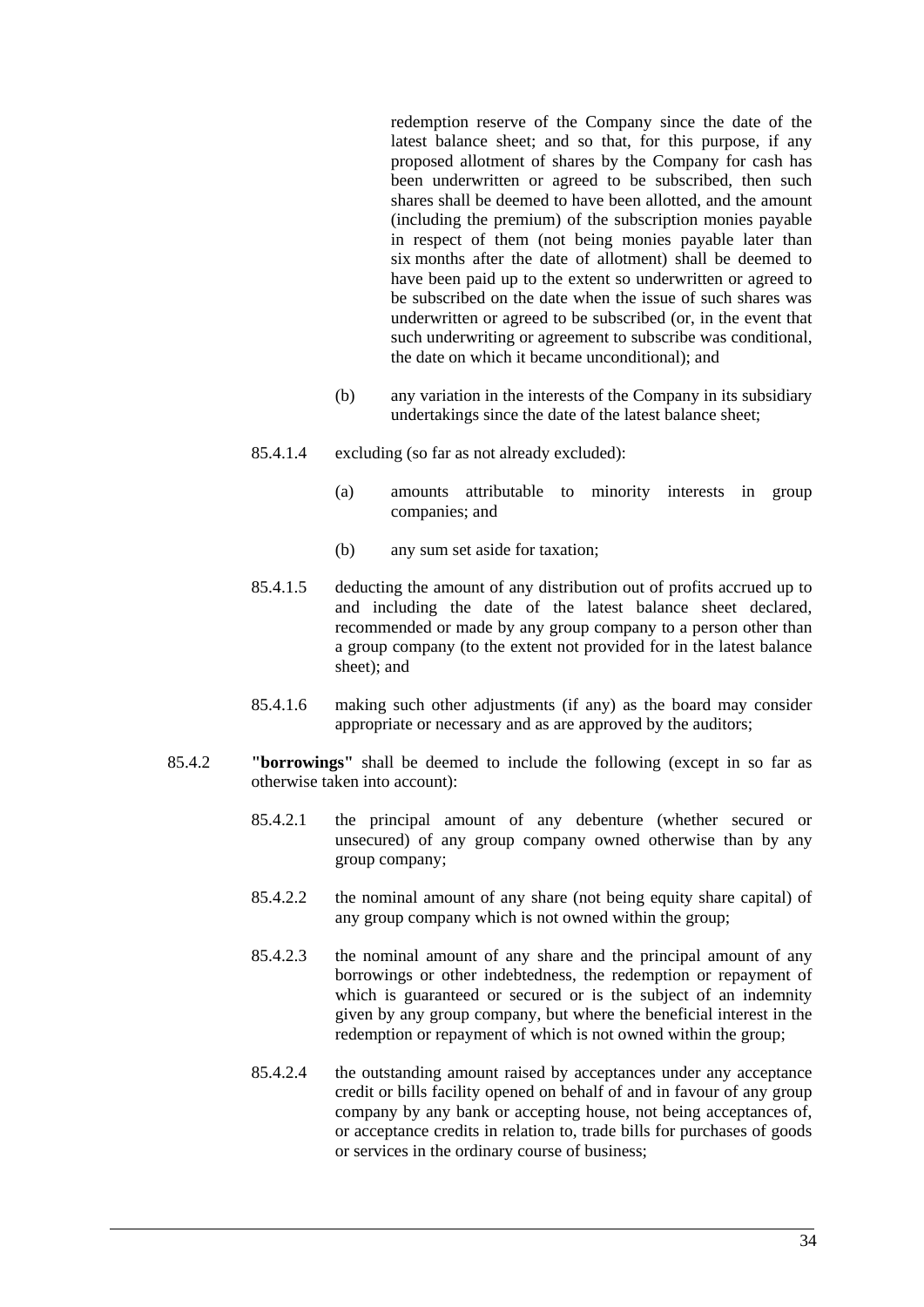- 85.4.2.5 any fixed or minimum premium payable on final repayment of any borrowing or deemed borrowing (but so that any premium payable on final repayment of an amount not to be taken into account as borrowings shall not be taken into account); and
- 85.4.2.6 amounts raised under any transaction (including, without limitation, forward sale or purchase agreements) having the commercial effect of borrowings entered into to enable the financing of operations or capital requirements,

but shall be deemed not to include:

- 85.4.2.7 borrowings made by a group company for the purpose of repaying the whole or any part of borrowings falling to be taken into account for the purposes of this article 85 within six months of being first borrowed, pending their application for such purpose within such period;
- 85.4.2.8 borrowings made by a group company for the purpose of financing any contract in respect of which any part of the price receivable under such contract by that or another group company is guaranteed or insured by any government, governmental agency or body, or by a person (not being a group company) carrying on the business of providing credit insurance, up to the amount not exceeding that part of the price receivable under the contract which is so guaranteed or insured;
- 85.4.2.9 such proportion of the borrowings of any group company which is not a wholly-owned subsidiary of the Company as that part of its paid up equity share capital which is not beneficially owned, directly or indirectly, by a group company bears to the whole of its paid up equity share capital (but an equivalent proportion of borrowings from one such non wholly-owned subsidiary by any other group company which would otherwise fall to be excluded shall nevertheless be included);
- 85.4.2.10 borrowings of a company which was not a subsidiary undertaking at the date of the latest balance sheet, to the extent that the borrowings do not exceed its borrowings outstanding on the date when it became a group company;
- 85.4.2.11 any sum advanced or paid to any group company (or its agents or nominees) by customers of any group company as unexpended customer receipts or progress payments pursuant to any contract between such customer and a group company;
- 85.4.2.12 the amount of any monies held by any group company whether on deposit or current account or otherwise in connection with any scheme for the benefit of employees or their dependants; and
- 85.4.2.13 sums which fall to be treated as borrowings by any group company by reason only of any current statement of standard accounting practice or other accounting principle or practice;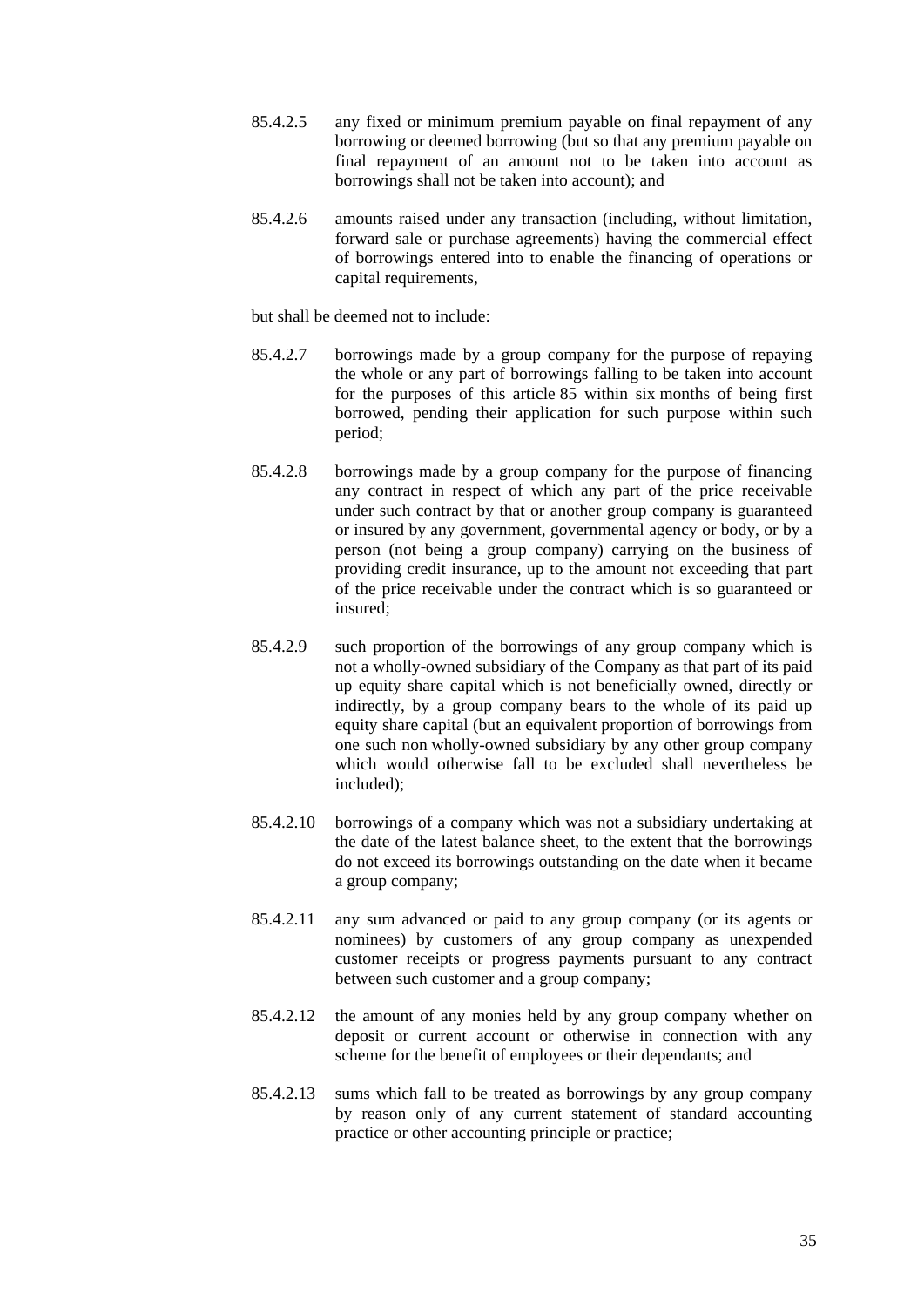- 85.4.3 **"cash deposited"** means an amount equal to the aggregate for the time being outstanding of all cash deposits or balances on each account of the group (whether current or otherwise) with any bank (not being a group company), the realisable value of certificates of deposit and securities of governments and companies or other readily realisable deposits owned by any group company, except that (in the case of any such items owned by a group company which is not a wholly-owned subsidiary) only that portion which is equal to the proportion of that company's paid up equity share capital which is beneficially owned, directly or indirectly, by a group company shall be taken into account);
- 85.4.4 **"group"** means the Company and its subsidiary undertakings from time to time;
- 85.4.5 **"group company"** means any company in the group; and
- 85.4.6 **"latest balance sheet"** means the consolidated balance sheet dealing with the state of affairs of the Company and its subsidiary undertakings comprised in the latest group accounts prepared and approved by the board and on which the auditors have made their report pursuant to the Companies Acts.
- 85.5 When the aggregate amount of borrowings required to be taken into account for the purposes of this article 85 on any particular day is being ascertained:
	- 85.5.1 any of such monies denominated or repayable in a currency other than sterling shall be converted for the purpose of calculating the sterling equivalent either:
		- 85.5.1.1 at the rate of exchange used for the conversion of that currency in the latest balance sheet;
		- 85.5.1.2 if no rate was so used, at the middle market rate prevailing in London at the close of business on the date of that balance sheet; or
		- 85.5.1.3 where the repayment of such monies is expressly covered by a forward purchase contract, currency option, back-to-back loan, swap or other arrangement taken out or entered into to reduce the risk associated with fluctuations in exchange rates, at the rate of exchange specified in that document,

but, if the amount in sterling resulting from conversion at that rate would be greater than that resulting from conversion at the middle market rate prevailing in London at the close of business on the working day immediately preceding the day on which the calculation falls to be made, the latter rate shall apply instead; and

85.5.2 if, under the terms of any borrowing, the amount of money that would be required to discharge its principal amount in full if it fell to be repaid (at the option of the borrower or by reason of default) on such date is less than the amount that would otherwise be taken into account in respect of that borrowing for the purpose of this article 85, the amount of the borrowing to be taken into account shall be the lesser amount.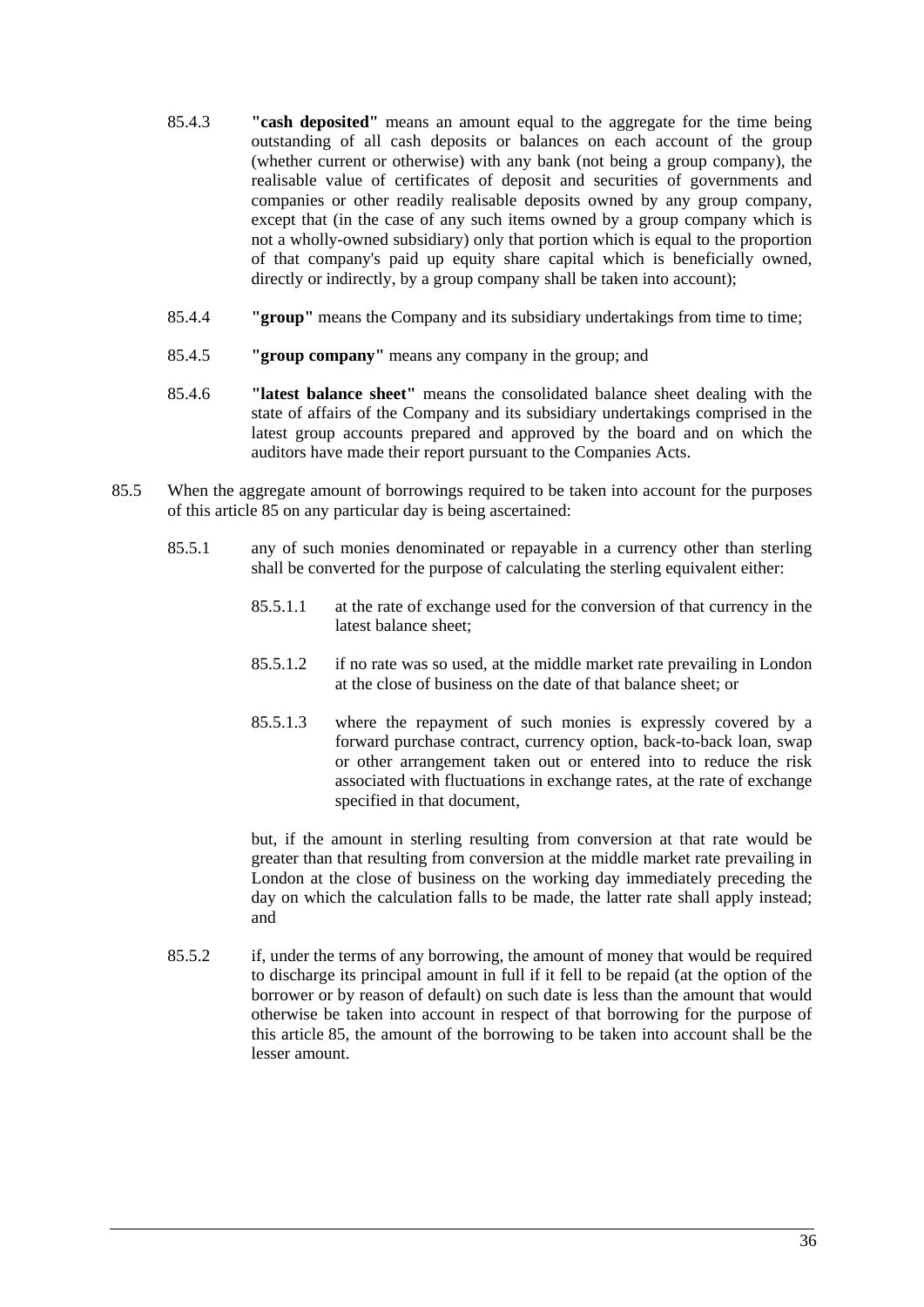## **DELEGATION OF DIRECTORS' POWERS**

#### **86. Powers of executive directors**

The board may from time to time delegate or entrust to and confer upon any director holding executive office (including a managing director) such of its powers, authorities and discretions (with power to sub-delegate) for such time, on such terms and subject to such conditions as it thinks fit. It may confer such powers either collaterally with, or to the exclusion of and in substitution for, all or any of the powers of the board in that respect, and may from time to time revoke, withdraw, alter or vary all or any of such powers.

# **87. Delegation to committees**

- 87.1 The board may delegate any of its powers, authorities and discretions (with power to sub-delegate) (including powers or discretions relating to the remuneration of or benefits given to the directors) for such time, on such terms and subject to such conditions as it thinks fit to any committee consisting of one or more directors and (if thought fit) one or more other persons (provided that a majority of the members of a committee shall be directors or alternate directors and no resolution of a committee shall be effective unless a majority of those present when it was passed are directors or alternate directors). The board may confer such powers either collaterally with, or to the exclusion of and in substitution for, all or any of the powers of the board in that respect, and may from time to time revoke, withdraw, alter or vary all or any of such powers, and discharge any such committee in whole or in part.
- 87.2 All committees shall, in the exercise of the powers delegated to them and in the transaction of business, conform to any mode of proceedings and regulations which may be prescribed by the board. Subject to that, the proceedings of any committee shall be governed by such of these articles as regulate the proceedings of the board, so far as they are capable of applying.
- 87.3 References in these articles to committees include sub-committees permitted under these articles.

# **88. Local and divisional management**

- 88.1 The board may establish any local or divisional boards or agencies for managing any of the affairs of the Company in any locality in relation to any business, either in the United Kingdom or elsewhere; and it may appoint any person to be a member of such local or divisional board, or a manager or agent, and may fix his remuneration.
- 88.2 The board may delegate to any local or divisional board, manager or agent so appointed, any of its powers, authorities and discretions (with power to sub-delegate) and may authorise the members for the time being of any such local or divisional board, or any of them, to fill up any vacancies and to act even though there are vacancies; and any such appointment or delegation may be made for such time, on such terms and subject to such conditions as the board thinks fit. The board may confer such powers either collaterally with, or to the exclusion of and in substitution for, all or any of the powers of the board in that respect, and may from time to time revoke, withdraw, alter or vary all or any of such powers.
- 88.3 Subject to any terms and conditions expressly prescribed by the board, the proceedings of any local or divisional board or agency with two or more members shall be governed by such of these articles as regulate the proceedings of the board, so far as they are capable of applying.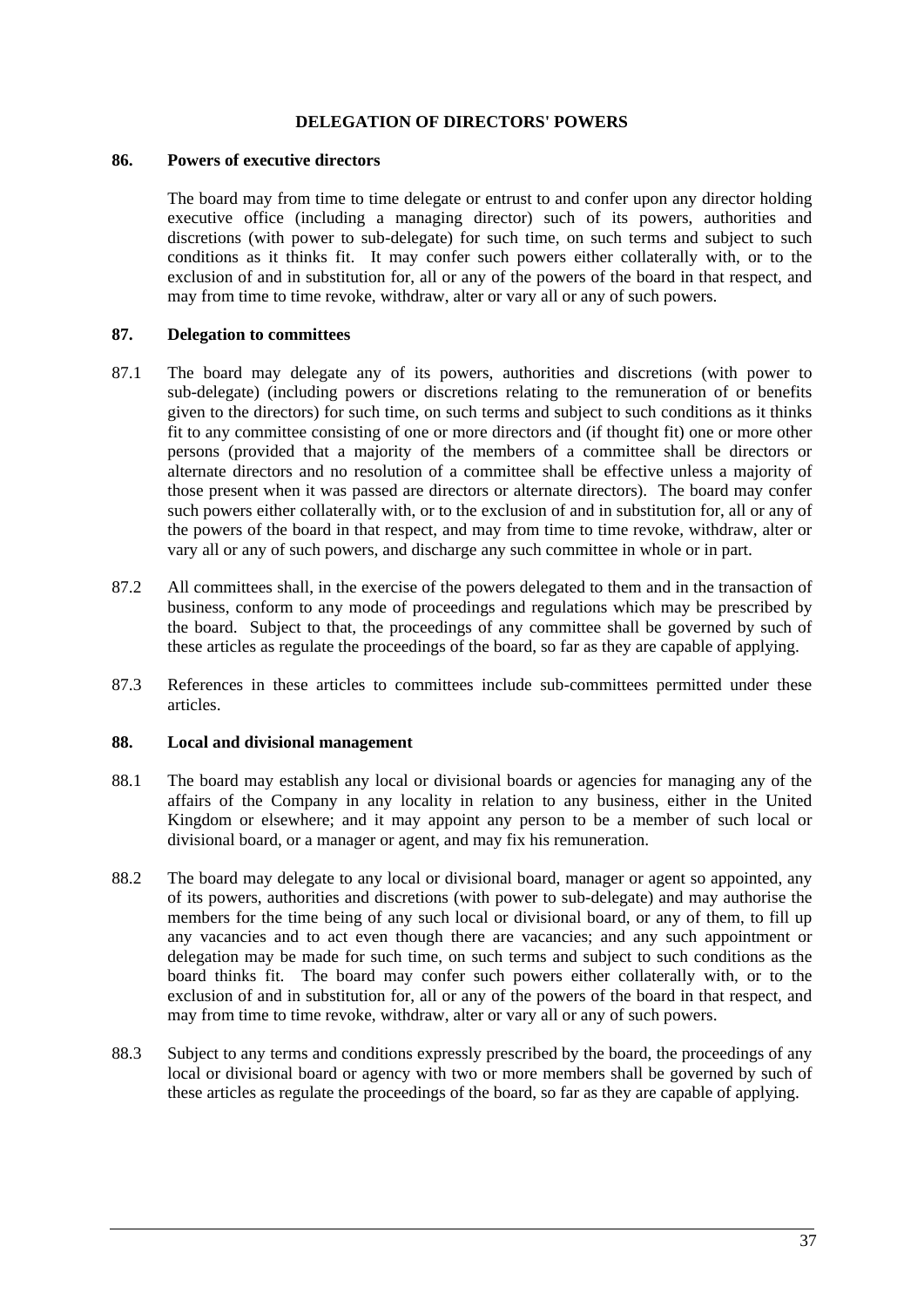## **89. Power of attorney**

The board may, by power of attorney or otherwise, appoint any person or persons to be the agent of the Company and may delegate to any such person or persons any of its powers, authorities and discretions (with power to sub-delegate), in each case for such purposes and for such time, on such terms (including, but not limited to, remuneration and the protection and convenience of persons dealing with the agent) and subject to such conditions as it thinks fit. The board may confer such powers either collaterally with, or to the exclusion of and in substitution for, all or any of the powers of the board in that respect, and may from time to time revoke, withdraw, alter or vary all or any of such powers.

## **90. Associate directors**

The board may appoint any person (not being a director) to any office or employment having a designation or title including the word "director", or attach to any existing office or employment with the Company such designation or title, and may terminate any such appointment or the use of such designation or title. The inclusion of the word "director" in the designation or title of any such office or employment shall not imply that such person is, or is deemed to be, or is empowered in any respect to act as, a director of the Company for any of the purposes of the Companies Acts or these articles.

## **APPOINTMENT AND RETIREMENT OF DIRECTORS**

## **91. Power of the Company to appoint directors**

Subject to the provisions of the Companies Acts and of these articles, the Company may by ordinary resolution appoint any person who is willing to act as a director, either to fill a vacancy or as an addition to the existing board, but so that the total number of directors shall not exceed any maximum number fixed in accordance with these articles.

## **92. Power of the board to appoint directors**

- 92.1 Without prejudice to the power of the Company to appoint any person to be a director pursuant to these articles but subject to the provisions of the Companies Acts and of these articles, the board may, at any time, appoint any person who is willing to act as a director, either to fill a vacancy or as an addition to the existing board, but so that the total number of directors shall not exceed any maximum number fixed in accordance with these articles.
- 92.2 Any director so appointed shall:
	- 92.2.1 (subject to the provisions of these articles and unless he is re-elected during such meeting) hold office only until the dissolution of the annual general meeting of the Company next following such appointment; and
	- 92.2.2 not retire by rotation at such meeting or be taken into account in determining the number of directors who are to retire by rotation at such meeting.

## **93. Appointment of executive directors**

93.1 Subject to the provisions of the Companies Acts, the board may from time to time appoint one or more of its body to hold any employment or executive office (including that of chief executive and managing director) for such period and on such terms as the board may determine, and (without prejudice to any claim for damages for breach of any contract of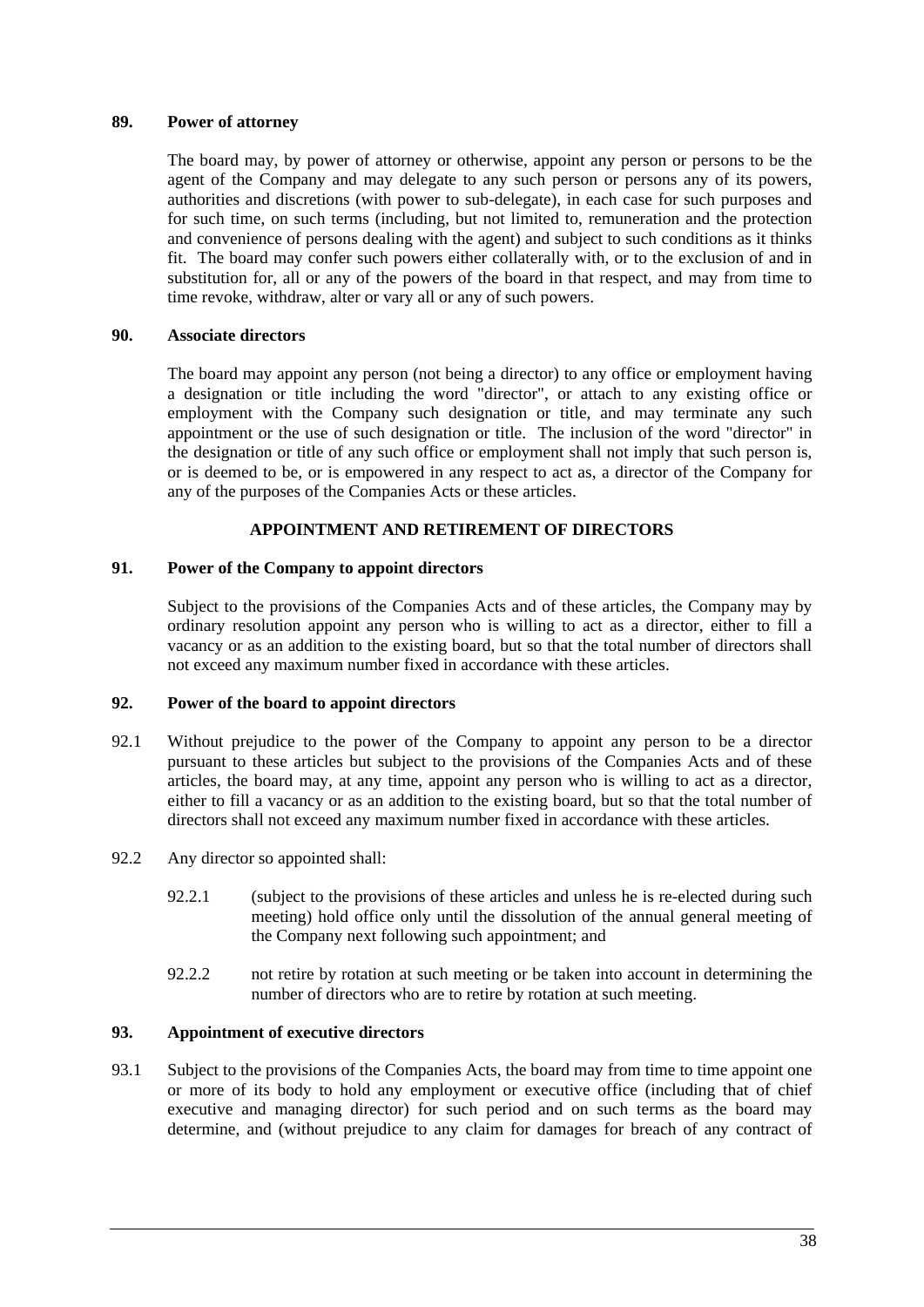service between the director and the Company and to any claim which may arise by operation of law) the board may revoke or terminate any such appointment.

93.2 A chief executive, managing director or other executive director who ceases to hold the office of director from any cause shall automatically cease to be a managing or executive director immediately.

# **94. Eligibility of new directors**

- 94.1 No person, other than a director retiring (by rotation or otherwise), shall be eligible for appointment or reappointment as a director at any general meeting, unless:
	- 94.1.1 he is recommended by the board; or
	- 94.1.2 not less than seven nor more than 42 days before the date appointed for the meeting, notice by a shareholder (other than the person to be proposed) entitled to attend and vote at the meeting of the intention to propose that person for appointment or reappointment, stating the particulars which would, if he were so appointed or reappointed, be required to be included in the Company's register of directors, together with notice given by that person of his willingness to be appointed or reappointed, is given to the Company.
- 94.2 A director shall not be required to hold any shares.

# **95. Voting on resolution for appointment**

A resolution for the appointment of two or more persons as directors by a single resolution shall be void unless an ordinary resolution that it shall be so proposed has first been agreed to by the meeting without any vote being given against it.

## **96. Retirement by rotation**

- 96.1 At each annual general meeting of the Company, one-third of the directors who are subject to retirement by rotation or, if their number is not three or a multiple of three, the number nearest to but not exceeding one-third shall retire from office but so that, if there are fewer than three directors who are subject to retirement by rotation, one shall retire from office.
- 96.2 In addition to the directors required to retire by rotation under article 96.1 (as determined in accordance with article 97), there shall also be required to retire by rotation any director who at an annual general meeting of the Company shall have been a director at each of the preceding two annual general meetings of the Company, provided that:
	- 96.2.1 he was not appointed or reappointed at either such annual general meeting; and
	- 96.2.2 he has not otherwise ceased to be a director (whether by resignation, retirement, removal or otherwise) and been reappointed by general meeting of the Company at or since either such annual general meeting.

## **97. Directors subject to retirement**

97.1 Subject to the provisions of the Companies Acts and of these articles, the directors to retire by rotation at each annual general meeting shall: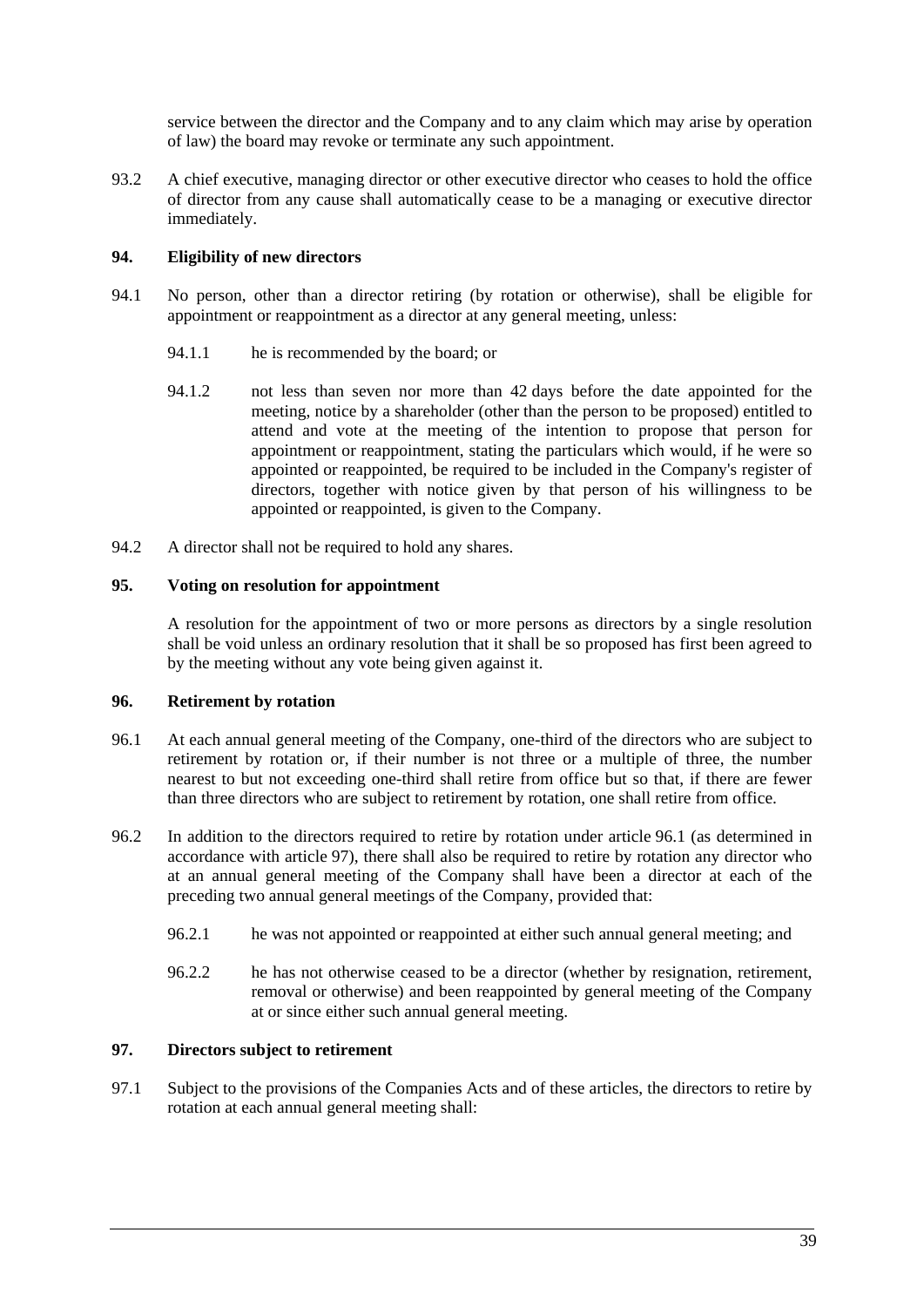- 97.1.1 exclude any director for the time being holding the office of chairman or chief executive, and any such director will not be taken into account in determining the number of directors required to retire by rotation at such annual general meeting; and
- 97.1.2 exclude any director appointed after the date of any notice convening the annual general meeting; and
- 97.1.3 include, so far as necessary to obtain the number required, first, any director who wishes to retire and not offer himself for re-election, and secondly, those directors who have been longest in office since their last appointment or reappointment. As between two or more directors who have been in office an equal length of time, the director to retire shall, in default of agreement between them, be determined by lot.
- 97.2 The directors to retire on each occasion (both as to number and identity) shall be determined by the composition of the board at the start of business on the date of the notice convening the annual general meeting, even though the number or identity of the directors after that time but before the close of the meeting may change.

## **98. Position of retiring director**

A director who retires at an annual general meeting may, if willing to act, be reappointed. If he is not reappointed or is not deemed to have been reappointed, he shall retain office until the meeting appoints someone in his place or, if it does not do so, until the end of the meeting.

## **99. Deemed reappointment**

At any general meeting at which a director retires by rotation, the Company may fill the vacancy. If it does not do so, the retiring director shall, if willing, be deemed to have been reappointed, unless it is expressly resolved not to fill the vacancy or a resolution for the reappointment of the director is put to the vote of the meeting and lost.

# **REMOVAL AND DISQUALIFICATION OF DIRECTORS**

#### **100. Removal by ordinary resolution**

In addition to any power of removal conferred by the Companies Acts and without prejudice to any claim for damages which he may have for breach of any contract of service between him and the Company and to any claim which may arise by operation of law, the Company may by ordinary resolution remove any director before the expiration of his period of office; and, subject to the provisions of the Companies Acts and of these articles, the Company may by ordinary resolution appoint another person who is willing to act to be a director in his place. Any person so appointed shall be treated, for the purposes of determining the time at which he or any other director is to retire, as if he had become a director on the day on which the person in whose place he is appointed was last appointed or reappointed a director.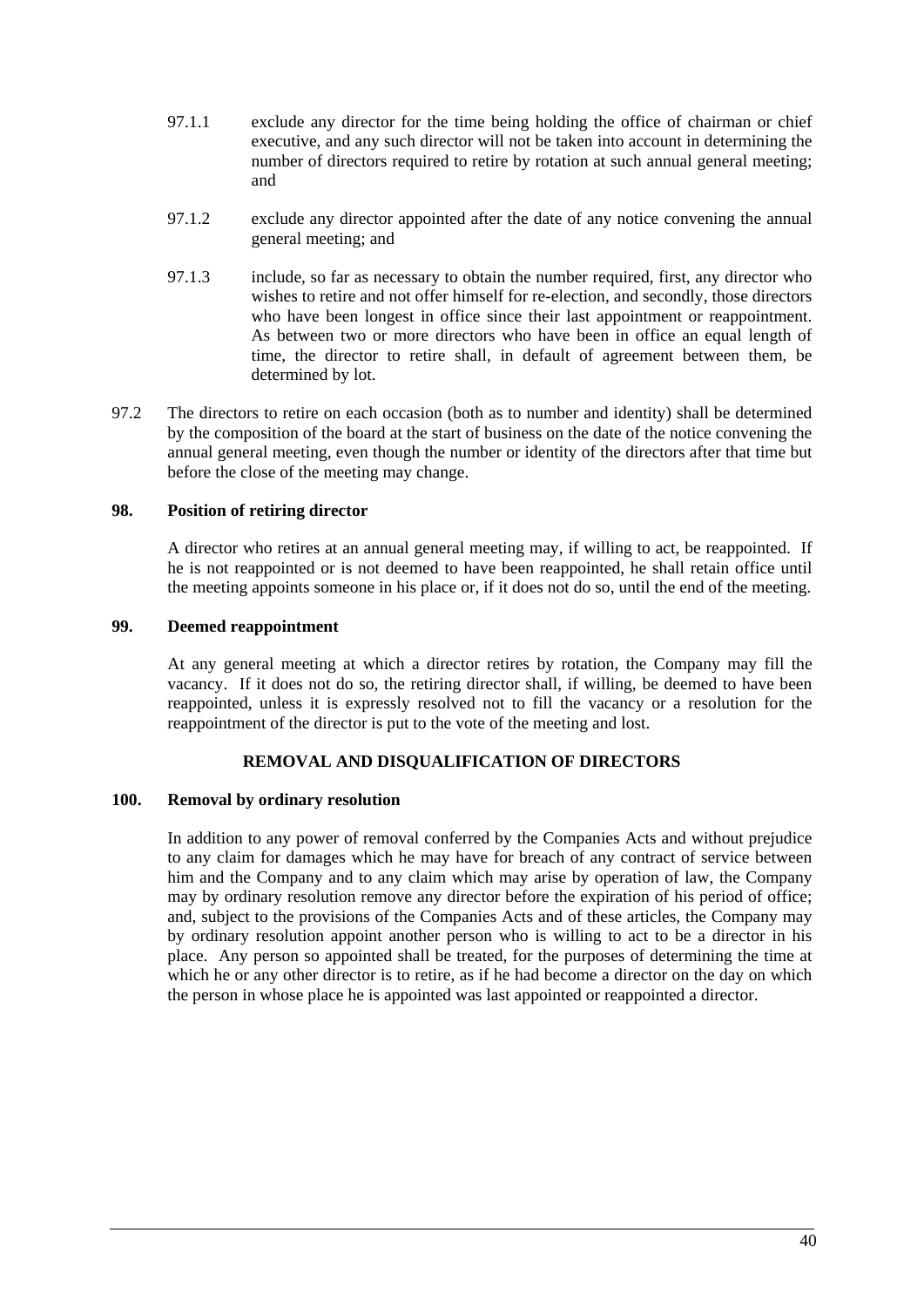## **101. Vacation of office by director**

- 101.1 Without prejudice to the provisions for retirement by rotation contained in these articles, the office of a director shall be vacated if:
	- 101.1.1 he resigns by notice sent to or received at the office or at an address specified by the Company for the purposes of communication by electronic means or tendered at a board meeting;
	- 101.1.2 he ceases to be a director by virtue of any provision of the Companies Acts, is removed from office pursuant to these articles or becomes prohibited by law from being a director;
	- 101.1.3 he becomes bankrupt or he makes any arrangement or composition with his creditors generally;
	- 101.1.4 a registered medical practitioner who is treating him gives a written opinion to the Company stating that he has become physically or mentally incapable of acting as a director and may remain so for more than three months and the board resolves that his office be vacated;
	- 101.1.5 by reason of his mental health, a court makes an order which wholly or partly prevents him from personally exercising any powers or rights which he would otherwise have and the board resolves that his office be vacated;
	- 101.1.6 both he and his alternate director (if any) appointed pursuant to the provisions of these articles have been absent, without the permission of the board, from board meetings for six consecutive months, and the board resolves that his office be vacated; or
	- 101.1.7 (without prejudice to any claim for damages which he may have for breach of any contract of service between him and the Company and to any claim which may arise by operation of law) he is removed from office by a notice addressed to him at his last known address and signed by all his co-directors. An alternate director appointed by the director to whom such notice is being given and acting in his capacity as such shall not be required to sign such notice; and a director and any alternate director appointed by him and acting in his capacity as such shall constitute a single director for this purpose, so that the signature of either of them on such notice shall be sufficient.
- 101.2 If the office of a director is vacated for any reason, he shall cease to be a member of any committee.
- 101.3 A resolution of the board declaring a director to have vacated office under the terms of this article 101 shall be conclusive as to the fact and grounds of vacation stated in the resolution.

# **REMUNERATION OF NON-EXECUTIVE DIRECTORS**

## **102. Ordinary remuneration**

102.1 Unless otherwise determined by the Company by ordinary resolution, the directors (other than alternate directors) who do not hold executive office shall be paid for their services as directors such aggregate fees (not exceeding £100,000 per annum) as the board may decide, to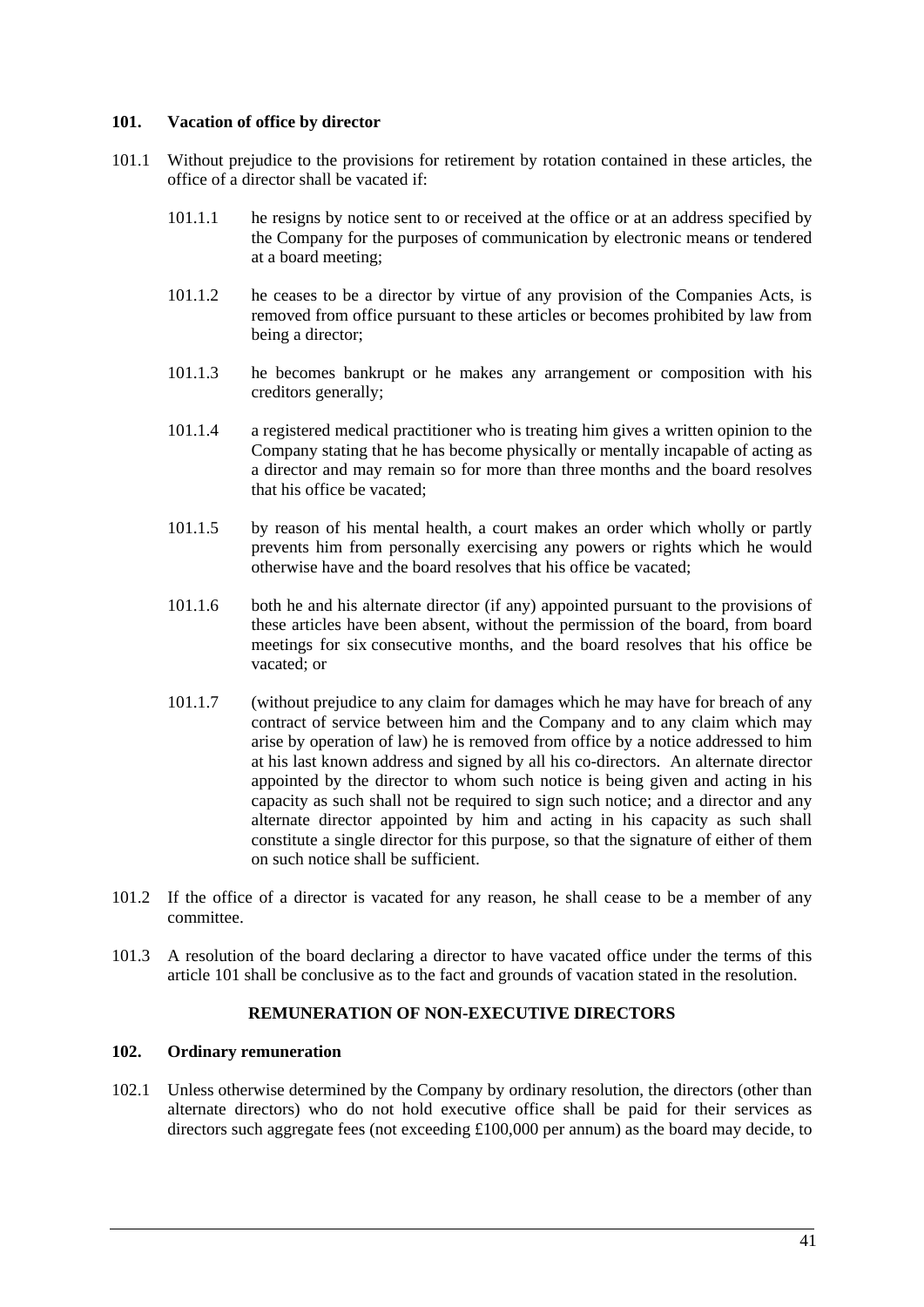be divided among the directors in such proportion and manner as it may determine or, in default of determination, equally.

- 102.2 The maximum aggregate level of fees stipulated by or in accordance with article 102.1 shall be increased on each anniversary of the date of the adoption of these articles (or, if appropriate, the date upon which the maximum was last fixed by ordinary resolution in accordance with article 102.1) by the same percentage increase as the percentage increase in the General Index of Retail Prices for all items (or such other comparable index as may be substituted for it from time to time before such anniversary) in the 12 months immediately preceding such date.
- 102.3 Any fee payable pursuant to this article 102 shall be deemed to accrue from day to day and shall be distinct from any salary, remuneration or other amounts payable to a director pursuant to the other provisions of these articles.

## **103. Additional remuneration**

Any director who does not hold executive office and who serves on any committee or who devotes special attention to the business of the Company, or who otherwise performs any services on behalf of the Company or its business which, in the opinion of the board, are outside the scope of the ordinary duties of a director, may (without prejudice to the provisions of article 102) be paid such reasonable additional remuneration for such services, whether by way of additional fees, salary, percentage of profits or otherwise, as the board may from time to time determine.

## **REMUNERATION OF EXECUTIVE DIRECTORS**

#### **104. Remuneration of executive directors**

The salary or remuneration of any director appointed to hold any employment or executive office in accordance with the provisions of these articles shall be such as the board may from time to time determine, and may be either a fixed sum of money, or may altogether or in part be governed by business done or profits made or otherwise determined by the board.

## **DIRECTORS' EXPENSES**

#### **105. Directors' expenses**

Each director shall be entitled to be repaid all reasonable travelling, hotel and other expenses properly incurred by him in the performance of his duties as director, including any expenses incurred in attending meetings of the board or of any committees or general meetings or separate meetings of the holders of any class of shares or debentures of the Company.

## **DIRECTORS' INTERESTS**

#### **106. Directors' permitted interests and voting**

- 106.1 Subject to compliance with article 108, a director, despite his office:
	- 106.1.1 may enter into or otherwise be interested in any transaction or arrangement with the Company or in which the Company is otherwise (directly or indirectly) interested;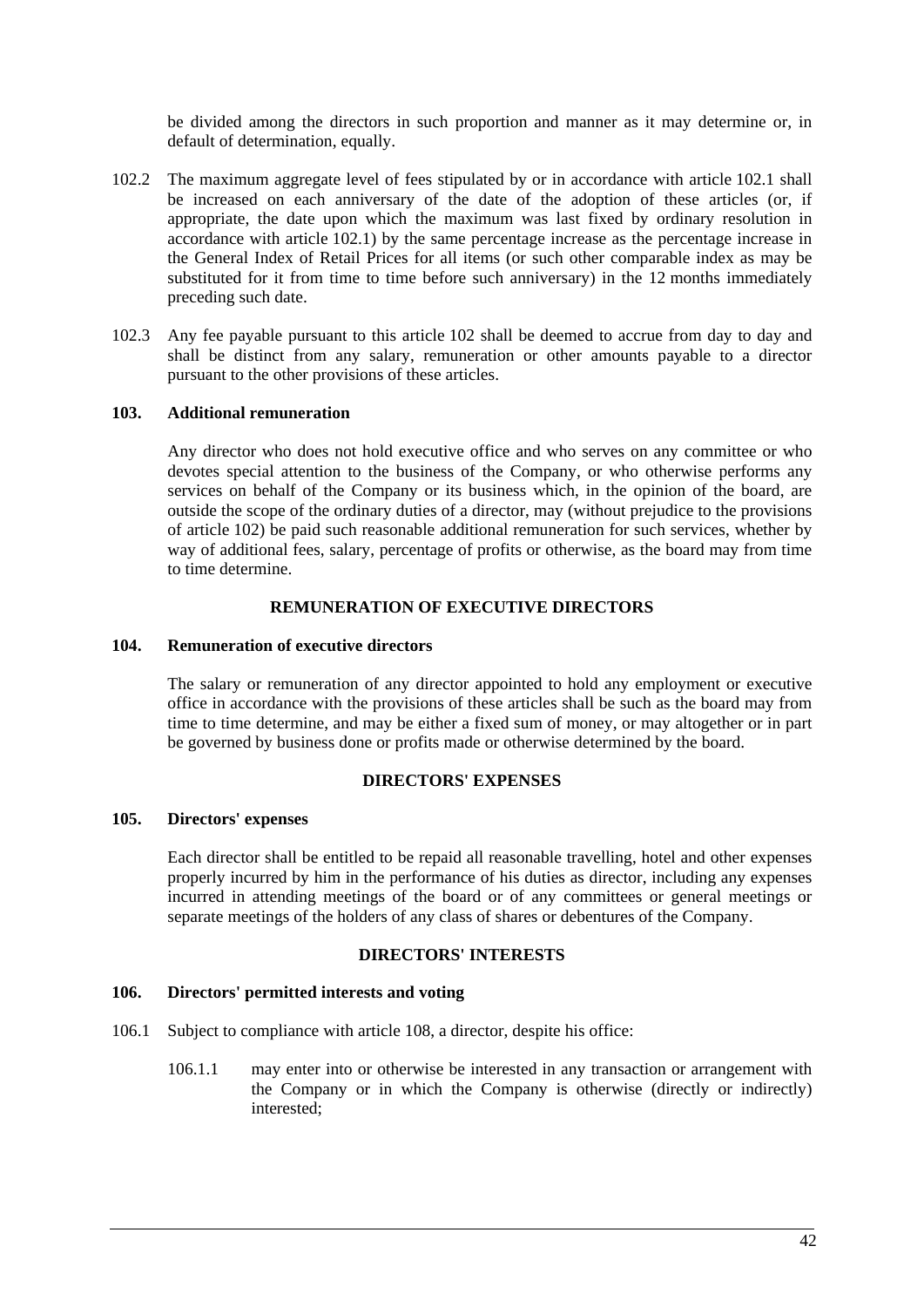- 106.1.2 (except that of auditor or auditor of a subsidiary of the Company) may hold any other office or place of profit under the Company in conjunction with the office of director and may act by himself or through his firm in a professional capacity to the Company and he or his firm shall be entitled to remuneration for professional services as if he were not a director;
- 106.1.3 may be a director or other officer of, or employed by, or a party to any transaction or arrangement with, or otherwise interested in, any company promoted by the Company or in which the Company is otherwise (directly or indirectly) interested or as regards which the Company has any powers of appointment; and
- 106.1.4 shall not be liable to account to the Company for any profit, remuneration or other benefit realised by any such office, employment, transaction or arrangement and no such transaction or arrangement shall be avoided on the grounds of any such interest or benefit.
- 106.2 Save as provided in this article 106, a director shall not vote on, or be counted in the quorum in relation to, any resolution of the directors concerning any contract, transaction or arrangement or any other proposal in which he (or any person connected with him as detailed in article 106.8) is interested.
- 106.3 Subject to the provisions of the Companies Acts, a director shall (in the absence of some other interest than is set out below) be entitled to vote, and be counted in the quorum, in respect of any resolution concerning any contract, transaction or arrangement or any other proposal:
	- 106.3.1 in which he has an interest of which he is not aware;
	- 106.3.2 in which he has an interest which cannot reasonably be regarded as likely to give rise to a conflict of interest;
	- 106.3.3 in which he has an interest only by virtue of interests in shares, debentures or other securities of the Company, or by reason of any other interest in or through the Company;
	- 106.3.4 which involves the giving of any guarantee, security or indemnity in respect of:
		- 106.3.4.1 money lent or obligations incurred by him or by any other person at the request of or for the benefit of the Company or any of its subsidiary undertakings; or
		- 106.3.4.2 a debt or obligation of the Company or any of its subsidiary undertakings for which he himself has assumed responsibility in whole or in part, either alone or jointly with others, under a guarantee or indemnity or by the giving of security;
	- 106.3.5 concerning an offer of shares or debentures or other securities of or by the Company or any of its subsidiary undertakings in which offer he is or may be entitled to participate as a holder of securities or in the underwriting or sub-underwriting of which the director is to participate;
	- 106.3.6 concerning any other body corporate in which he (and any person connected with him) has a direct or indirect interest of any kind (including an interest by holding any position, or by holding an interest in shares, in that body corporate), provided that he (and any person connected with him) does not hold an interest in shares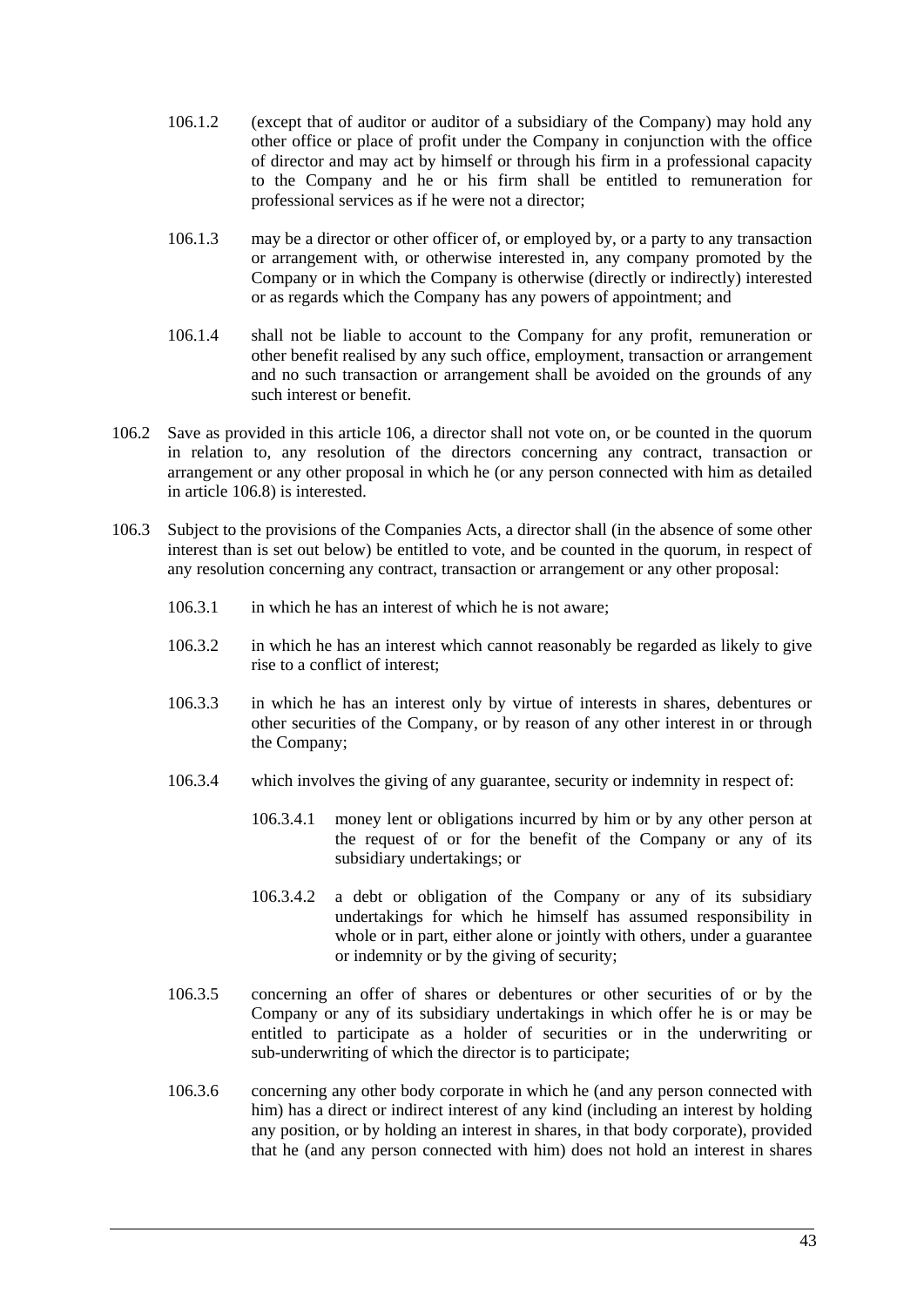(within the meaning set out in sections 820 to 825 of the Act) representing one per cent or more of either any class of equity share capital, or the voting rights, in such body corporate (excluding any shares of that class, or any voting rights attached to shares, which are held as treasury shares);

- 106.3.7 relating to an arrangement for the benefit of the employees or former employees of the Company or any of its subsidiary undertakings which does not award him any privilege or benefit not generally awarded to the employees or former employees to whom such arrangement relates; or
- 106.3.8 concerning:
	- 106.3.8.1 insurance which the Company proposes to maintain or purchase for the benefit of directors or for the benefit of persons including directors; or
	- 106.3.8.2 indemnities in favour of directors; or
	- 106.3.8.3 the funding of expenditure by one or more directors on defending proceedings against such director or them or doing anything to enable such director or directors to avoid incurring such expenditure.
- 106.4 Where proposals are under consideration concerning the appointment (including fixing or varying the terms of appointment or its termination) of two or more directors to offices or places of profit with the Company or any company in which the Company is interested, such proposals may be divided and a separate resolution considered in relation to each director. In such case, each of the directors concerned (if not otherwise debarred from voting under this article 106) shall be entitled to vote (and be counted in the quorum) in respect of each resolution, except that concerning his own appointment.
- 106.5 If any question arises at any meeting as to whether any interest of a director prevents him from voting or being counted in a quorum, and such question is not resolved by his voluntarily agreeing to abstain from voting or being counted in the quorum, such question shall be referred to the chairman of the meeting. The chairman of the meeting's ruling in relation to the director concerned (other than himself) shall be final and conclusive (except where it subsequently becomes apparent that the nature or extent of the interests of the director concerned have not been fairly disclosed).
- 106.6 If any question arises at any meeting as to whether any interest of the chairman of the meeting prevents him from voting or being counted in a quorum, and such question is not resolved by his voluntarily agreeing to abstain from voting or being counted in the quorum, such question shall be decided by resolution of the directors or committee members present at the meeting (excluding the chairman). The majority vote of the directors or committee members shall be final and conclusive (except where it subsequently becomes apparent that the nature or extent of the interests of the chairman of the meeting have not been fairly disclosed).
- 106.7 Subject to the provisions of the Companies Acts, the Company may by ordinary resolution suspend or relax the provisions of this article 106, either generally or in respect of any particular matter, or ratify any transaction not duly authorised by reason of a contravention of this article 106.
- 106.8 For the purposes of this article 106: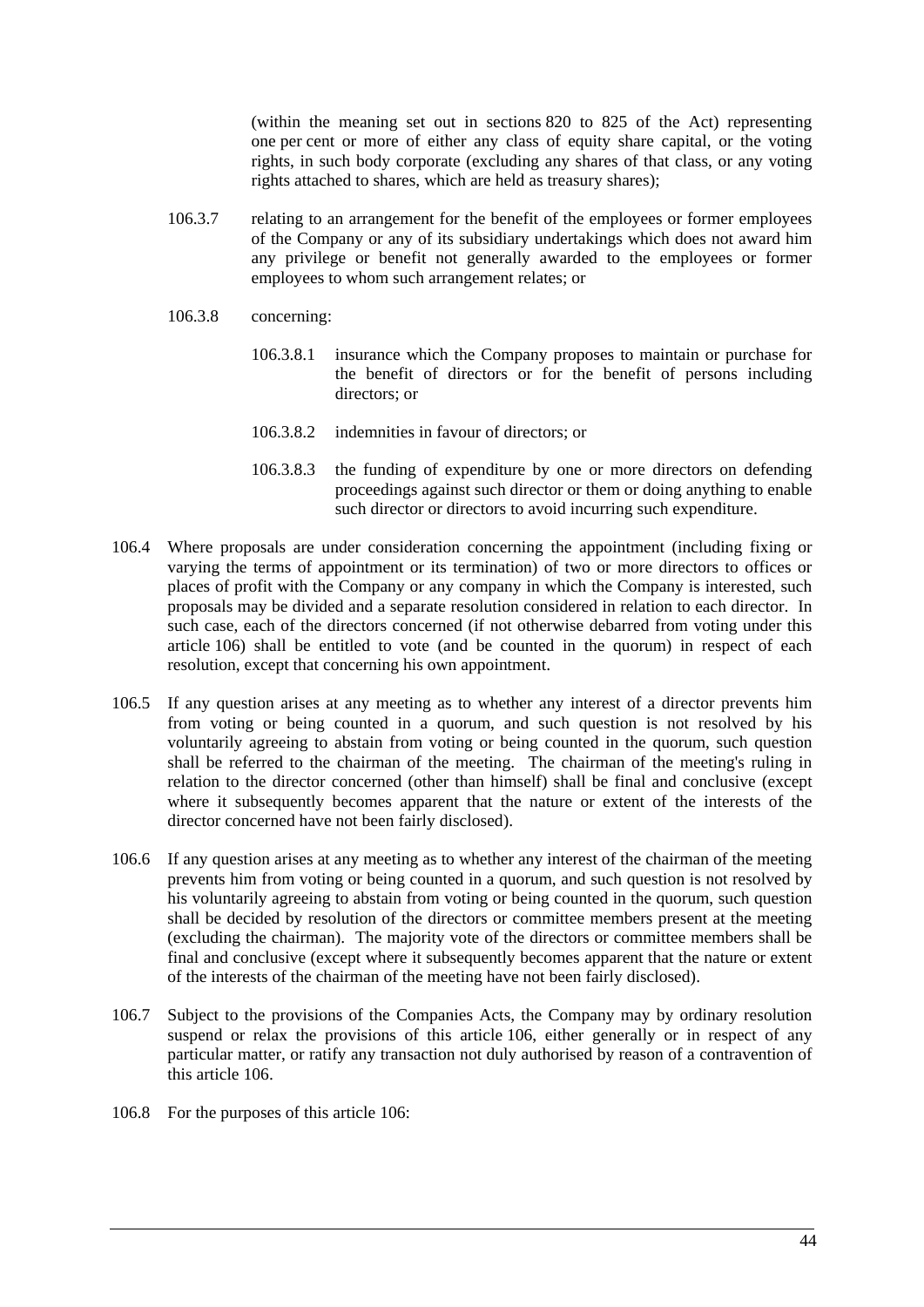- 106.8.1 sections 252 to 255 of the Act shall be applied to determine whether a person is connected with a director;
- 106.8.2 an interest of a person who is connected with a director shall be treated as an interest of the director;
- 106.8.3 in relation to an alternate, an interest of his appointor shall be treated as an interest of the alternate, in addition to any interest which the alternate otherwise has; and
- 106.8.4 without prejudice to article 106.8.3, the provisions of this article 106 shall apply to an alternate director as if he were a director otherwise appointed.

## **107. Authorisation of directors' conflicts of interest**

107.1 For the purposes of this article 107 and article 108:

**"Relevant Situation"** means a situation or matter in which a director has a direct or indirect interest that conflicts, or possibly may conflict, with the interests of the Company (including, without limitation, in relation to the exploitation of any property, information or opportunity, whether or not the Company could take advantage of it) but excludes (i) any situation or matter which cannot reasonably be regarded as likely to give rise to a conflict of interest and (ii) any conflict of interest arising in relation to a transaction or arrangement with the Company;

**"Interested Director"** means, in relation to any Relevant Situation, any director interested in that Relevant Situation; and

any reference to a conflict of interest includes a conflict of interest and duty and a conflict of duties.

- 107.2 The directors shall have the power to authorise any Relevant Situation on such terms as they determine. Such authorisation shall be effective only if:
	- 107.2.1 any requirement as to the quorum at the meeting of the directors at which the Relevant Situation is considered is met without counting the Interested Director(s); and
	- 107.2.2 any resolution authorising the Relevant Situation was agreed to without the Interested Director(s) voting or would have been agreed to if the votes of the Interested Director(s) had not been counted.
- 107.3 Any terms determined by the directors under article 107.2 may be imposed at the time of authorisation or may be imposed or varied subsequently and may include (without limitation):
	- 107.3.1 whether the Interested Director(s) may vote (or be counted in the quorum at a meeting) in relation to any resolution relating to the Relevant Situation;
	- 107.3.2 the exclusion of the Interested Director(s) from all information and discussion by the Company of the Relevant Situation; and
	- 107.3.3 (without prejudice to the general obligations of confidentiality) the application to the Interested Director(s) of a strict duty of confidentiality to the Company for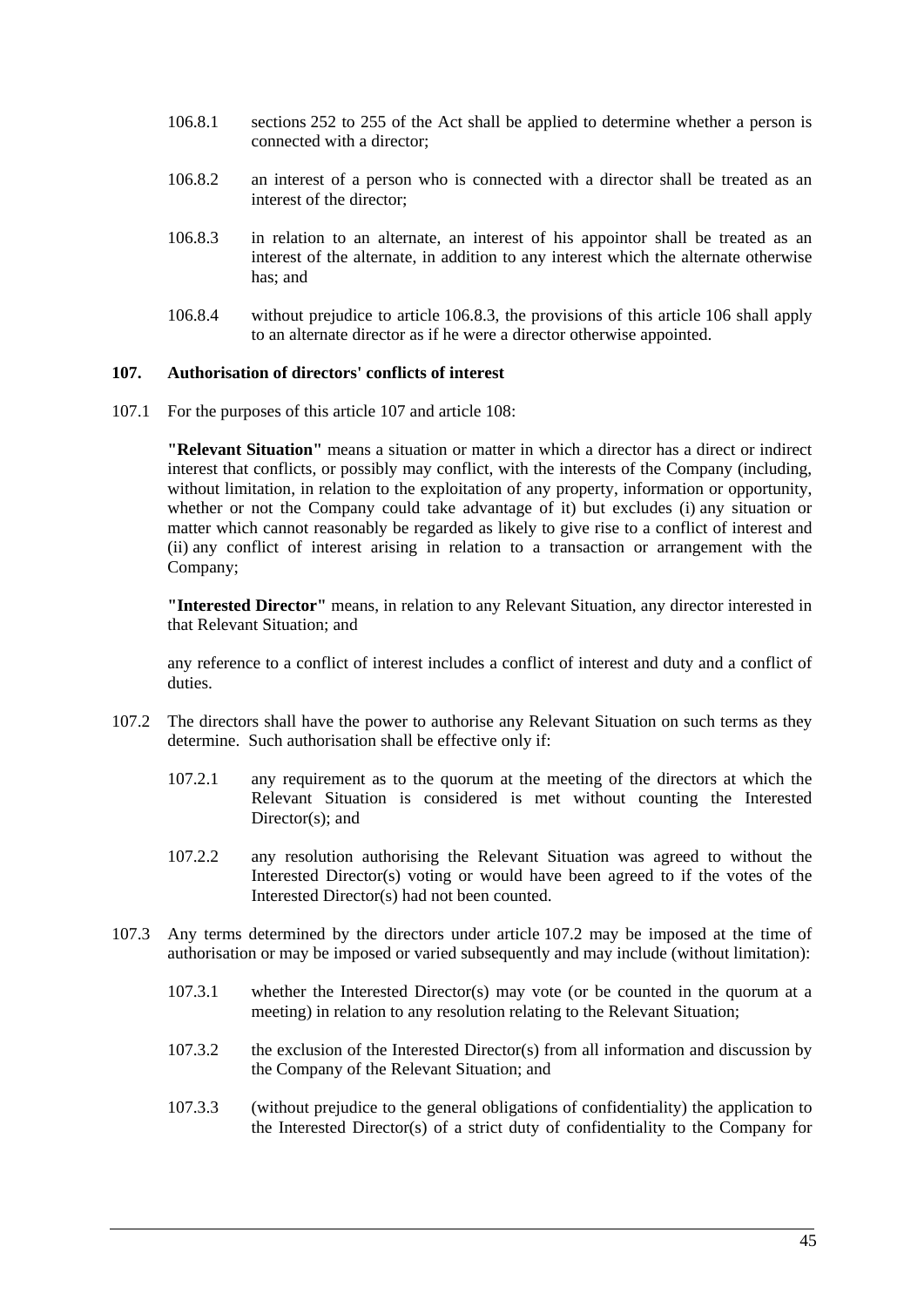any confidential information of the Company in relation to the Relevant Situation.

- 107.4 An Interested Director must act in accordance with any terms determined by the directors under article 107.2.
- 107.5 Except as specified in article 107.2, any proposal made to the directors and any authorisation by the directors in relation to a Relevant Situation shall be dealt with in the same way as any other matter may be proposed to and resolved upon by the directors in accordance with the provisions of these articles.
- 107.6 Any authorisation of a Relevant Situation given by the directors under article 107.2 may provide that, where the Interested Director obtains (other than through his position as a director) information that is confidential to a third party, he will not be obliged to disclose it to the Company or to use it in relation to the Company's affairs in circumstances where to do so would amount to a breach of that confidence.
- 107.7 A director shall not, by reason of his holding office as a director (or of the fiduciary relationship established by holding that office), be liable to account to the Company for any remuneration, profit or other benefit resulting from any Relevant Situation authorised under article 107.2 and no contract shall be liable to be avoided on the grounds of any director having any type of interest authorised under article 107.2, nor shall the receipt of any such remuneration, profit or other benefit constitute a breach of his duty under section 176 of the Act.

#### **108. Provisions applicable to declarations of interest**

- 108.1 An Interested Director shall declare the nature and extent of his interest in a Relevant Situation to the other directors.
- 108.2 A director who is in any way (directly or indirectly) interested in any proposed transaction or arrangement with the Company shall declare the nature and extent of his interest to the other directors.
- 108.3 A director who is in any way (directly or indirectly) interested in a transaction or arrangement that has been entered into by the Company shall declare the nature and extent of his interest to the other directors unless the interest has been declared under article 108.2.
- 108.4 The declaration of interest must (in the case of article 108.3) and may, but need not (in the case of articles 108.1 or 108.2) be made:
	- 108.4.1 at a meeting of the directors; or
	- 108.4.2 by notice to the directors in accordance with section 184 or section 185 of the Act.
- 108.5 If a declaration of interest proves to be, or becomes, inaccurate or incomplete, a further declaration must be made.
- 108.6 Any declaration of interest required by article 108.1 must be made as soon as is reasonably practicable.
- 108.7 Any declaration of interest required by article 108.2 must be made before the Company enters into the transaction or arrangement.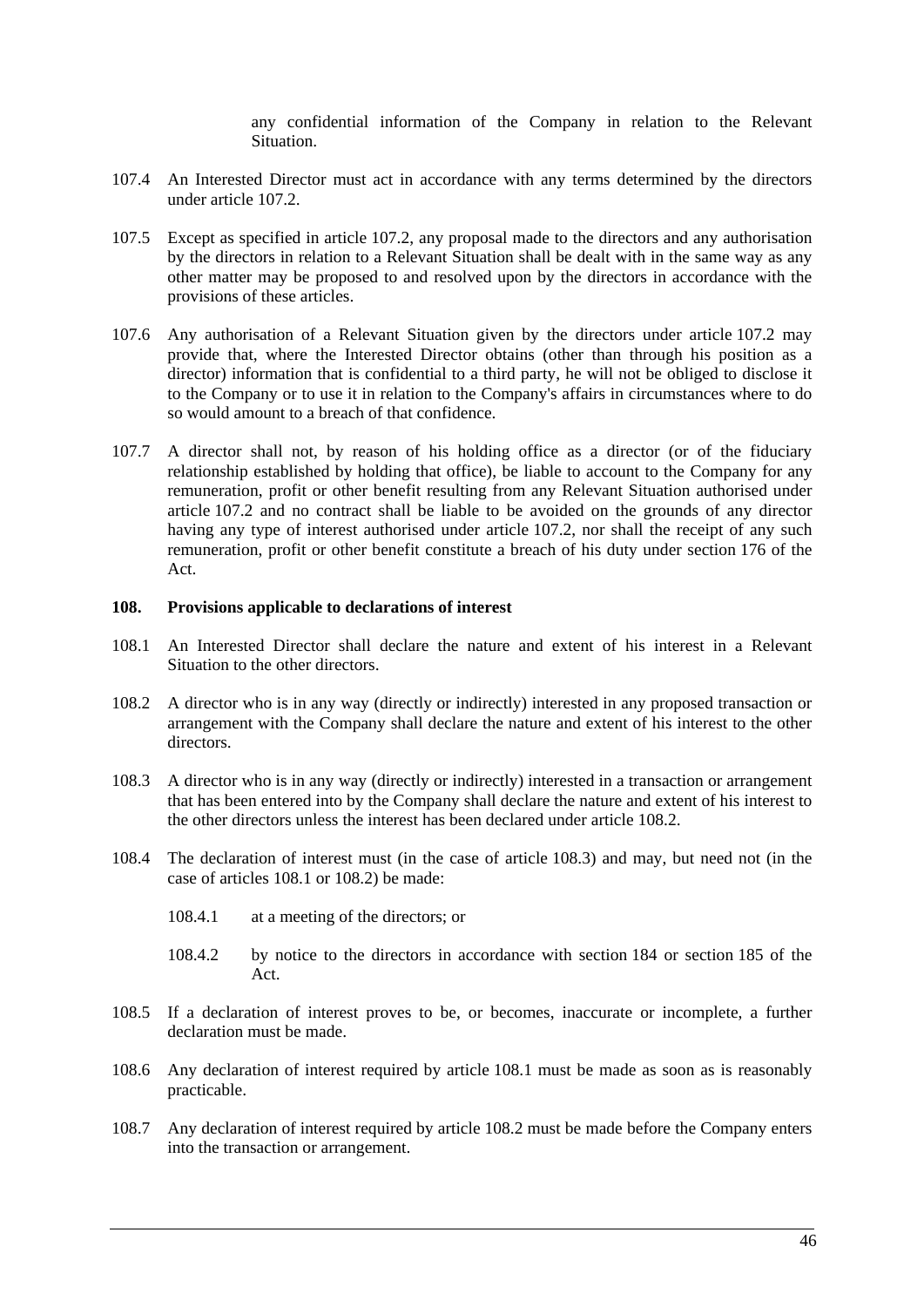- 108.8 Any declaration of interest required by article 108.3 must be made as soon as is reasonably practicable. Failure to comply with this requirement does not affect the underlying duty to make the declaration.
- 108.9 A declaration in relation to an interest of which the director is not aware is not required. For this purpose, a director is treated as being aware of matters of which he ought reasonably to be aware.
- 108.10 A director need not declare an interest:
	- 108.10.1 if it cannot reasonably be regarded as likely to give rise to a conflict of interest;
	- 108.10.2 if, or to the extent that, the other directors are already aware of it (and for this purpose the other directors are treated as aware of anything of which they ought reasonably to be aware); or
	- 108.10.3 if, or to the extent that, it concerns terms of his service contract that have been or are to be considered by a meeting of the directors or by a committee of the directors appointed for the purpose under the articles.

## **DIRECTORS' GRATUITIES AND BENEFITS**

#### **109. Directors' gratuities and benefits**

- 109.1 The board may exercise all the powers of the Company to provide:
	- 109.1.1 pensions or other retirement or superannuation benefits;
	- 109.1.2 death or disability benefits; or
	- 109.1.3 other allowances or gratuities,

by insurance or otherwise, for any person who is, or has at any time been, a director of or employed by or in the service of the Company or any company which is a subsidiary company of the Company, or is allied to or associated with the Company or any such subsidiary, or any predecessor in business of the Company or any such subsidiary.

- 109.2 The board may also exercise the powers of the Company to extend these arrangements to any family member of such person (including a spouse, civil partner, former spouse or former civil partner) or any person who is, or was, dependent on him.
- 109.3 For such purpose, the board may establish, maintain, subscribe and contribute to any scheme, trust or fund and pay premiums. The board may procure any of these matters to be done by the Company, either alone or in conjunction with any other person.
- 109.4 Any director or former director shall be entitled to receive and retain for his own benefit any pension or other benefit provided under this article 109 and shall not be obliged to account for it to the Company.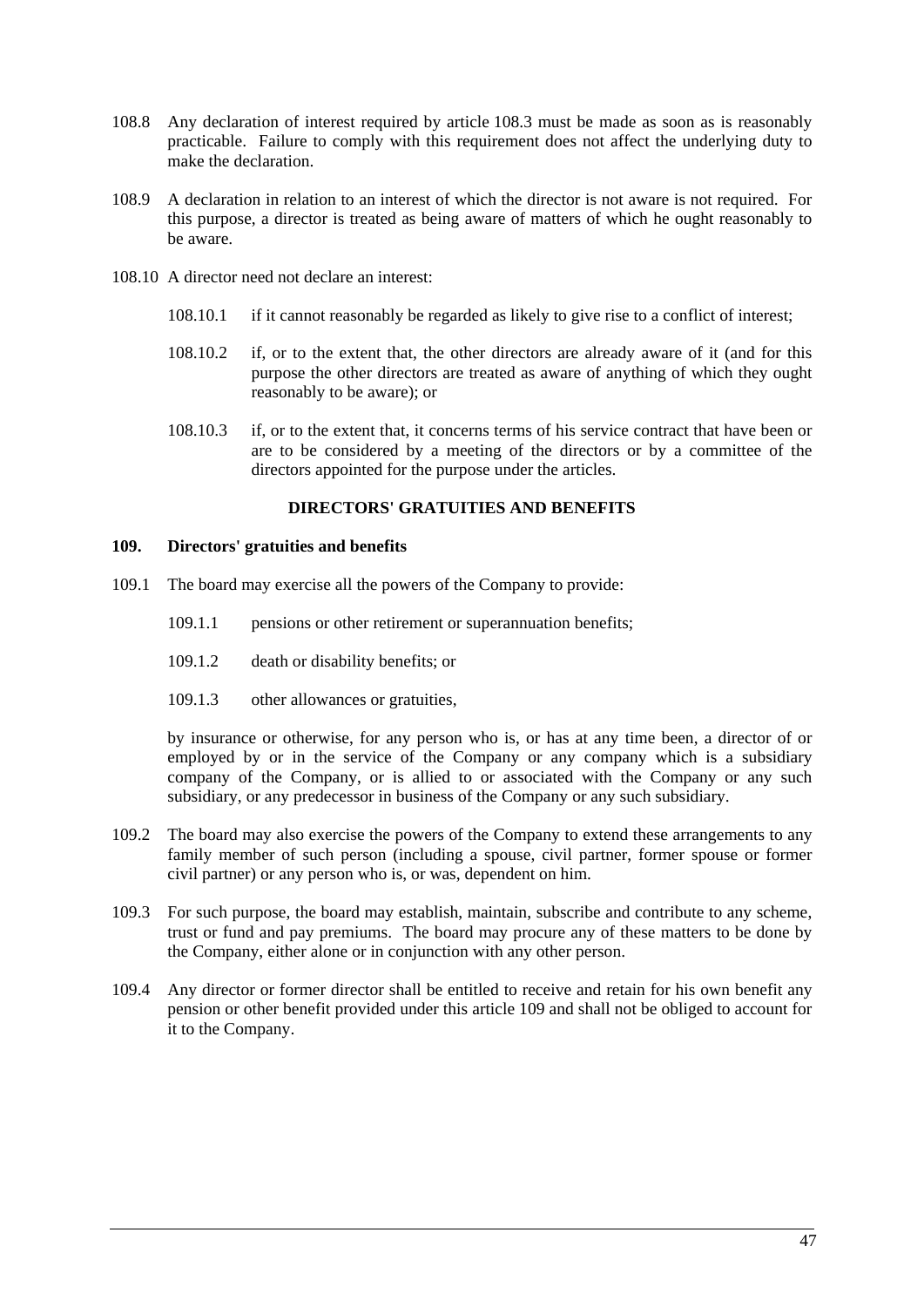## **PROCEEDINGS OF THE BOARD AND COMMITTEES**

#### **110. Board meetings**

Subject to the provisions of these articles, the board may meet for the despatch of business, adjourn and otherwise regulate its proceedings as it thinks fit.

## **111. Notice of board meetings**

Any director may, and the secretary at the request of a director shall, summon a board meeting at any time by notice (which need not be in writing) served on the members of the board in accordance with the provisions of article 149. A director may waive his entitlement to notice of any meeting, either prospectively or retrospectively and any retrospective waiver shall not affect the validity of the meeting or of any business conducted at the meeting. A director will be treated as having waived his entitlement to notice unless he has supplied the Company with the information necessary to ensure that he receives notice of a meeting before it takes place.

## **112. Quorum**

The quorum necessary for the transaction of business may be determined by the board and, until otherwise determined, shall be two directors. A duly convened meeting of the board at which a quorum is present shall be competent to exercise all or any of the authorities, powers and discretions for the time being vested in or exercisable by the board.

## **113. Chairman of the board**

The board may appoint one of its body as chairman to preside at every board meeting at which he is present and one or more deputy chairmen, and determine the period for which he is or they are to hold office (and may at any time remove him or them from office). If no such chairman of the board or deputy chairman is elected, or if at any meeting neither the chairman of the board nor a deputy chairman is present within 15 minutes of the time appointed for commencement of the meeting, the directors and (in the absence of their appointors) alternate directors present shall choose one of their number to be chairman of such meeting. In the event of two or more deputy chairmen being present, the senior of them shall act as chairman of the meeting, seniority being determined by length of office since their last appointment or reappointment. As between two or more who have held office an equal length of time, the deputy chairman to act as chairman of the meeting shall be decided by those directors and (in the absence of their appointors) alternate directors present. Any chairman of the board or deputy chairman may also hold executive office in the Company.

## **114. Voting**

Questions arising at any meeting shall be determined by a majority of votes. In the case of an equality of votes, the chairman of the meeting shall have a second or casting vote.

## **115. Participation by telephone**

Provided that all persons participating in the meeting are able to hear and speak to each other throughout such meeting, any director, directors or alternate may validly participate in a meeting of the board or a committee through the medium of one or more conference telephones or similar form of communications equipment. A person so participating shall be deemed to be present in person at the meeting and shall accordingly be counted in a quorum and be entitled to vote. Subject to the provisions of the Companies Acts, all business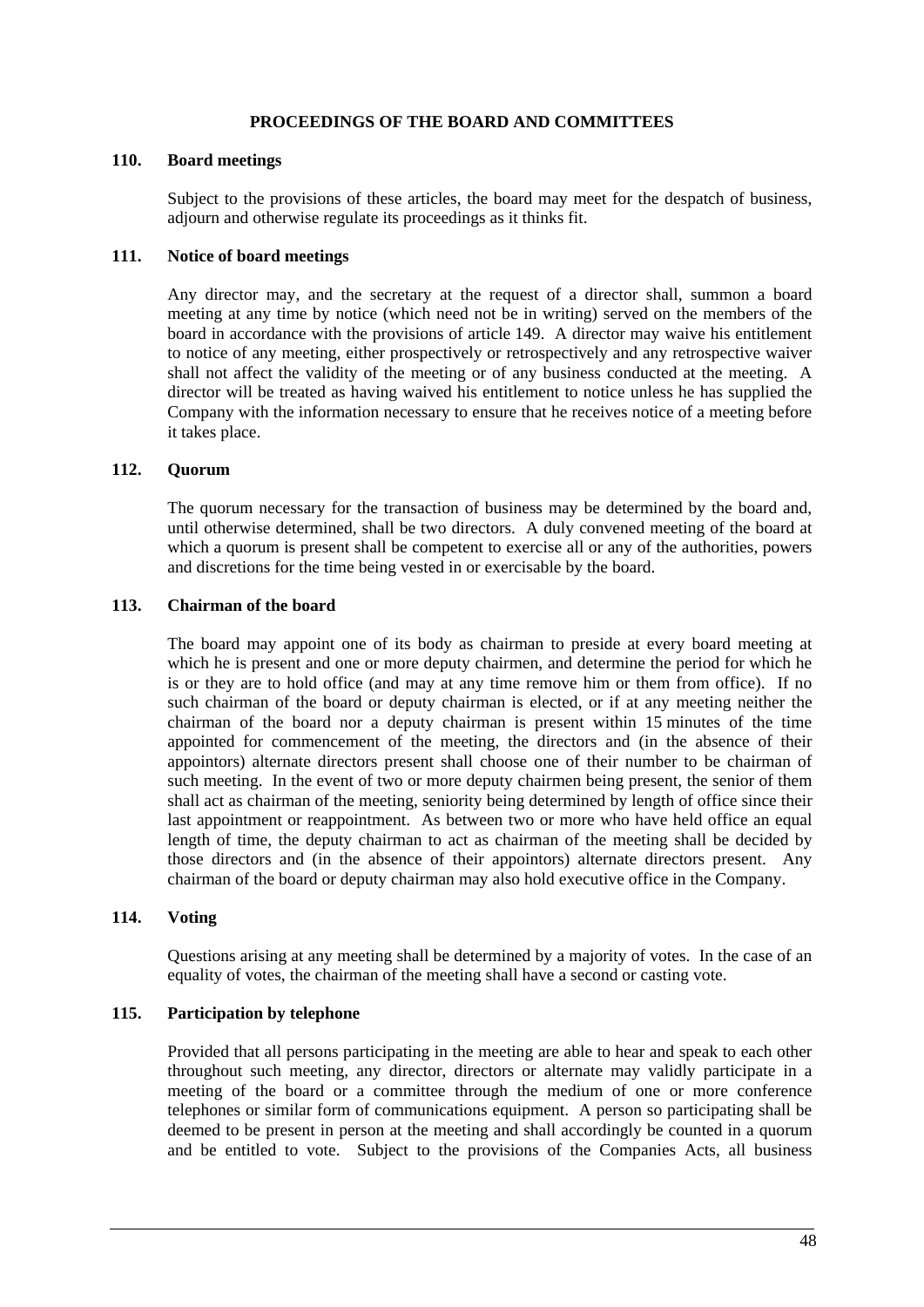transacted in such manner by the board or a committee shall, for the purposes of these articles, be deemed to be validly and effectively transacted at a meeting of the board or a committee, even though fewer than two directors are physically present at the same place. Such a meeting shall be deemed to take place where the largest group of those participating is assembled or, if there is no such group, where the chairman of the meeting then is.

## **116. Resolution in writing**

A resolution in writing signed by all the directors who are at the relevant time entitled to receive notice of a board meeting and who would be entitled to vote (and whose vote would have been counted) on the resolution at a board meeting (if that number is sufficient to constitute a quorum), or by all members of a committee, shall be as valid and effective for all purposes as a resolution duly passed at a meeting of the board (or committee, as the case may be). The resolution in writing may consist of several documents in the same form, each signed by one or more of the directors concerned or members of the relevant committee. Such a resolution need not be signed by an alternate director if it is signed by his appointor, and a resolution signed by an alternate need not also be signed by his appointor.

## **117. Validity of proceedings of the board or committee**

All acts done by a meeting of the board, or of a committee, or by any person acting as a director, alternate director or member of a committee shall, even though it is afterwards discovered that:

- 117.1 there was some defect in the appointment of any person or persons acting as such; or
- 117.2 they or any of them were or was disqualified from holding office or not entitled to vote, or had in any way vacated their or his office,

be as valid as if every such person had been duly appointed, and was duly qualified, and had continued to be a director, alternate or member of a committee and entitled to vote.

## **SECRETARY**

## **118. Secretary**

- 118.1 Subject to the provisions of the Companies Acts, the board shall appoint a secretary or joint secretaries and shall have power to appoint one or more persons to be an assistant or deputy secretary at such remuneration and on such terms and conditions as it thinks fit. Without prejudice to any claim for damages which he may have for breach of any contract of service between him and the Company and to any claim which may arise by operation of law, the board may from time to time remove any person so appointed from office and appoint another or others in his place.
- 118.2 Any provision of the Companies Acts or of these articles requiring or authorising a thing to be done by or to a director and the secretary shall not be satisfied by its being done by or to the same person acting both as director and as, or in the place of, the secretary.
- 118.3 Anything required or authorised to be done by or to the secretary may, if the office is vacant or there is for any other reason no secretary capable of acting, be done by or to any assistant or deputy secretary or, if there be no assistant or deputy secretary capable of acting, by or to any officer of the Company authorised generally or specially in that behalf by the board.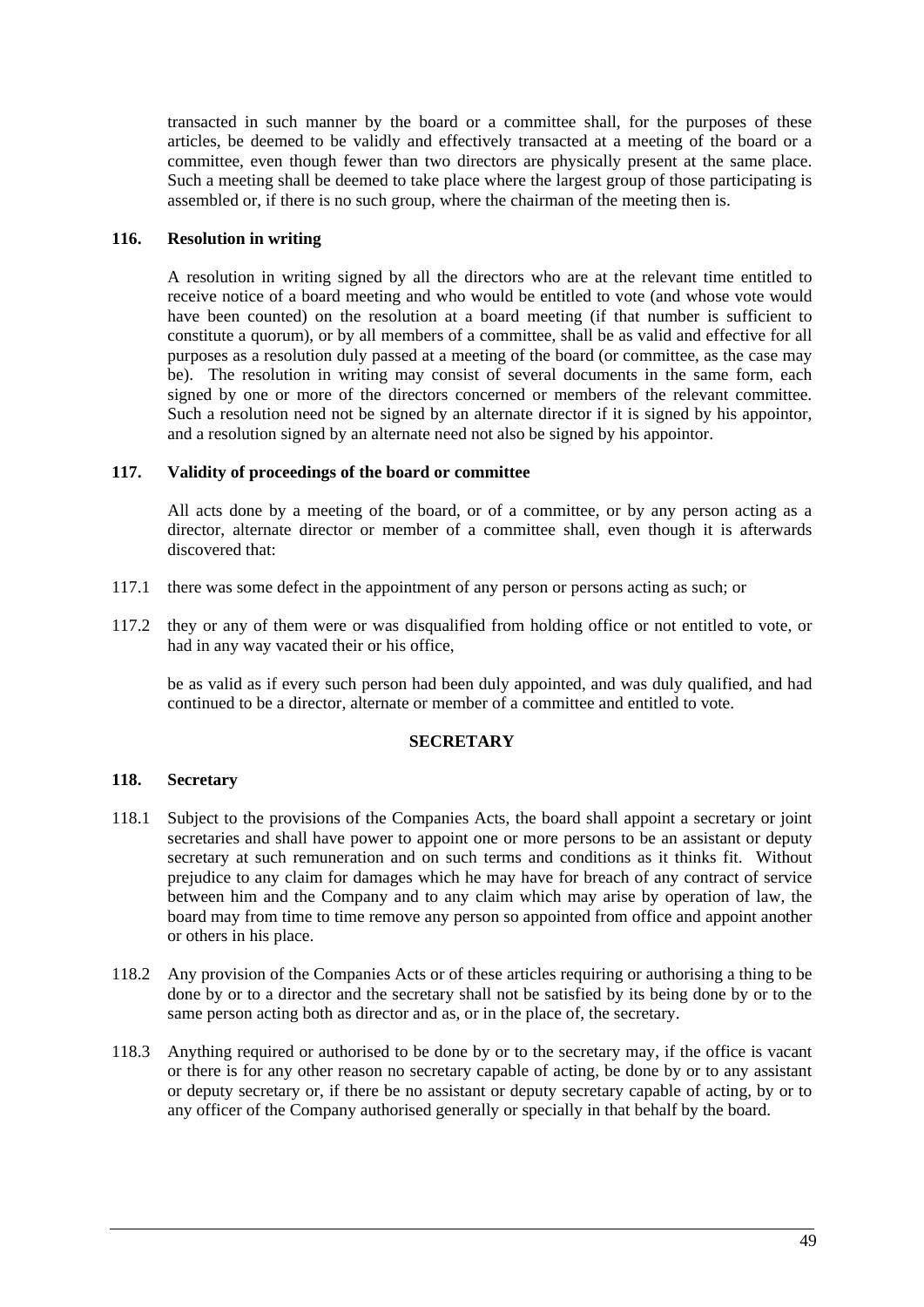118.4 Persons dealing with the Company shall be entitled to assume that each joint secretary is entitled by himself to do anything required or authorised to be done by the secretary.

## **AUTHENTICATION OF DOCUMENTS**

#### **119. Authentication of documents**

- 119.1 Any director or the secretary or any person appointed by the board for the purpose shall have power to authenticate:
	- 119.1.1 any documents affecting the constitution of the Company (including its articles of association);
	- 119.1.2 any resolutions passed by the Company or the board or a committee; and
	- 119.1.3 any books, records, documents and accounts relating to the business of the Company,

and to certify copies of them or extracts from them as true copies or extracts, and any such authentication or certification shall be conclusive and binding on all concerned.

- 119.2 If any books, records, documents and accounts are not kept at the office, the person who holds them shall be deemed to be the person so appointed by the board for the purposes of article 119.1.
- 119.3 Any books, records, documents and accounts which are held by the Company in electronic form may be authenticated under this article 119 as if they were books, records, documents or accounts held in hard copy form.

## **MINUTES**

#### **120. Minutes**

- 120.1 The board shall cause minutes to be made, in books kept for the purpose, of:
	- 120.1.1 all appointments of officers made by the board;
	- 120.1.2 all appointments of committees;
	- 120.1.3 the names of directors present at every meeting of the board, committees, the Company or the holders of any class of shares or debentures of the Company; and
	- 120.1.4 all orders, resolutions and proceedings of such meetings.
- 120.2 Any such minutes, if purporting to be signed by the chairman of the meeting at which the proceedings were held, or by the chairman of the next succeeding meeting, or the secretary, shall be sufficient evidence of the matters stated in such minutes.

## **SEALS**

## **121. Safe custody**

The board shall provide for the safe custody of every seal.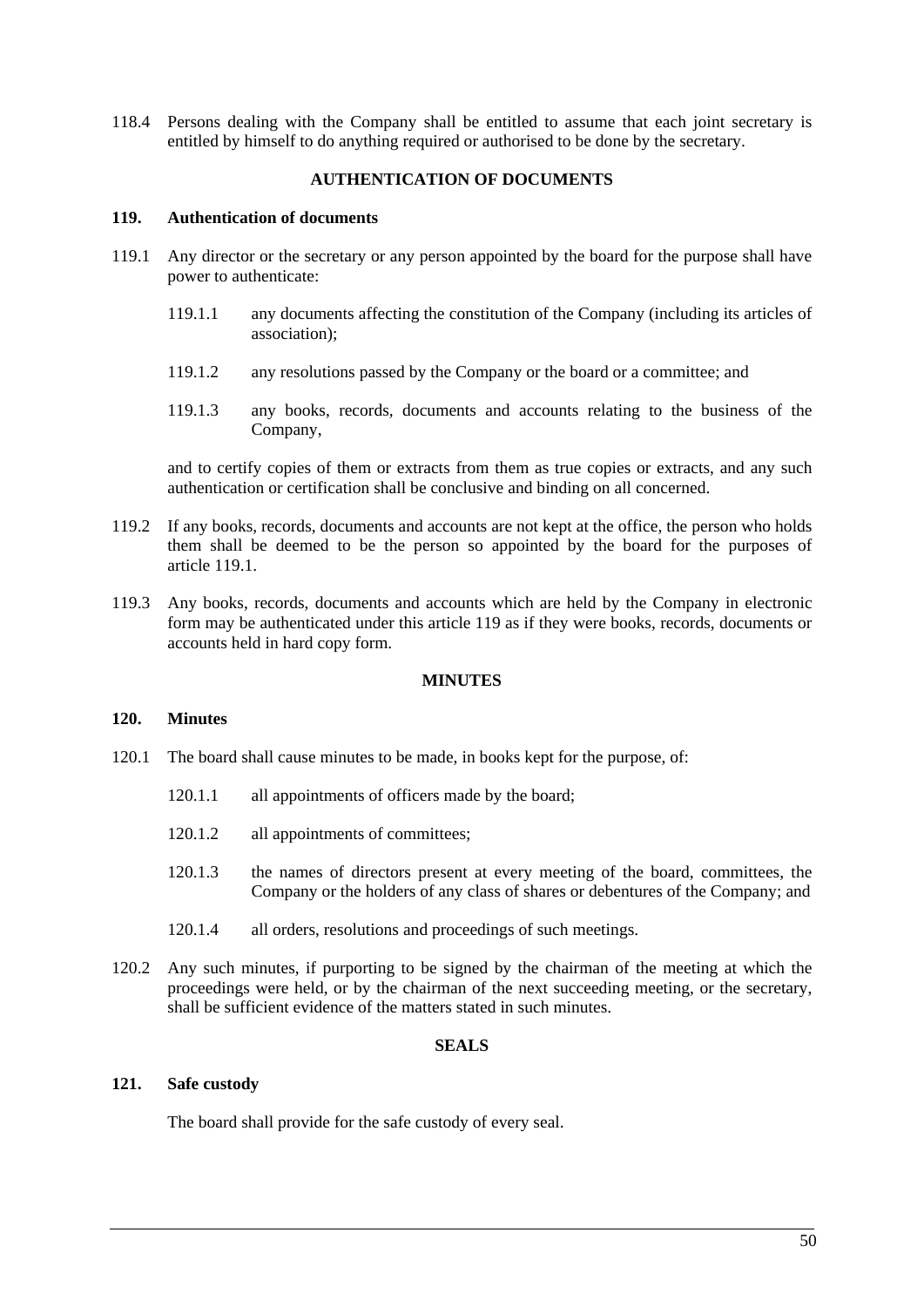## **122. Application of seals**

- 122.1 A seal shall only be used pursuant to the authority of a resolution of the board or of a committee.
- 122.2 The board may determine who shall sign any document to which a seal is affixed or which is intended to take effect as if executed under seal (or, in the case of share certificates, on which the seal is printed), either generally or in relation to a particular document or type of document. The board may also determine, either generally or in any particular case, that such signature may be dispensed with. Unless otherwise determined by the board:
	- 122.2.1 share certificates and, subject to the provisions of any document constituting the same, certificates issued in respect of any debentures or other securities of the Company need not be signed; and
	- 122.2.2 every other document to which a seal is affixed shall be signed by one director in the presence of a witness, by one director and the secretary or by two directors.
- 122.3 Nothing in these articles shall require the Company to issue under the seal any certificate or other document which is not by law required to be so issued.

## **123. Securities seal**

Any seal which is to be used as a securities seal shall be used only for sealing securities issued by the Company, and documents creating or evidencing securities so issued. Any such securities or documents sealed with the securities seal shall not be required to be signed.

## **CHEQUES, BILLS AND NOTES**

## **124. Cheques, bills and notes**

The directors may draw, make, accept or endorse, or authorise any other person or persons to draw, make, accept or endorse, any cheques, bills of exchange, promissory notes or other negotiable instruments, provided that every cheque, bill of exchange, promissory note or other negotiable instrument drawn, made, accepted or endorsed shall be signed by such persons or person as the directors may appoint for the purpose.

## **DIVIDENDS AND OTHER PAYMENTS**

# **125. Declaration of dividends**

Subject to the provisions of the Companies Acts and of these articles, the Company may by ordinary resolution declare a dividend to be paid to the shareholders according to their respective rights and interests in the profits of the Company, but no dividend shall exceed the amount recommended by the board.

## **126. Interim dividends**

- 126.1 Subject to the provisions of the Companies Acts, the board may, if it considers that the profits of the Company available for distribution justify such payments:
	- 126.1.1 declare and pay interim dividends on shares of any class of such amounts and on such dates and for such periods as it determines; and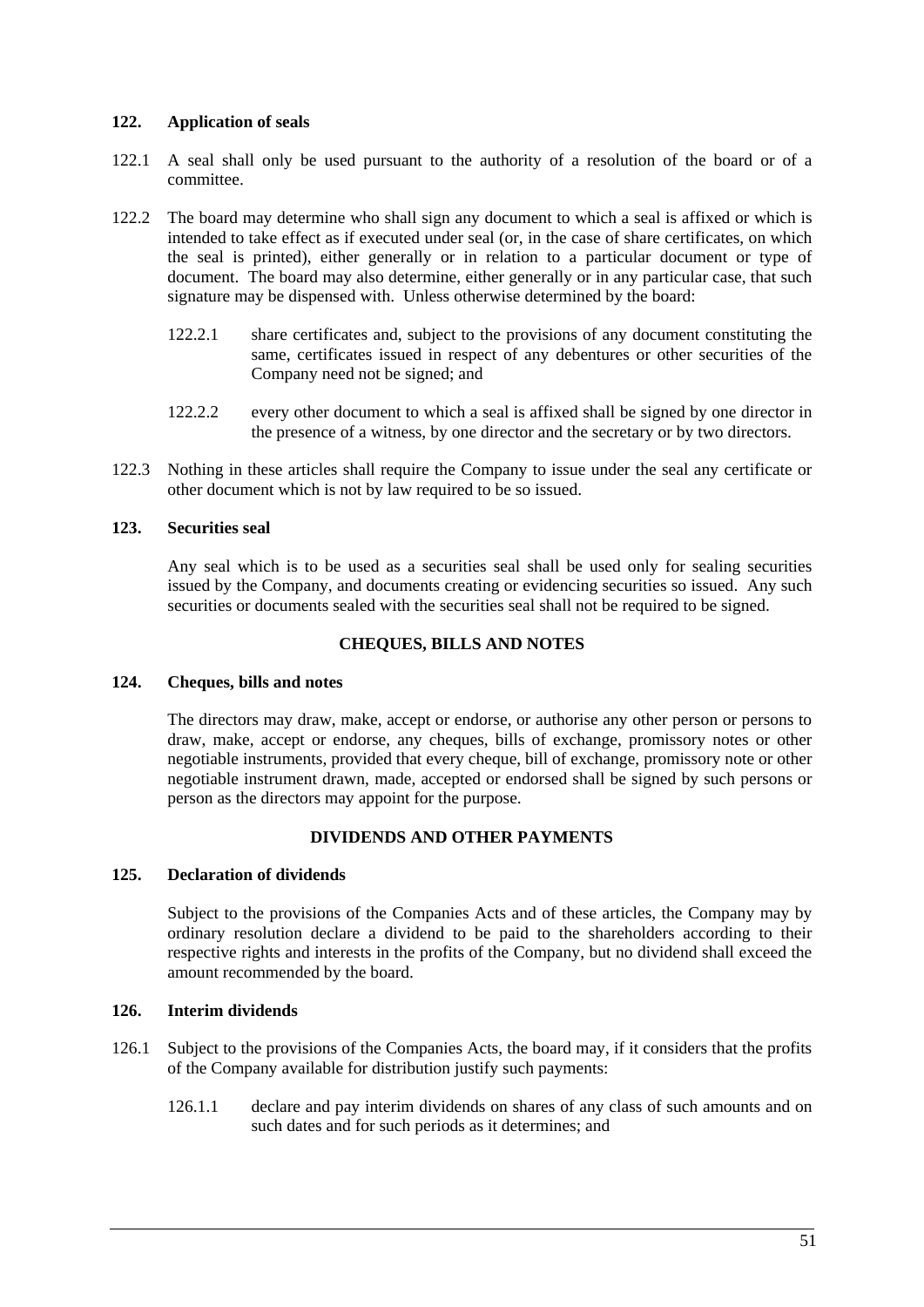- 126.1.2 declare and pay the fixed dividend on any class of shares carrying a fixed dividend on the dates prescribed for the payment of such dividends.
- 126.2 If there is more than one class of shares, the board may pay interim dividends on shares which rank after shares conferring preferred rights with regard to dividend as well as on shares with preferred rights, unless at the time of payment any preferential dividend is in arrears.
- 126.3 Provided that the board acts in good faith, it shall not incur any liability to the holders of shares conferring preferred rights for any loss they may suffer by the lawful payment of any interim dividend on any shares ranking after those with preferred rights.

# **127. Entitlement to dividends**

- 127.1 The provisions of this article 127 shall apply unless these articles, the rights attached to any shares or the terms of any shares provide otherwise.
- 127.2 All dividends shall be declared and paid in proportions based on the amounts paid up on the nominal value of the shares during any portion or portions of the period in respect of which the dividend is paid.
- 127.3 No amount paid up on a share in advance of a call shall be treated for the purpose of this article 127 as paid up on the share.
- 127.4 If the terms on which any share is allotted provide that such share shall be entitled to a dividend as if the nominal value of it were fully paid or partly paid from a particular date (in the past or the future), then such share shall be entitled to a dividend on that basis.

# **128. Method of payment**

- 128.1 The Company may pay any dividend, interest or other sum payable in respect of a share:
	- 128.1.1 in cash or by cheque, warrant or money order;
	- 128.1.2 by any bank or other funds transfer system:
	- 128.1.3 in respect of shares in uncertificated form, where the Company is authorised to do so by or on behalf of the holder or joint holders, by means of a relevant system (subject always to the facilities and requirements of that relevant system). Without prejudice to the generality of the preceding wording, such payment may include the sending by the Company or by any person on its behalf of an instruction to the Operator of the relevant system to credit the cash memorandum account of the holder or joint holders or, if permitted by the Company, of such person as the holder or joint holders may direct in writing; and/or
	- 128.1.4 by such other means and to or through such person as the holder or joint holders may direct in writing.
- 128.2 Every such cheque, warrant or money order may be sent:
	- 128.2.1 by post to the registered address of the person entitled to it;
	- 128.2.2 in the case of joint holders (or of two or more persons being jointly entitled to a share as a result of the death or bankruptcy of the holder or otherwise by operation of law), to the registered address of that person whose name stands first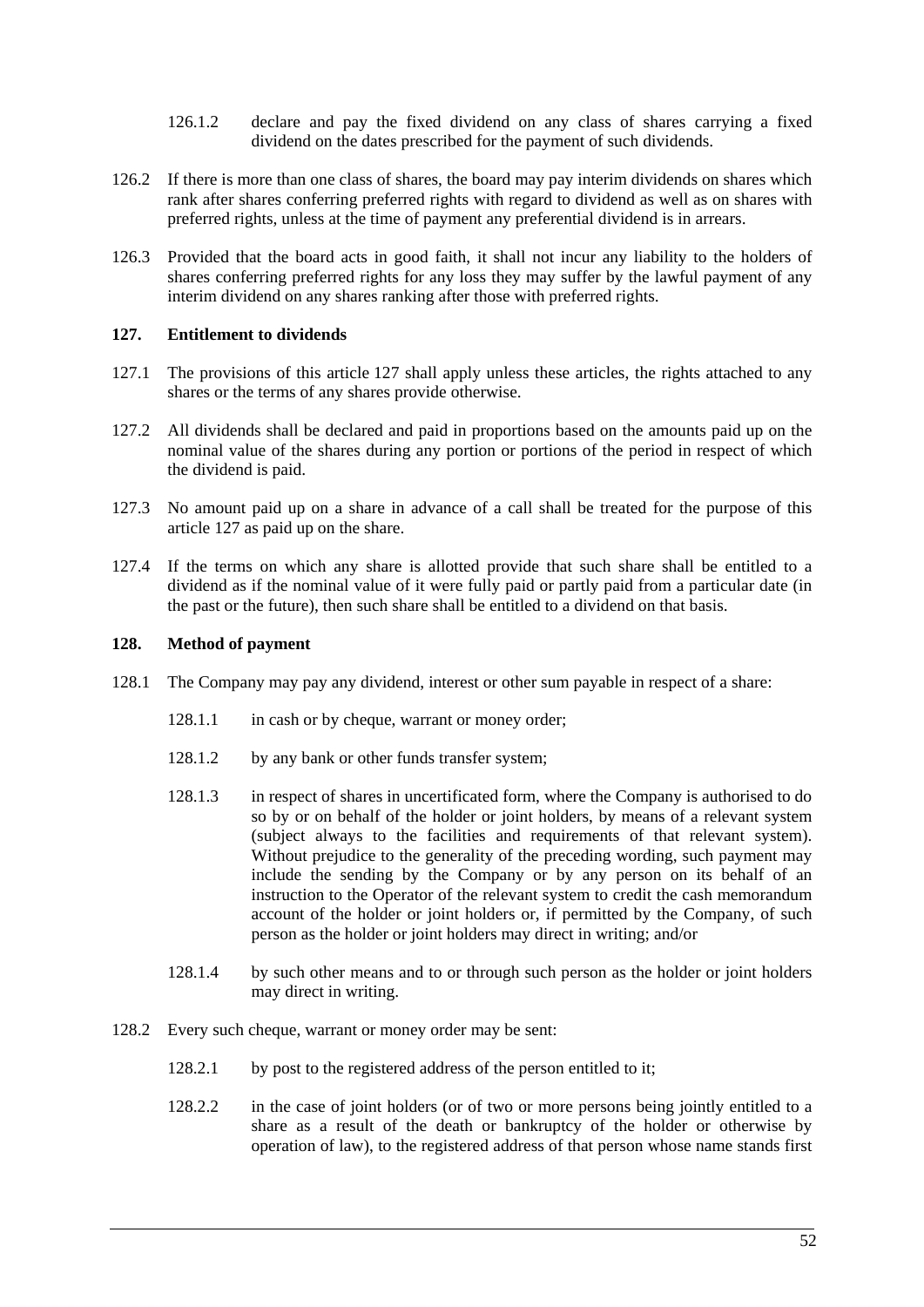in the register (or, in the case of persons so entitled, if their names are not noted in the register, to such of those persons whose surname is first alphabetically); or

128.2.3 to such person and address as the person or persons entitled may direct in writing.

Every cheque, warrant or money order is sent at the risk of the person entitled to the money represented by it. Without prejudice to the generality of the preceding wording, if any such cheque, warrant or money order has or is alleged to have been lost, stolen or destroyed, the board may, if the person entitled to such cheque, warrant or money order requests it, issue a replacement cheque, warrant or money order (subject to compliance with such conditions as to evidence and indemnity and the payment of out-of-pocket expenses of the Company in connection with the request as the board thinks fit).

- 128.3 The Company shall have no responsibility for any sum lost or delayed in the course of transfer by or through any bank or other funds transfer system (including the relevant system concerned) or when it has acted on any directions given in writing by the person or persons entitled to it.
- 128.4 The payment of the cheque, warrant or money order or the collection of funds from or transfer of funds by a bank or other funds transfer system in accordance with article 128.1 or, in respect of shares in uncertificated form, the making of payment in accordance with the facilities and requirements of the relevant system concerned, shall be a good discharge to the Company.
- 128.5 Any joint holder or other person jointly entitled to any share may give an effective receipt for all dividends and other monies paid in respect of such share.

#### **129. Currency of payment**

- 129.1 Unless otherwise provided by these articles or the rights attached to any shares, a dividend or any other monies payable in respect of a share may be declared or paid in whatever currency the board may decide.
- 129.2 The board may decide that a particular approved depositary should receive dividends in a currency other than the currency in which it is declared and may make arrangements accordingly. In particular, where an approved depositary has elected or agreed to receive dividends in another currency, the board may in its discretion make arrangements with such approved depositary for payment of dividends to be made to it for value on the date on which the relevant dividend is paid, or such later date as the board may determine.
- 129.3 In the event that a dividend is to be paid in a currency other than the currency in which it was declared, the rate of exchange to be used for conversion of the dividend shall be such market rate selected by the board as it shall consider appropriate as at the close of business on the last working day before:
	- 129.3.1 in the case of a dividend declared by ordinary resolution in accordance with the provisions of article 125, the date when the board announces their intention to recommend the particular dividend; or
	- 129.3.2 in any other case, the date when the board declares the particular dividend.
- 129.4 The decision of the board regarding the rate of exchange shall be final and conclusive.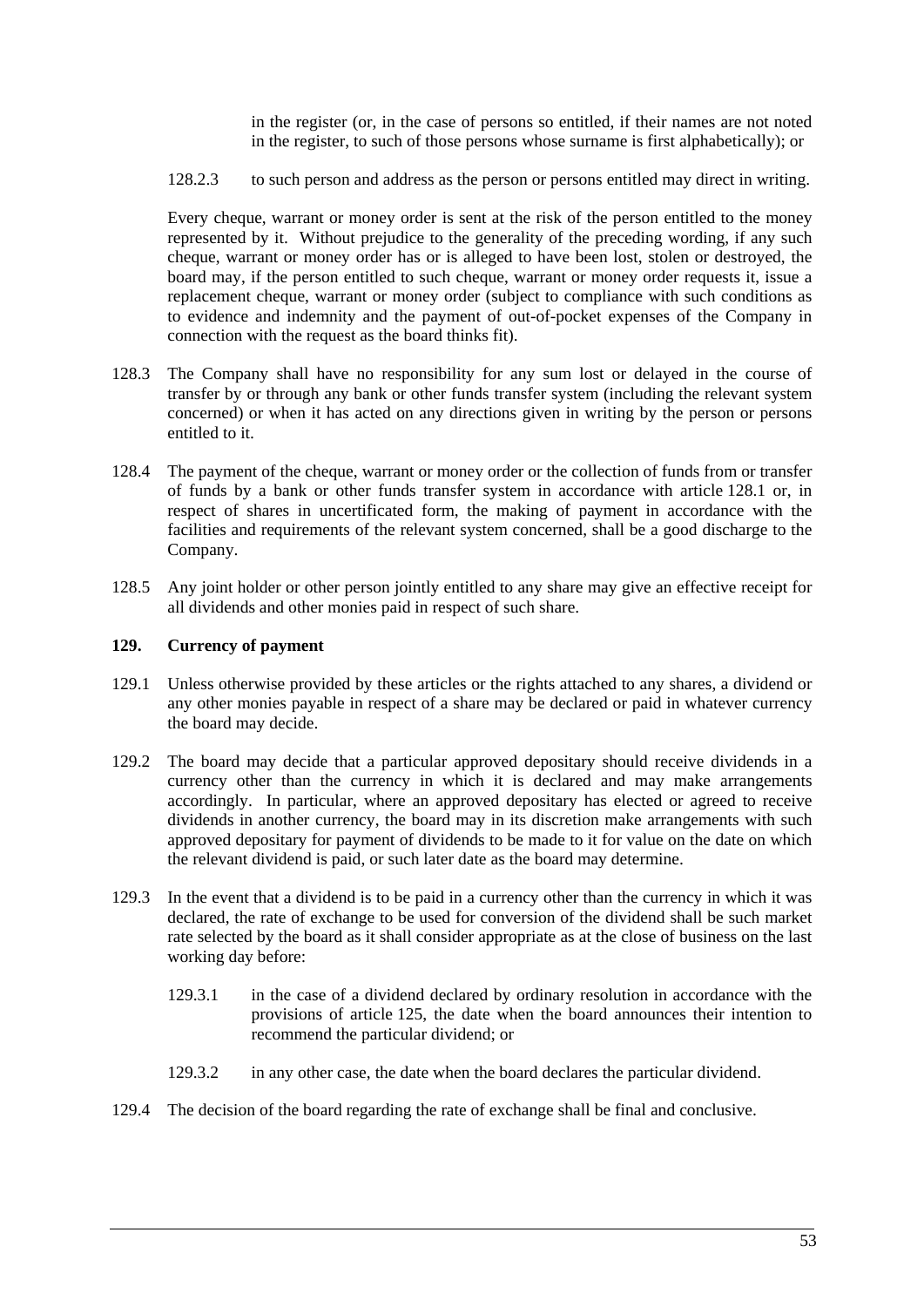## **130. Dividends not to bear interest**

No dividend or other monies payable by the Company on or in respect of any share shall carry a right to receive interest from the Company, unless otherwise provided by the rights attached to the shares.

## **131. Calls or debts may be deducted from dividends**

The board may deduct from any dividend or other monies payable to any person on or in respect of a share all such sums as may be due from him to the Company on account of calls or otherwise in relation to shares. Monies deducted in this way may be used to pay such amounts owed to the Company in relation to such shares.

## **132. Unclaimed dividends etc**

All unclaimed dividends, interest or other sums payable may be invested or otherwise made use of by the board for the benefit of the Company until claimed. All dividends unclaimed for a period of 12 years after having been declared or becoming due for payment shall be forfeited and cease to remain owing by the Company. The payment of any unclaimed dividend, interest or other sum payable by the Company on or in respect of any share into a separate account shall not constitute the Company a trustee, and the Company shall not be liable to pay interest, in respect of it.

## **133. Uncashed dividends**

If:

- 133.1 on two consecutive occasions:
	- 133.1.1 cheques, warrants or money orders for dividends or other monies payable in respect of a share sent by the Company to the person entitled to it are returned to the Company or left uncashed during the period for which they are valid; or
	- 133.1.2 any transfer by a bank or other funds transfer system has not been satisfied; or
- 133.2 following one such occasion, reasonable enquiries have failed to establish any new postal address of the holder,

the Company shall not be obliged to send or transfer any dividends or other monies payable in respect of that share due to that person until he notifies the Company of an address to be used for the purpose.

## **134. Payment of dividends in kind**

- 134.1 Without prejudice to any other provision of these articles, the board may, with the authority of an ordinary resolution of the Company, direct that payment of all or part of any dividend declared may be satisfied by the distribution of specific assets (and, in particular, of paid up shares or debentures of any other company).
- 134.2 The board may settle any difficulty which arises in relation to the distribution, as it thinks fit; and, in particular, may:
	- 134.2.1 ignore fractions, or issue certificates for fractions, or authorise any person to sell and transfer fractions;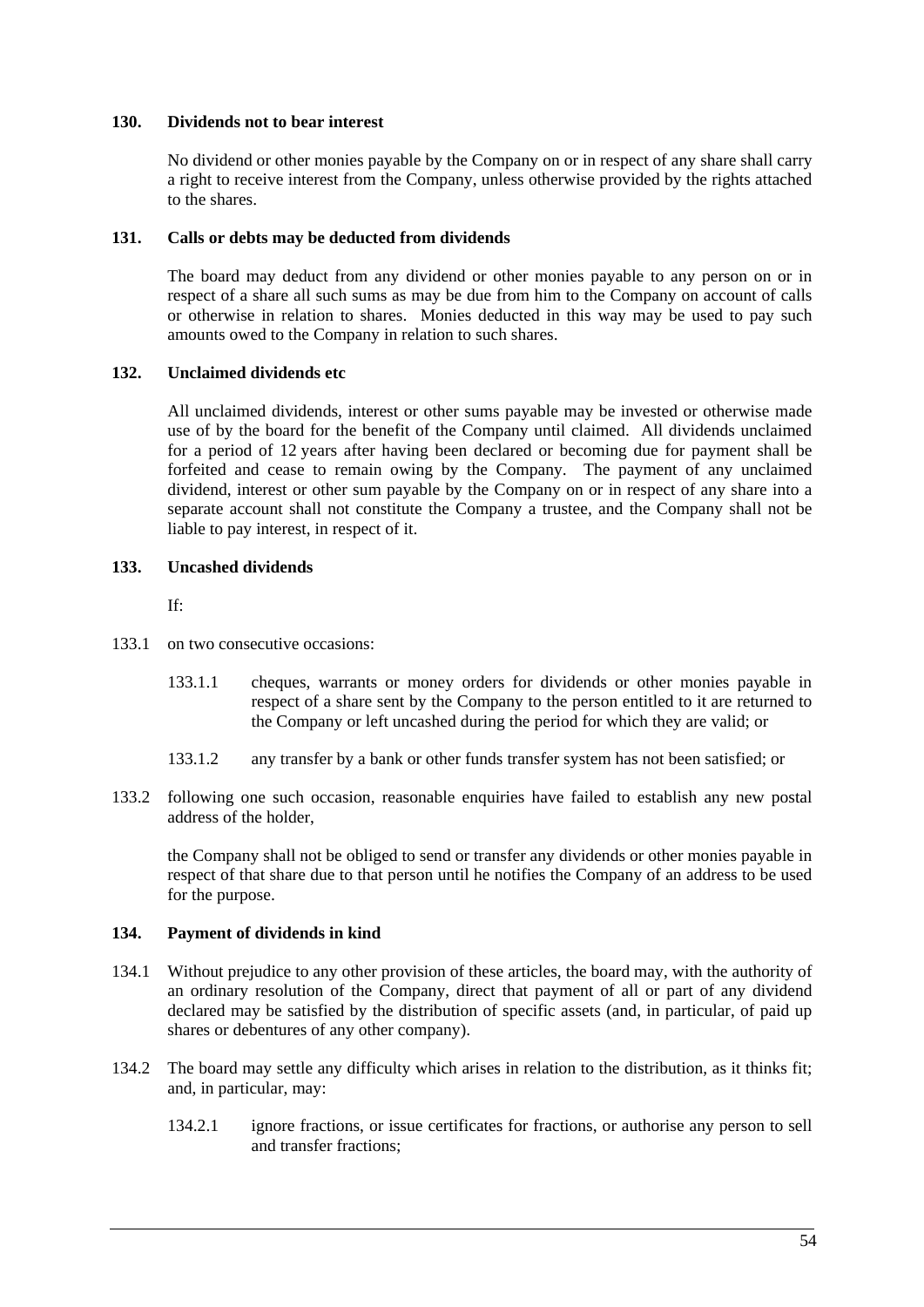- 134.2.2 fix the value for the distribution of such specific assets or any part of them;
- 134.2.3 determine that cash payments may be made to any shareholders on the basis of the value so fixed in order to secure equality of distribution; and/or
- 134.2.4 vest any such assets in trustees on trust for the persons entitled to the dividend.

## **SCRIP DIVIDENDS AND DIVIDEND REINVESTMENT**

#### **135. Payment of scrip dividends**

- 135.1 Without prejudice to any other provision of these articles, the board may, with the prior authority of an ordinary resolution of the Company, offer holders of a particular class of shares the right to elect to receive new shares of that class, credited as fully paid, instead of cash in respect of all or part of any dividend or dividends specified by the ordinary resolution.
- 135.2 The board may, in its absolute discretion, exclude or restrict the offer to elect to receive new shares where it considers that this is necessary or desirable to comply with legal or practical problems under the laws of any territory, or the requirements of any recognised regulatory body or any stock exchange in any territory.
- 135.3 The board may offer holders the right to elect to receive new shares instead of cash for:
	- 135.3.1 the next dividend; or
	- 135.3.2 all future dividends (if a scrip dividend alternative is made available) until such time as they notify the Company that they no longer wish to receive new shares.
- 135.4 The following provisions shall apply where payment of a dividend is satisfied in accordance with article 135.1.
	- 135.4.1 the ordinary resolution may specify a particular dividend or may relate to all or any dividends declared or paid within a specified period;
	- 135.4.2 a shareholder is entitled to such number of new shares whose total relevant value is as near as possible to the cash amount (disregarding any associated tax credit) he would have received, but not in excess of it. For such purpose, the "relevant value" of a share shall be the average market value of such class of shares for the five dealing days commencing, and including, the day when such shares are first quoted "ex-dividend" or a later day chosen by the board. The "average market value" shall be calculated:
		- 135.4.2.1 by reference to the middle market quotations for a fully paid share of that class on the London Stock Exchange, as published in the Daily Official List of the London Stock Exchange; or
		- 135.4.2.2 in such other manner as may be determined by or in accordance with the ordinary resolution.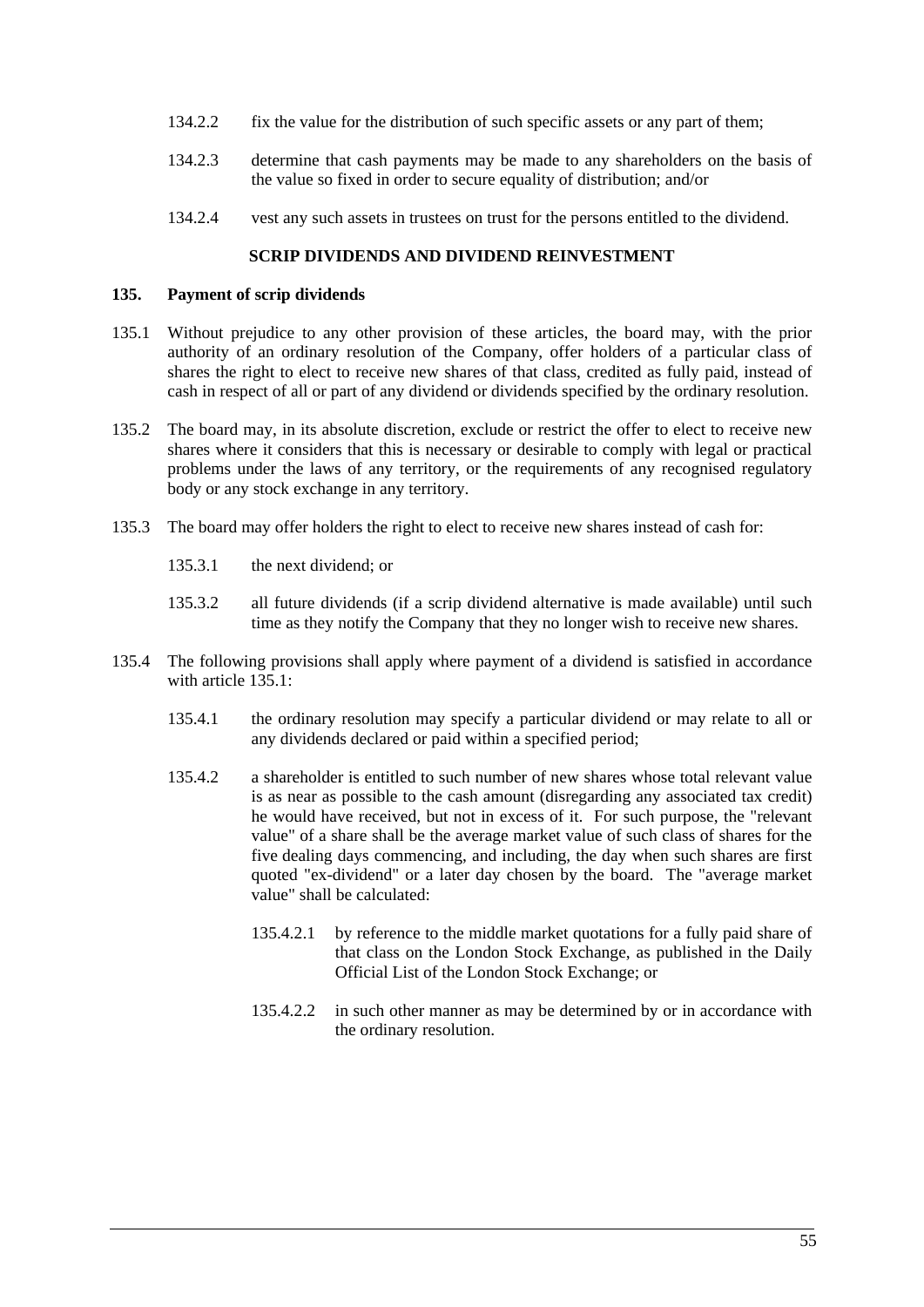- 135.4.3 the board may make such provisions as it considers necessary or expedient in relation to any offer to be made pursuant to this article 135, including (but not limited to):
	- 135.4.3.1 the giving of notice to shareholders of the right of election offered to them;
	- 135.4.3.2 the provision of forms of election (whether in respect of a particular dividend or dividends generally);
	- 135.4.3.3 determining the procedure for making and revoking such elections;
	- 135.4.3.4 specifying the place at which, and the latest time by which, forms of election and any other relevant documents must be lodged in order to be effective; and
	- 135.4.3.5 payment in cash to shareholders in respect of their fractional entitlements, provision for the accrual, retention or accumulation of all or part of the benefit of fractional entitlements to or by the Company or to or by or on behalf of any shareholder or the application of any accrual, retention or accumulation to the allotment of fully paid shares to any shareholder or any other provision for fractional entitlements;
- 135.4.4 the relevant dividend (or that part of the dividend in respect of which a right of election has been offered) shall not be declared or payable on shares in respect of which an election has been duly made (**"elected shares"**); instead, new shares of the relevant class shall be allotted to the holders of the elected shares on the basis of allotment calculated as stated in article 135.4.2. For such purpose, the board may:
	- 135.4.4.1 resolve to capitalise a sum equal to the aggregate nominal amount of the new shares to be allotted on that basis out of any profits of the Company (whether or not they are available for distribution) which are not required for paying any preferential dividend, or any sum standing to the credit of any other reserve of the Company (including any share premium account, capital redemption reserve or other undistributable reserve); and
	- 135.4.4.2 appropriate such sum in paying up in full the appropriate number of new shares for allotment and distribution to the holders of the elected shares on such basis.

A board resolution capitalising any part of any profits or reserve in accordance with this article 135.4.4 shall have the same effect as if such capitalisation had been authorised by ordinary resolution of the Company in accordance with these articles and, in relation to any such capitalisation, the board may exercise all the powers conferred on it by these articles without the need for such ordinary resolution; and

135.4.5 the new shares so allotted shall be allotted as at the record date for the dividend in respect of which the right of election has been offered, and shall rank equally in all respects with each other and with the existing fully paid shares of that class, provided that they will not rank for any dividend or other distribution or other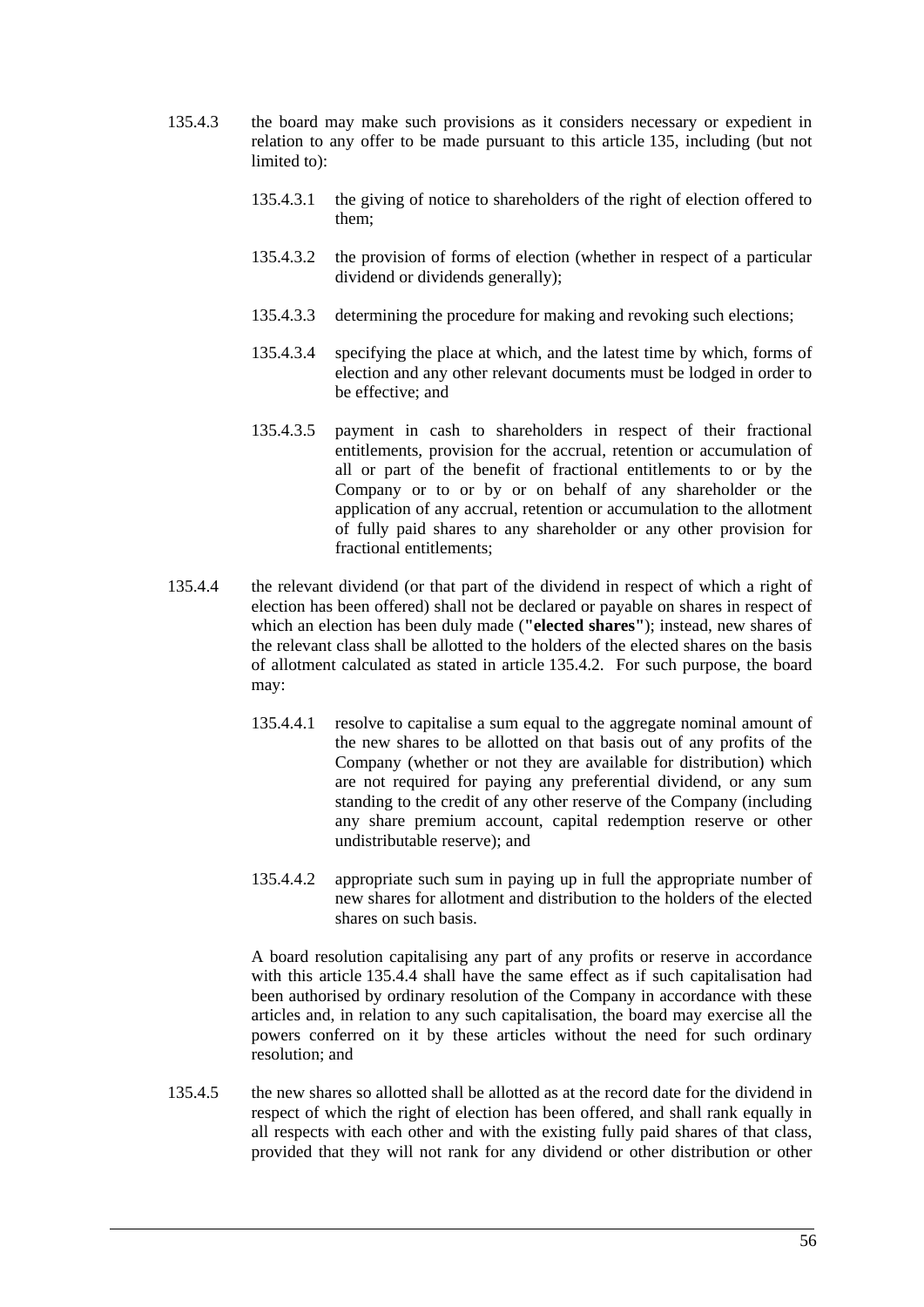entitlement which has been declared, made or paid by reference to such record date.

## **136. Dividend reinvestment generally**

- 136.1 The board may implement and maintain one or more share dividend or distribution reinvestment plans, including or instead of offering scrip dividends in accordance with article 135. Any such plan may be suspended or terminated at any time by the board, in its absolute discretion.
- 136.2 The terms and conditions of any such plan shall be determined by the board in its absolute discretion, and it may amend such terms and conditions as it thinks fit. In particular, the board may determine that any such plan shall only be available to certain shareholders, or to part of the dividends.
- 136.3 Without prejudice to the provisions of article 136.2, the terms of any such plan may give shareholders the right:
	- 136.3.1 to elect to receive new fully paid shares instead of a cash amount;
	- 136.3.2 to subscribe in cash for new shares, payable in full or by instalments;
	- 136.3.3 to apply cash in paying up in full or by instalments any unpaid or partly paid shares held on the terms of the plan;
	- 136.3.4 to apply cash in purchasing existing shares; or
	- 136.3.5 to accept any other option or participate in any other arrangements thought by the board to be appropriate.
- 136.4 To the extent that any provision of this article 136 relates to offers to elect to receive new shares instead of a cash dividend, it shall be subject to the provisions of article 135 and of any ordinary resolution passed under article 135.1.

## **CAPITALISATION OF PROFITS AND RESERVES**

#### **137. Authority to capitalise and appropriation of capitalised sums**

- 137.1 Subject to the articles, the board may, if it is so authorised by an ordinary resolution of the Company:
	- 137.1.1 decide to capitalise any profits of the Company (whether or not they are available for distribution) which are not required for paying a preferential dividend, or any sum standing to the credit of any other reserve of the Company (including any share premium account, capital redemption reserve or other undistributable reserve); and
	- 137.1.2 appropriate any sum which it so decides to capitalise (a **"capitalised sum"**) to the persons who would have been entitled to it if it were distributed by way of dividend (**"persons entitled"**) and in the same proportions as their entitlement to dividends (**"relevant proportions"**).
- 137.2 Capitalised sums must be applied on behalf of the persons entitled and in the relevant proportions.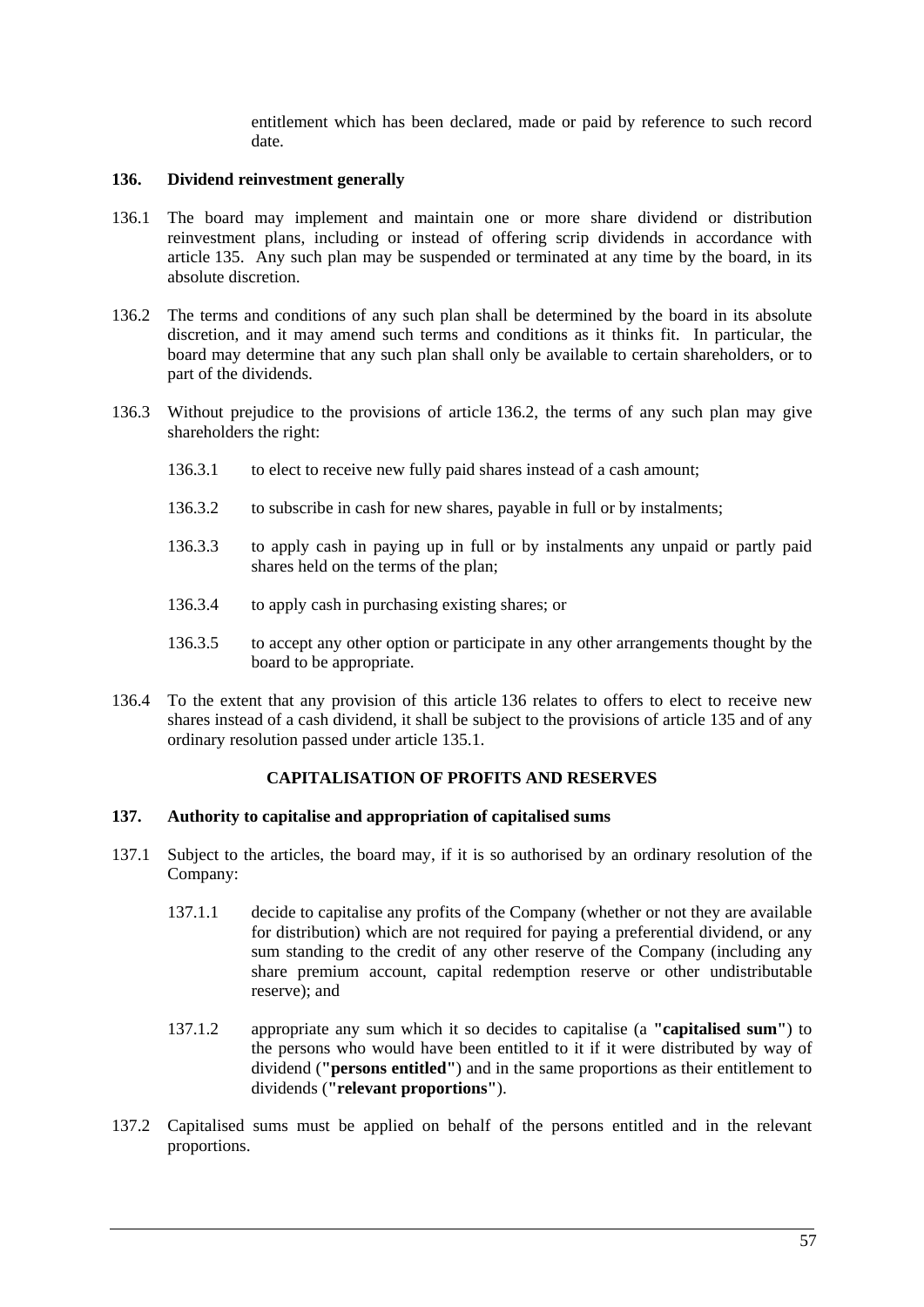- 137.3 Any capitalised sum may be applied in paying up new shares of a nominal amount equal to the capitalised sum, which are then allotted, credited as fully paid, to the persons entitled or as they may direct.
- 137.4 A capitalised sum which was appropriated from profits available for distribution may be applied:
	- 137.4.1 in or towards paying up any amounts unpaid on existing shares held by the persons entitled (whether as to the nominal value of the shares or any amount payable to the Company by way of premium); or
	- 137.4.2 in paying up new debentures or other securities of the Company of a nominal amount equal to the capitalised sum, which are then allotted, credited as fully paid, to the persons entitled or as they may direct.
- 137.5 Subject to the articles, the board may:
	- 137.5.1 apply capitalised sums in accordance with articles 137.3 and 137.4 partly in one way and partly in another;
	- 137.5.2 make such arrangements as it thinks fit where any difficulty arises with regard to any distribution of any capitalised sum; and, in particular, in the case of shares, debentures or other securities becoming distributable under this article 137 in fractions, the board may decide that the benefit of fractional entitlements belongs to the Company, that fractions are to be ignored, to make payments in cash in lieu of fractional entitlements, or otherwise deal with fractions as it thinks fit;
	- 137.5.3 authorise any person to enter into an agreement with the Company on behalf of all the persons entitled which is binding on them in respect of the allotment of shares, debentures or other securities to them under this article 137; and
	- 137.5.4 generally do all acts and things required to give effect to the ordinary resolution of the Company.
- 137.6 For the purposes of this article 137, unless the relevant ordinary resolution provides otherwise, if the Company holds treasury shares of the relevant class at the record date for the capitalisation, it shall be treated as if it were entitled to receive the dividends in respect of those treasury shares which would have been payable if those treasury shares had been held by a person other than the Company.

## **RECORD DATES**

## **138. Record dates**

- 138.1 Regardless of any other provision of these articles but without prejudice to the rights attached to any shares, the Company or the board may fix any time on any date (**"record date"**) as the time at which persons registered as the holders of shares, debentures or other securities of the Company shall be entitled to receive any dividend, distribution, capitalisation, allotment or issue.
- 138.2 Such record date may be on or at any time before the date on which such dividend, distribution, capitalisation, allotment or issue is paid or made, and may be after any such dividend, distribution, capitalisation, allotment or issue is announced, declared or resolved.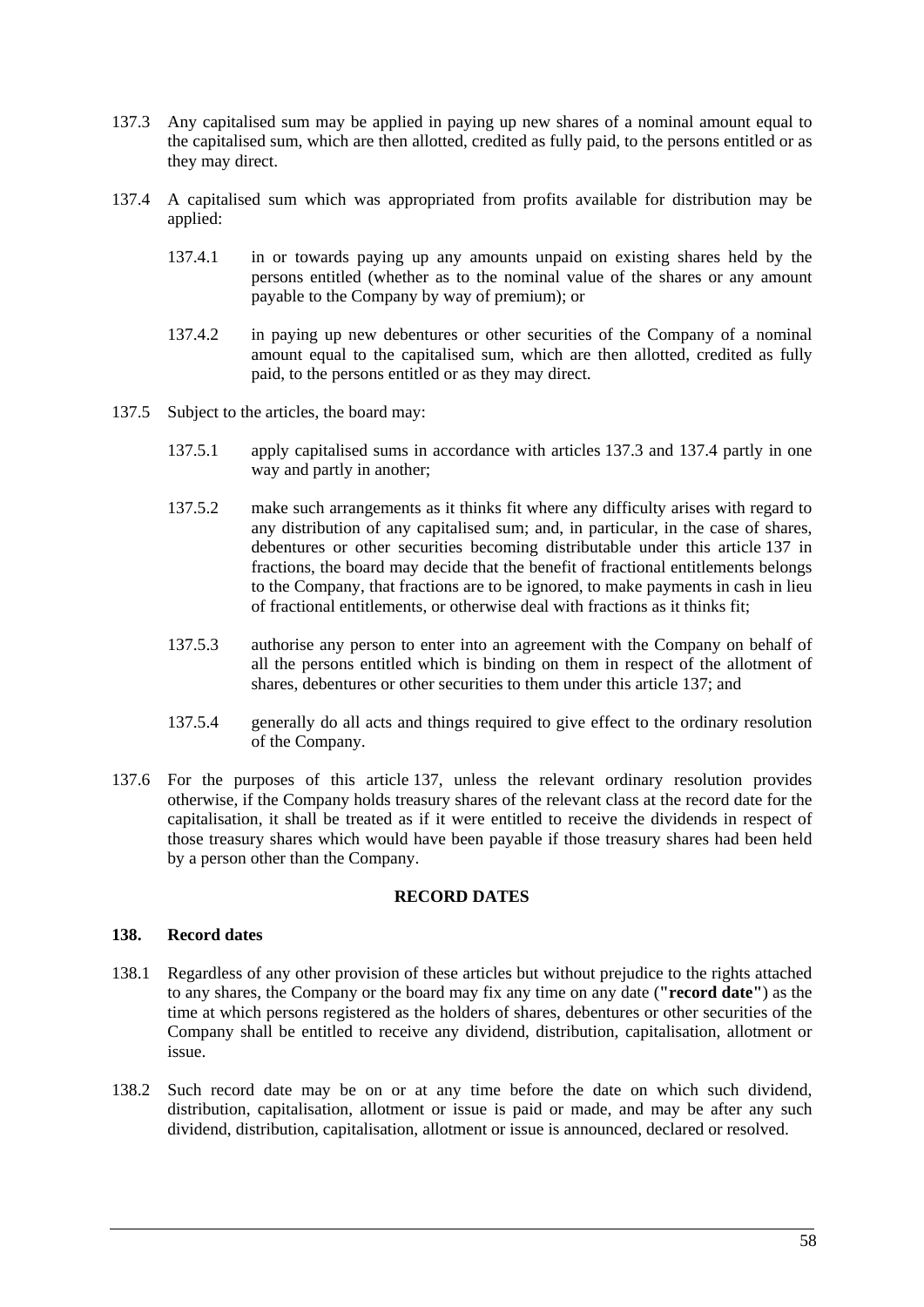## **ACCOUNTS**

## **139. Inspection of accounts**

- 139.1 No shareholder (other than a shareholder who is a director or other officer) shall have any right to inspect any accounting record or other document of the Company, unless:
	- 139.1.1 he has such right pursuant to the Companies Acts or a proper court order;
	- 139.1.2 he is authorised by the board; or
	- 139.1.3 he is authorised by an ordinary resolution of the Company.

## **140. Copy of accounts to be sent to shareholders**

Subject to article 141, the Company shall send a copy of its annual accounts and reports for each financial year to:

- 140.1 every shareholder and every holder of debentures of the Company (whether or not such shareholder or holder is entitled to receive notice of general meetings of the Company); and
- 140.2 every person who is entitled to receive notice of general meetings of the Company,

in each case, as required by and in accordance with the Companies Acts.

## **141. Summary financial statements**

Where permitted by and in accordance with the Companies Acts, the Company may provide a summary financial statement instead of copies of the annual accounts and reports required to be sent in accordance with article 140.

## **NOTICES**

# **142. Notices to be in writing**

Any notice to be given to or by any person pursuant to these articles shall be in writing, except that a notice convening a meeting of the board or of a committee need not be in writing.

## **143. Service of notices, documents or other information on shareholders**

- 143.1 Any notice, document or other information may be served on or sent or supplied to any shareholder by the Company:
	- 143.1.1 personally;
	- 143.1.2 by sending it through the post in a prepaid envelope addressed to the shareholder at his registered address (or at any other address in the United Kingdom notified for the purpose);
	- 143.1.3 by delivering it by hand to or leaving it at that address in an envelope addressed to the shareholder;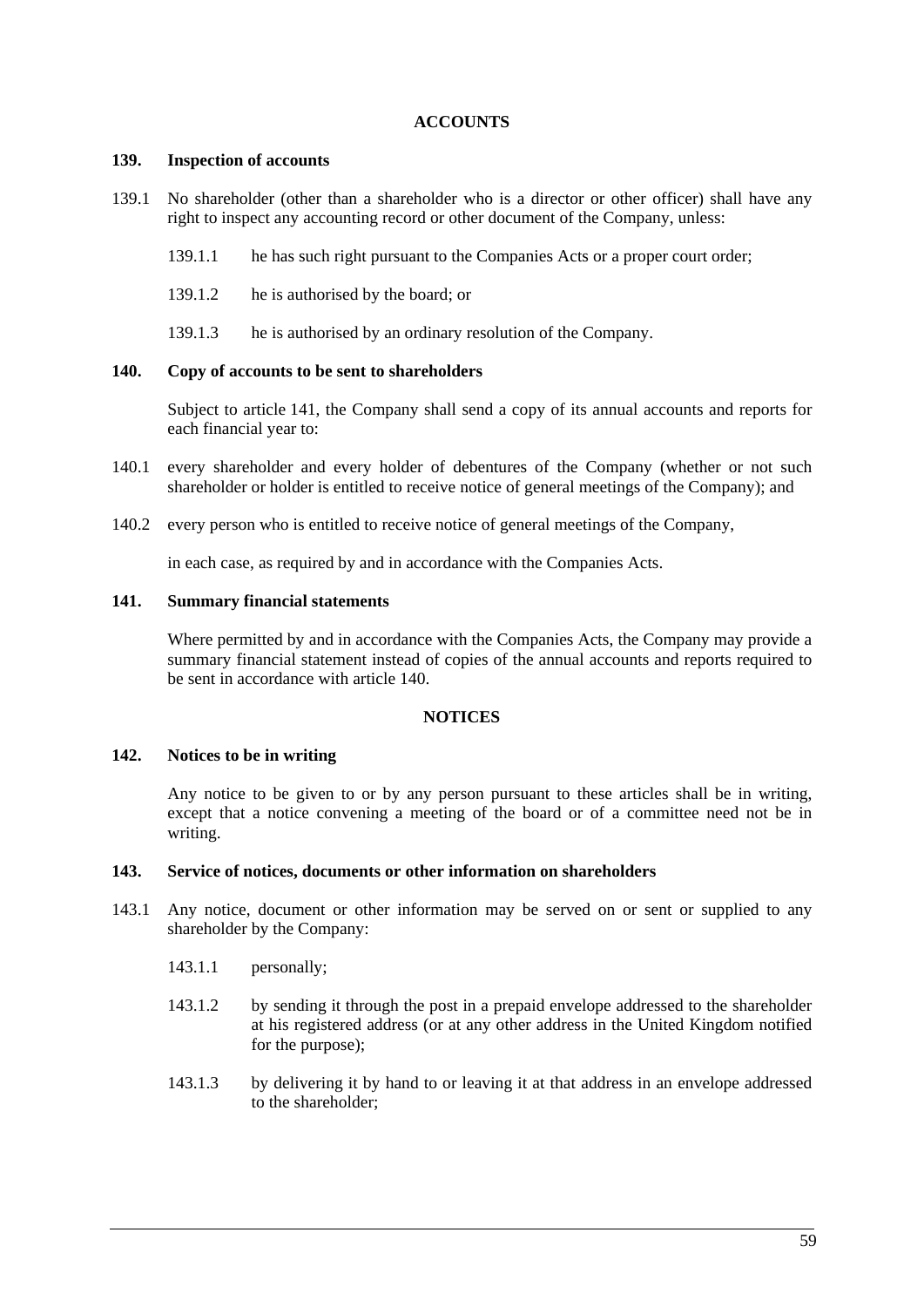- 143.1.4 by sending or supplying it by electronic means to an address notified by the shareholder to the Company for that purpose;
- 143.1.5 by making it available on a website and notifying the shareholder of its availability in accordance with this article 143;
- 143.1.6 by means of a relevant system; or
- 143.1.7 by any other means authorised in writing by the relevant shareholder.
- 143.2 However, article 143.1 shall not affect any provision of the Companies Acts requiring offers, notices or documents to be served on or sent or supplied to a shareholder in a particular way.
- 143.3 Subject to article 143.4, in the case of joint holders of a share, all notices, documents or other information shall be served on or sent or supplied to the person named first in the register in respect of the joint holding. Notice so given shall be sufficient notice to all joint holders.
- 143.4 If a shareholder (or, in the case of joint holders, the person first named in the register) has a registered address outside the United Kingdom, but has notified the Company of a postal address within the United Kingdom at which notices, documents or other information may be given to him, he shall be entitled to have notices, documents and other information given to him at that address. Otherwise, a shareholder (or joint holders) whose registered address is outside the United Kingdom shall not be entitled to receive any notice, document or other information from the Company.
- 143.5 In the case of joint holders of a share, anything to be agreed or specified in relation to any notice, document or other information to be served on or sent or supplied to them may be agreed or specified by any one of the joint holders and the agreement or specification of the senior shall be accepted to the exclusion of that of the other joint holders and, for this purpose, seniority shall be determined by the order in which the names stand in the register in respect of the joint holding.
- 143.6 If, as a result of all or some of the notices, dividend warrants or other documents or information given, sent or supplied by the Company to a shareholder being returned undelivered to the Company or other reasonable evidence, it is apparent that during a period of at least two consecutive years such documents or information have not been received by that shareholder, then the Company shall no longer be obliged to give notices to that shareholder until he notifies the Company of a new registered address or postal address within the United Kingdom for the service of notices and the despatch or supply of documents and other information, or shall have informed the Company of an address for the service of notices and the despatch or supply of documents and other information in electronic form.
- 143.7 Any notice, document or other information to be given, sent or supplied to a shareholder shall be deemed to have been duly given, sent or supplied to any shareholder who under article 143.4 or 143.6 or any other provision of these articles is not entitled to the same from the Company by exhibiting the same at the office.
- 143.8 The Company may at any time and in its sole discretion choose to serve, send or supply notices, documents or other information in hard copy form alone to some or all shareholders.

## **144. Notice by advertisement**

If there is a suspension or curtailment of postal services within the United Kingdom or some part of the United Kingdom, the Company need only give notice of a general meeting to those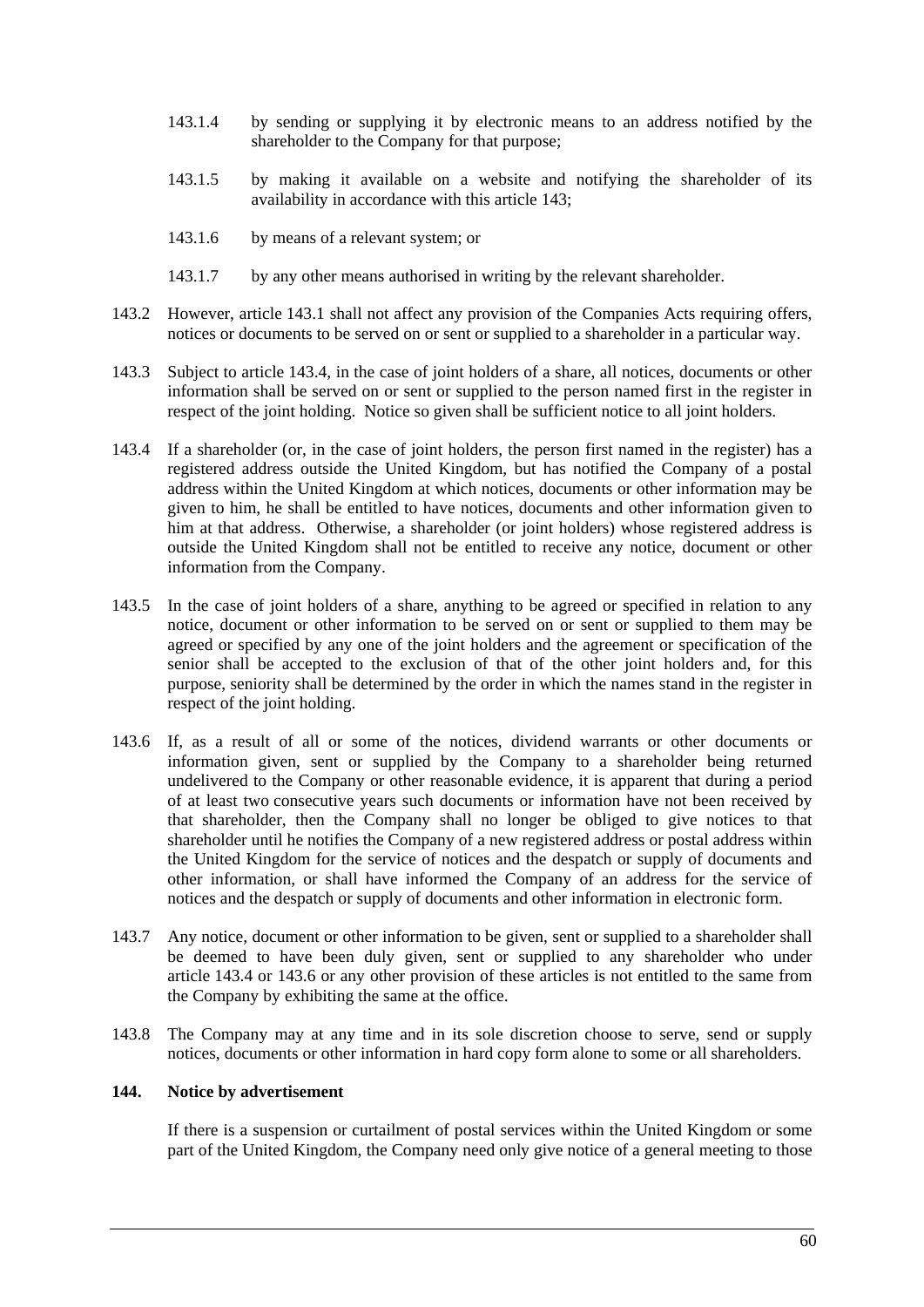shareholders with whom the Company can communicate by electronic means and who have provided the Company with an address for this purpose. The Company shall also advertise the notice in at least one newspaper with a national circulation and make it available on its website from the date of such advertisement until the conclusion of the meeting or any adjournment of it. If at least six clear days prior to the meeting the sending or supply of notices by post in hard copy form has again become generally possible, the Company shall send or supply confirmatory copies of the notice by post to those shareholders who would otherwise receive the notice in hard copy form.

#### **145. Evidence of service on shareholders**

- 145.1 Any notice, document or other information:
	- 145.1.1 addressed to a shareholder at his registered address or address for service in the United Kingdom shall, if sent by post, be deemed to have been given:
		- 145.1.1.1 (if prepaid as first class) 24 hours after it was posted; and
		- 145.1.1.2 (if prepaid as second class) 48 hours after it was posted,

and it shall be sufficient to prove that the envelope containing such notice, document or information was properly addressed, prepaid and put in the post;

- 145.1.2 not sent by post but addressed to a shareholder and delivered by hand to or left at a registered address or address for service in the United Kingdom shall be deemed to have been given on the day it was so delivered or left;
- 145.1.3 served, sent or supplied to a shareholder by electronic means shall be deemed to have been given 24 hours after it was sent and it shall be sufficient to show that such notice, document or information was properly addressed;
- 145.1.4 served, sent or supplied to a shareholder by publishing such notice, document or other information on a website shall be deemed to have been given on the day on which the notice, document or other information was first made available on the website or, if later, when the recipient was given (or is deemed to have been given) notification of the fact that the notice, document or other information was available on the website in accordance with the provisions of this article 145;
- 145.1.5 served, sent or supplied to a shareholder by means of a relevant system shall be deemed to have been given when the Company, or any participant in the relevant system acting on behalf of the Company, sends the instruction relating to the notice, document or other information; and
- 145.1.6 served, sent or supplied to a shareholder by any other means authorised in writing by the shareholder shall be deemed to have been given when the Company has carried out the action it has been authorised to take for that purpose.
- 145.2 A shareholder present in person or by proxy at any meeting of the Company or of the holders of any class of shares shall be deemed to have been given proper notice of the meeting and, if required, of the purposes for which it was called.
- 145.3 Any notice or document exhibited at the office shall be deemed to have been served, sent or supplied on that day when it was first so exhibited.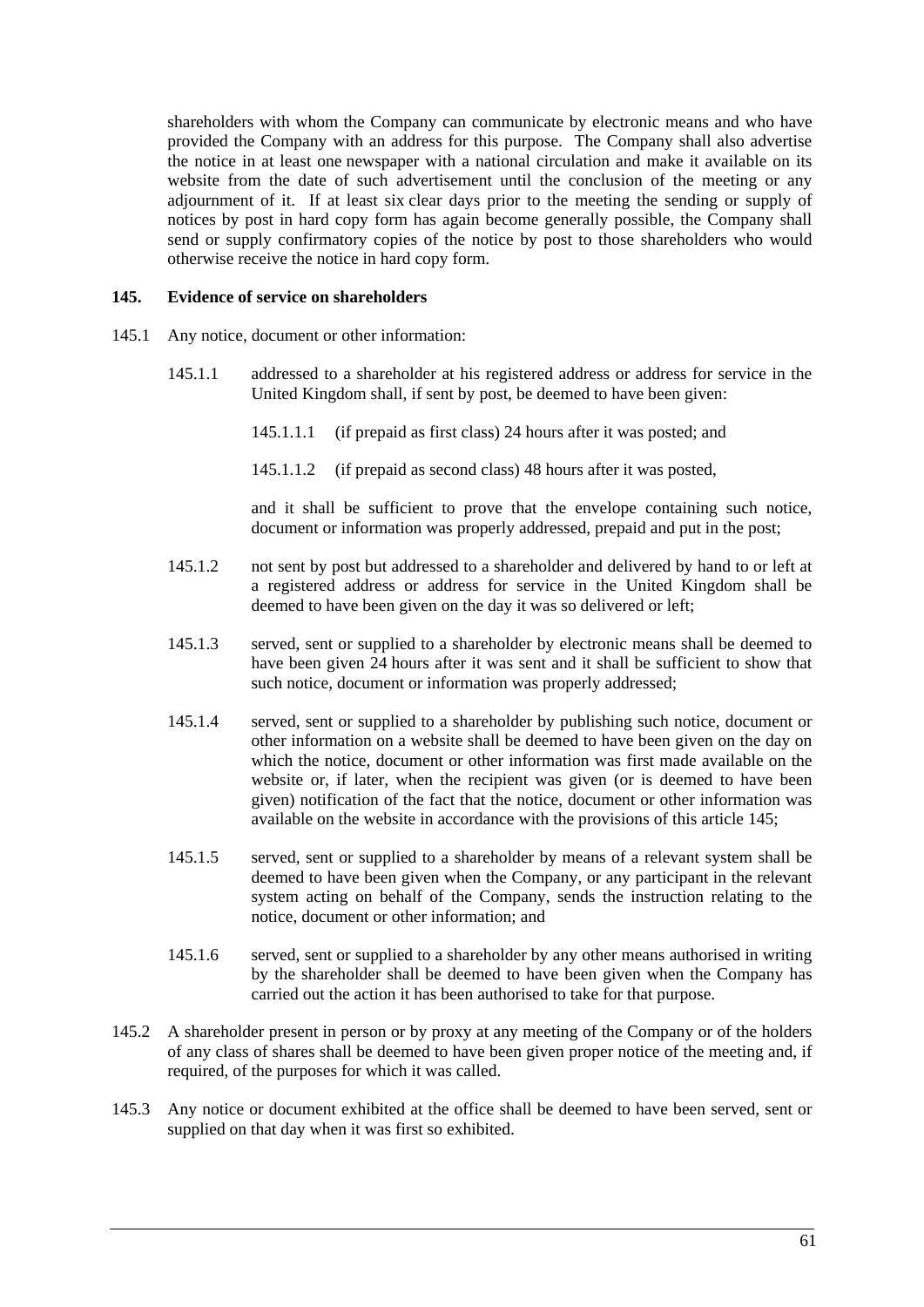#### **146. Record date for service on shareholders**

For the purpose of serving, sending or supplying notices, documents or other information on shareholders, whether in accordance with the Companies Acts, a provision in these articles or any other document, the Company may determine that only those persons entered in the register at the close of business on a day fixed by the Company are entitled to receive such notices, documents or other information. This day must not be more than 14 days before the day that the notice, document or information is served, sent or supplied. No change in the register after that time shall invalidate that service, sending or supply.

## **147. Notice binding on transferees etc**

Every person who, by operation of law, transfer or by any other means, becomes entitled to a share shall be bound by any notice in respect of that share (other than a notice served by the Company under section 793 of the Act) which, before his name is entered in the register, has been duly served on, sent or supplied to a person from whom he derives his title.

## **148. Notice in case of death, bankruptcy or mental disorder**

In the case of the death or bankruptcy of a shareholder or some other event giving rise to the transmission of a share by operation of law, the Company may serve, send or supply a notice, document or other information to the person entitled as a result of such event as if he was the holder of the share. Such notice, document or other information shall be given by addressing it to him by name or by the title of representative of the deceased or trustee of the bankrupt shareholder (or by any similar designation) at an address supplied for that purpose by the person claiming to be so entitled. Until such an address has been supplied, a notice, document or other information may be served, sent or supplied in any manner in which this might have been done if the death, bankruptcy or other event had not occurred. Service, sending or supply in accordance with this article 148 shall be deemed to be sufficient notice to all other persons interested in such share.

## **149. Notices to directors**

The Company may give any notice, document or other information to a director:

- 149.1 personally;
- 149.2 by word of mouth;
- 149.3 by sending it through the post in a prepaid envelope to the postal address given by him to the Company for this purpose;
- 149.4 by delivering it by hand to or leaving it at that address in an envelope addressed to him; or
- 149.5 by electronic means, to an address given by him to the Company for this purpose.

# **DESTRUCTION OF DOCUMENTS**

#### **150. Destruction of documents**

150.1 Provided that it complies with the uncertificated securities rules in relation to shares held in uncertificated form, the Company may destroy: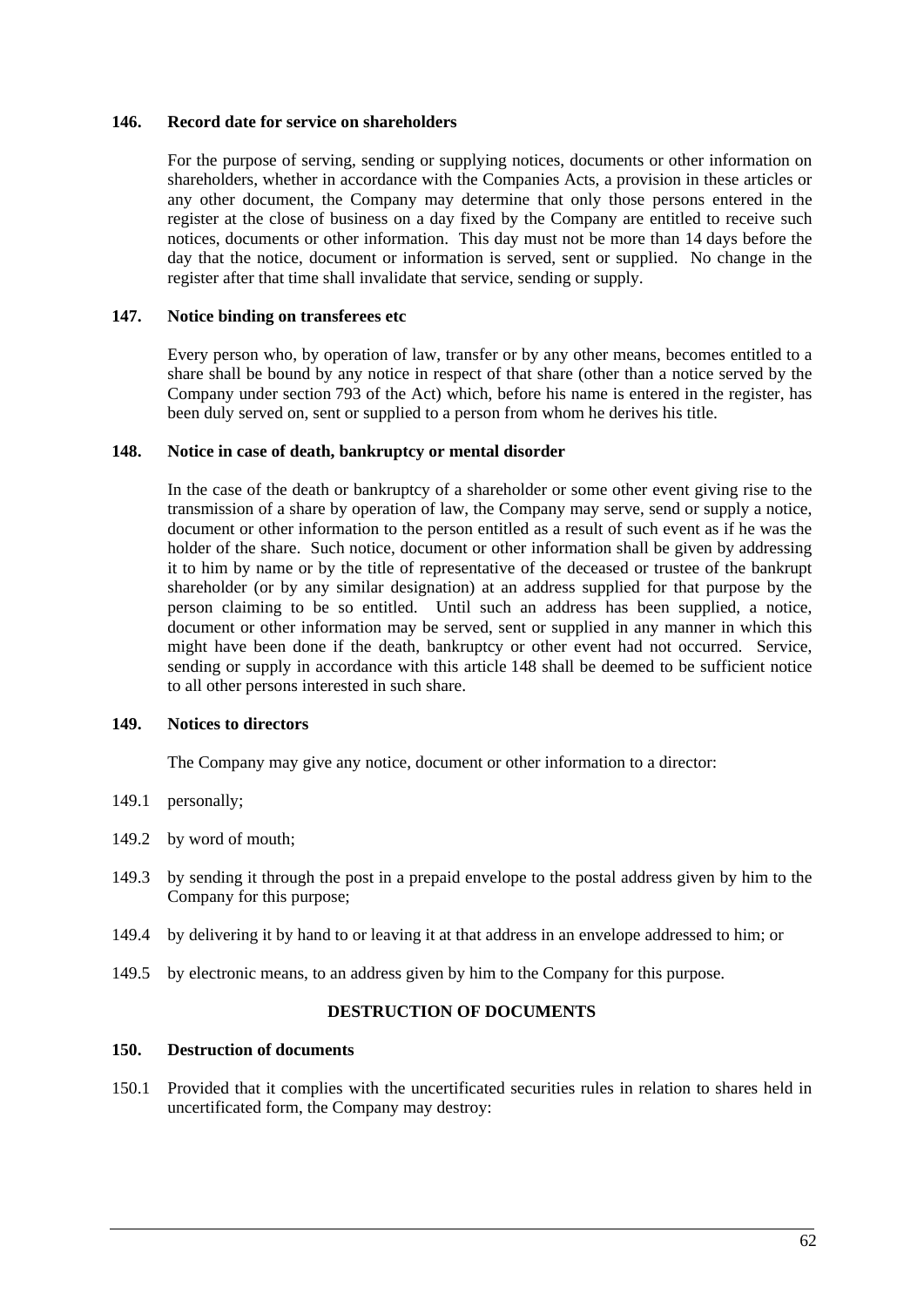- 150.1.1 any share certificate which has been cancelled, after one year from the date of such cancellation;
- 150.1.2 any mandate for the payment of dividends or other monies or any variation or cancellation of the same or any notification of change of name or address, after two years from the date such mandate, variation, cancellation or notification was recorded by the Company;
- 150.1.3 any transfer of shares (including any documents sent to support a transfer and any documents constituting the renunciation of an allotment of shares) which has been registered, after six years from the date of registration;
- 150.1.4 any other document on the basis of which any entry in the register is made, after six years from the date an entry in the register was first made in respect of it; and
- 150.1.5 any instrument of proxy, after one year from the poll at which it was used or (if there was no poll) after one month from the meeting to which it relates.
- 150.2 It shall be presumed conclusively in favour of the Company that:
	- 150.2.1 every entry in the register purporting to have been made on the basis of a share transfer form or other document so destroyed was duly and properly made;
	- 150.2.2 every share transfer form so destroyed was a valid and effective transfer duly and properly registered;
	- 150.2.3 every share certificate so destroyed was a valid certificate validly cancelled; and
	- 150.2.4 every other document destroyed under this article 150 was a valid and effective document in accordance with the recorded particulars of it in the books or records of the Company,

provided always that:

- 150.2.5 the provisions of this article 150 shall apply only to the destruction of a document in good faith and without express notice to the Company that the preservation of such document was relevant to a claim;
- 150.2.6 nothing contained in this article 150 shall be construed as imposing on the Company any liability in respect of the destruction of any such document earlier than provided for in this article 150 or in any case where the conditions of this article 150 are not fulfilled; and
- 150.2.7 references in this article 150 to the destruction of any document include references to its disposal in any manner.

#### **WINDING UP**

## **151. Power to petition**

The board may present a petition to the court in the name and on behalf of the Company for the Company to be wound up.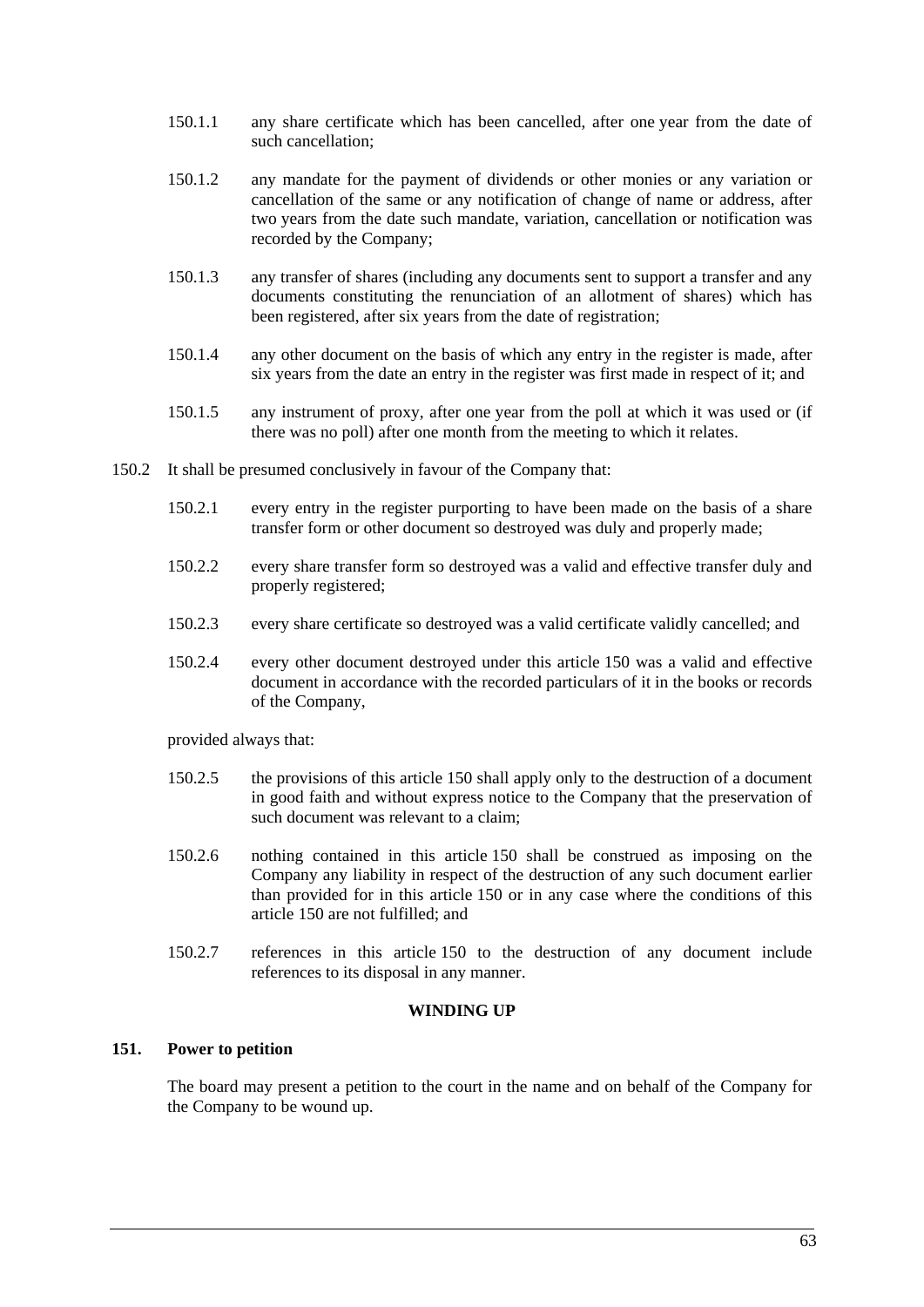### **152. Winding up**

- 152.1 If the Company is wound up (whether the liquidation is voluntary, under supervision of the court or by the court), the liquidator may, with the authority of a special resolution and any other sanction required by law, divide among the shareholders in kind the whole or any part of the assets of the Company. This applies whether or not the assets consist of property of one kind or different kinds. For this purpose, the liquidator may set such value as he considers fair on any one or more class or classes of property, and may determine, on the basis of such valuation, how such division shall be carried out as between shareholders or classes of shareholders; however, if any such division is otherwise than in accordance with the existing rights of shareholders, every shareholder shall have the same right of dissent and other ancillary rights as if such resolution were a special resolution passed in accordance with section 110 of the Insolvency Act 1986. The liquidator may, with the same authority, transfer any part of the assets to trustees on such trusts for the benefit of shareholders as the liquidator, with the same authority, thinks fit. The liquidation may then be closed and the Company dissolved. The liquidator shall not, however (except with the consent of the shareholder concerned), distribute to a shareholder any asset to which there is attached a liability or potential liability for the owner.
- 152.2 The power of sale of a liquidator shall include a power to sell, wholly or in part, for shares or debentures or other obligations of another company, whether it is already in existence or is about to be formed for the purposes of the sale.

# **DIRECTORS' INDEMNITY AND INSURANCE**

### **153. Directors' indemnity and insurance**

To the extent permitted by the Companies Acts, the Company may:

- 153.1 indemnify any director of the Company or of any associated company against any liability;
- 153.2 purchase and maintain insurance against any liability for any director of the Company or of any associated company.

| <b>Names and addresses</b><br>of subscribers                                        | <b>Number of shares taken</b><br>by each subscriber |
|-------------------------------------------------------------------------------------|-----------------------------------------------------|
| <b>Arthur Snipe</b><br>4 Alston Road<br><b>Bessacarr</b><br>Doncaster<br>Yorkshire  | One share                                           |
| <b>Terrence Ronald Bingham</b><br>43 Brierely Road<br><b>Bessacarr</b><br>Doncaster | One share                                           |
| Raymond Bingham<br>Jalna<br>Doncaster Road<br><b>Branton</b>                        | One share                                           |